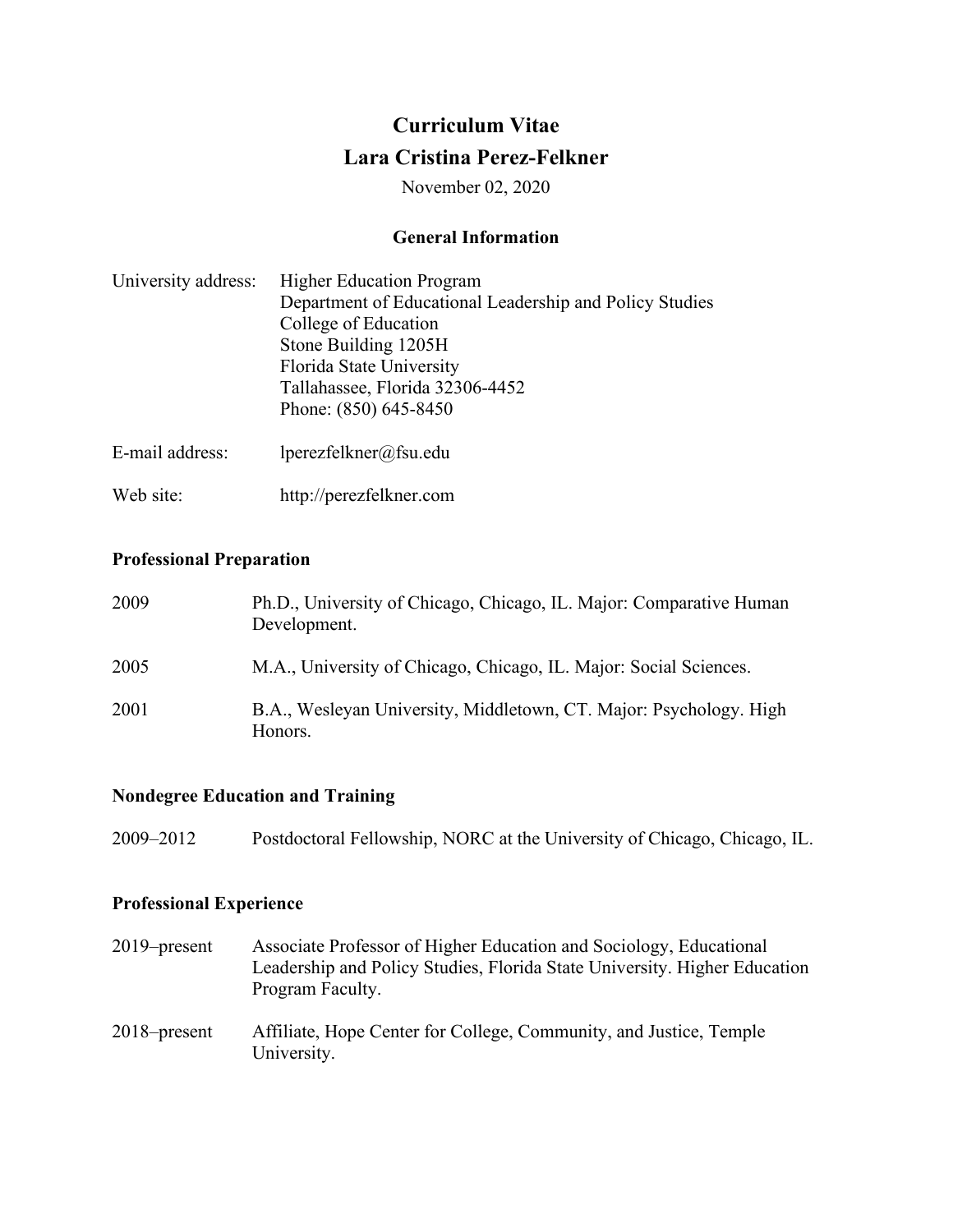| 2018–present    | Program Coordinator, Higher Education Graduate Program (M.S., Ed.D.,<br>Ph.D), Florida State University.                                                                                    |
|-----------------|---------------------------------------------------------------------------------------------------------------------------------------------------------------------------------------------|
| $2015$ -present | Senior Research Associate, Center for Postsecondary Success, Florida State<br>University.                                                                                                   |
| 2012–present    | Research Affiliate, Population Research Center, University of Chicago.                                                                                                                      |
| $2012$ -present | Research Affiliate, Joint Center for Education Research, NORC at the<br>University of Chicago.                                                                                              |
| 2012-present    | Affiliated Faculty in Sociology, Sociology, Florida State University. Courtesy<br>Appointment.                                                                                              |
| 2012-2019       | Assistant Professor of Higher Education and Sociology, Educational<br>Leadership and Policy Studies, Florida State University.                                                              |
| 2010-2013       | Associate Fellow, UCL Institute of Education, England, University College<br>London; Various University Affiliates. Pathways to Adulthood International<br>Postdoctoral Fellowship Program. |
| 2009            | Bernice Neugarten Prize Lecturer, Department of Comparative Human<br>Development, University of Chicago. Youth in Society: Theoretical and<br>Methodological Analysis.                      |
| 2006-2007       | Teaching Intern, Collegiate Division of Social Sciences, University of<br>Chicago. Self, Culture, and Society (3 courses).                                                                  |
| 2005            | Teaching Assistant, Department of Comparative Human Development,<br>University of Chicago. Introduction to Human Development.                                                               |
| 2001-2003       | Counselor, Grades 7-10, Student Support, Post-Placement, Prep for Prep.                                                                                                                     |
| 2000            | Teaching Assistant, Department of Psychology, Wesleyan University.<br>Introduction to Psychology.                                                                                           |

# **Language Proficiency**

French - intermediate in speaking and writing; advanced in reading. Khmer - rudimentary in speaking; none in reading and writing. Portuguese - rudimentary in speaking and writing; advanced in reading. Spanish - native in speaking, reading, and writing.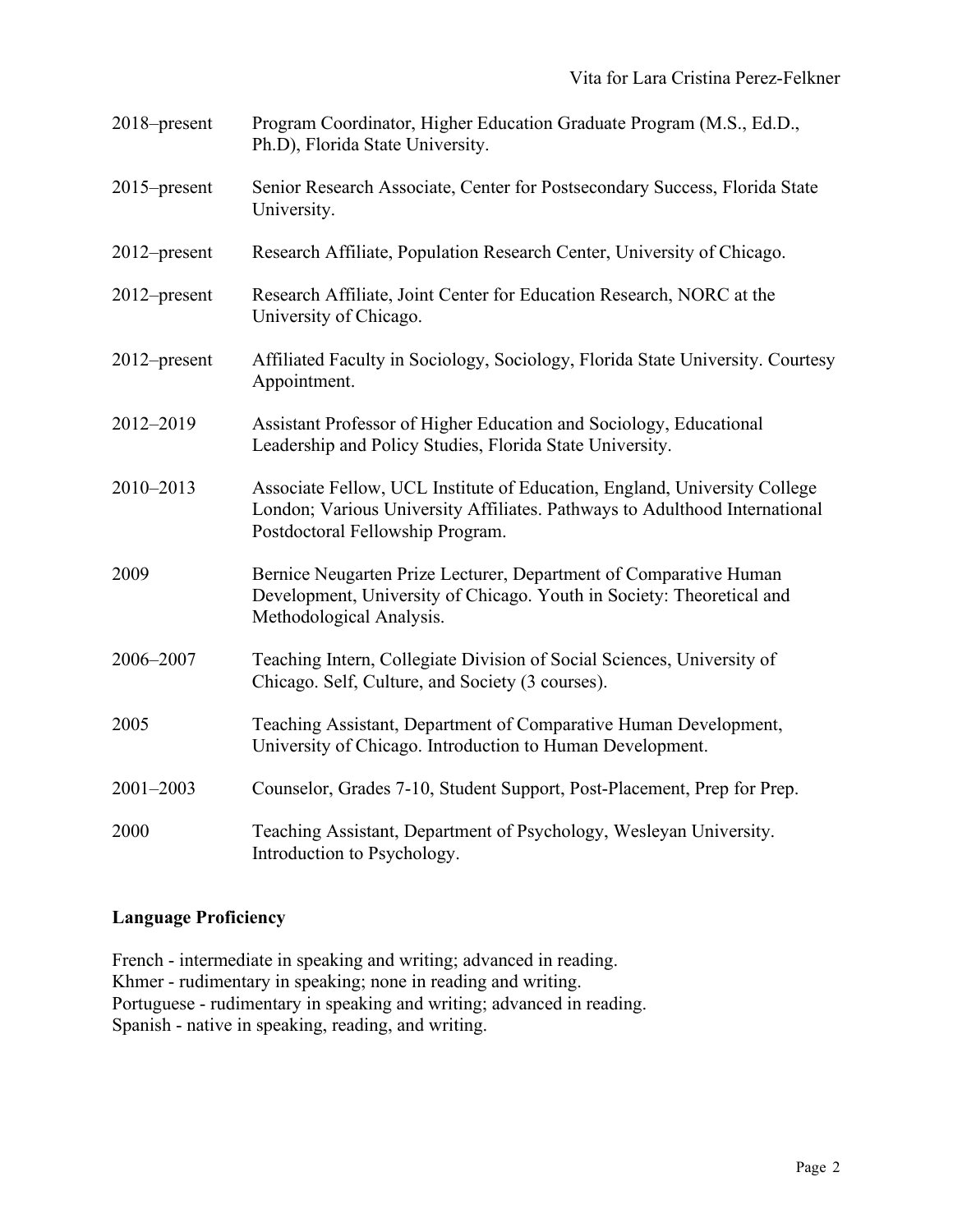# **Areas of Expertise**

Adolescent and Youth Development. College Access and Higher Education. Gender and Racial-Ethnic Inequality. Pathways to STEM fields. Sociology of Education.

# **International Affiliations**

| $2015$ -present | VHTO Network Gender + STEM; Netherlands; Research.                                      |
|-----------------|-----------------------------------------------------------------------------------------|
| $2013$ -present | Center for Khmer Studies; Cambodia; Visiting Scholar.                                   |
| $2012$ -present | Pathways to Adulthood Programme; U.K., Germany, Finland, Sweden, U.S.<br>Alumni Fellow. |

# **Visiting Professorship(s)**

# **Honors, Awards, and Prizes**

| Awardee, Graduate Faculty Mentor Award, The Graduate School, Florida State University                                                              |
|----------------------------------------------------------------------------------------------------------------------------------------------------|
| $(2019)$ . $($3,000)$ .                                                                                                                            |
| Nominee, Graduate Teaching Award, The Office of the Provost and Executive Vice President for<br>Academic Affairs, Florida State University (2019). |
| Emerging Scholars Award, Florida State University Nomination, Diverse Issues in Education<br>magazine $(2018)$ .                                   |
| Nominee, Graduate Faculty Mentor Award, The Graduate School, Florida State University<br>(2018).                                                   |
| Alternate and Honorable Mention, 2017-2018 American Postdoctoral Fellowship Program,<br>American Association for University Women (2017).          |
| Awardee, Supervisor/Mentor Award, Hardee Center and the Higher Education Program, Florida<br>State University (2016).                              |
| Finalist, Robert M. Gagne Research Award, Florida State University (2015).                                                                         |
| Awardee, Transformation Through Teaching Award, Florida State University (2014).                                                                   |
| Semi-finalist, NaED-Spencer Postdoctoral Fellowship Program (2012).                                                                                |
| Bernice Neugarten Prize, Department of Comparative Human Development, University of<br>Chicago $(2008)$ .                                          |
| Alternate and Honorable Mention, Predoctoral Diversity Fellowship, Ford Foundation (2005).                                                         |
| Honorable Mention, Predoctoral Diversity Fellowship, Ford Foundation (2004).                                                                       |
| Trustees Fellowship, Social Sciences Division from University of Chicago (2003).                                                                   |
| Butterfield Prize, Office of Student Affairs and the Dean, Wesleyan University (2001).                                                             |
| High Honors, Senior Honors Thesis, Wesleyan University (2001).                                                                                     |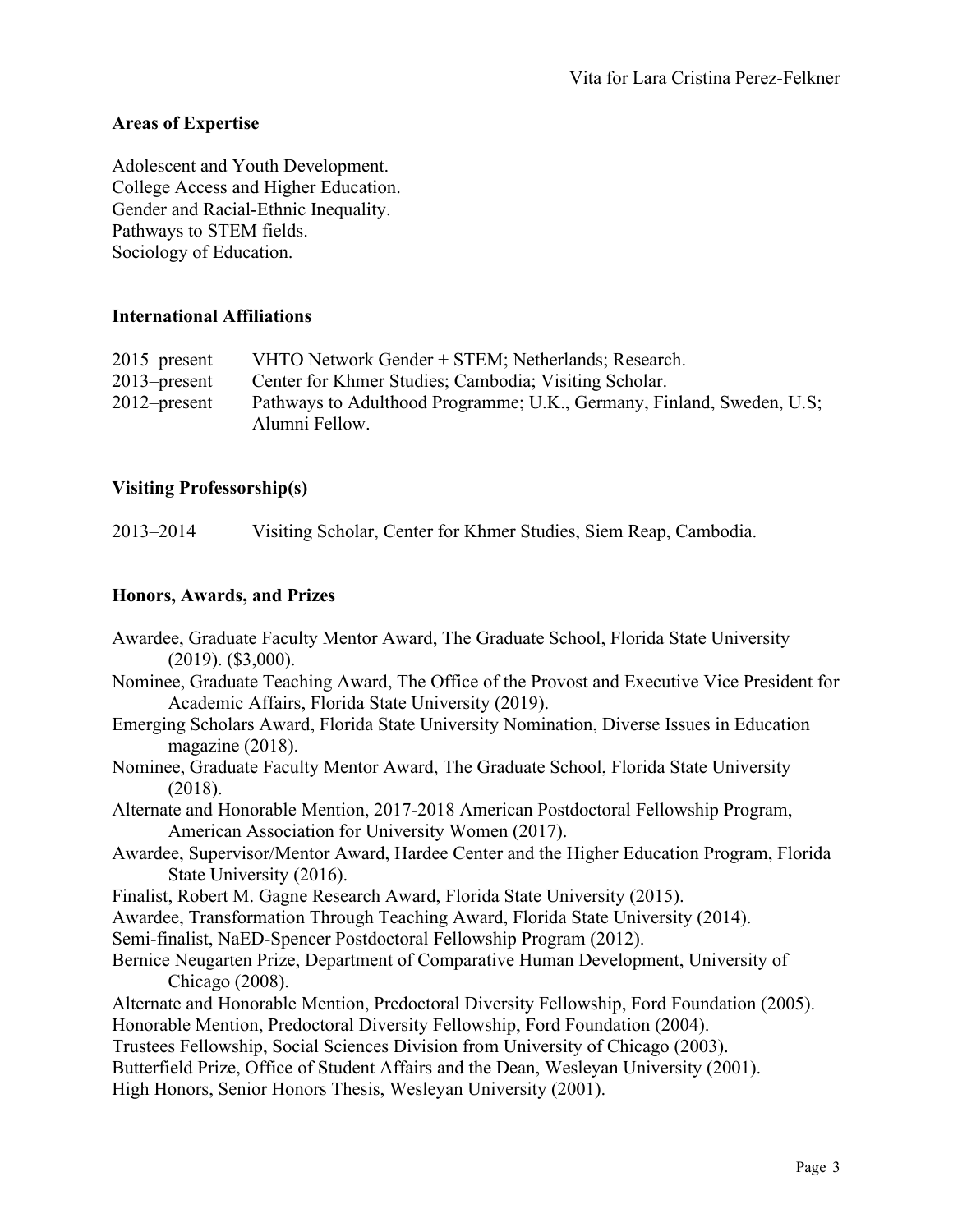Holzberg Fellowship, Department of Psychology, Wesleyan University (2001). Fellow, 2050 Program, Department of Psychology, Wesleyan University (1999). Ronald E. McNair Post-Baccalaureate Program Fellow, Wesleyan University (1999). Inductee, Psi Chi, National Honor Society for Psychology (1998). Selected Participant, Project 3000 x 2000, Wesleyan University (1997).

#### **Current Membership in Professional Organizations**

American College Personnel Association (ACPA) American Educational Research Organization (AERA) American Society for Engineering Education American Sociological Association (ASA) Association for the Study of Higher Education (ASHE) Southern Sociological Society (SSS) STEM Central VHTO Network on Gender and STEM

#### **Teaching**

Dr. Perez-Felkner teaches graduate-level courses in the College of Education on the following: Sociology of Education, Sociology of Higher Education, Higher Education Outcomes Assessment I & II, and Applied Regression/Applied Education Policy Analysis. In addition, Directed Independent Study (DIS) and Internship courses are also taught with student mentees and advisees, as noted below. Also, Dr. Perez-Felkner coordinated the doctoral diagnostic examinations for the Higher Education program in 2015 and preliminary examinations in 2016 and 2019.

# **Courses Taught**

Outcomes Assessment in Higher Education I: Study Design (EDH5078) Sociology of Education (EDF5630) Applied Education Policy Analysis (EDF5649C) DIS: Race & Gender Intersections (EDH5906) Internship (EDH5944) Outcomes Assessment in Higher Education II: Analysis and Dissemination (EDH5079) Sociology of Higher Education (EDH5931) DIS: TANF Recipients in Higher Education (EDH5906) Sociology of Higher Education (EDH5005) DIS: Qualitative Experience (EDF5907) Applied Regression (EDF5935) Outcomes of Undergraduate Education (EDH5068) Internship (EDH5942) Internship in College and Community College Teaching (EDH5946) DIS: Enrollment & Persistence in STEM (EDH5906)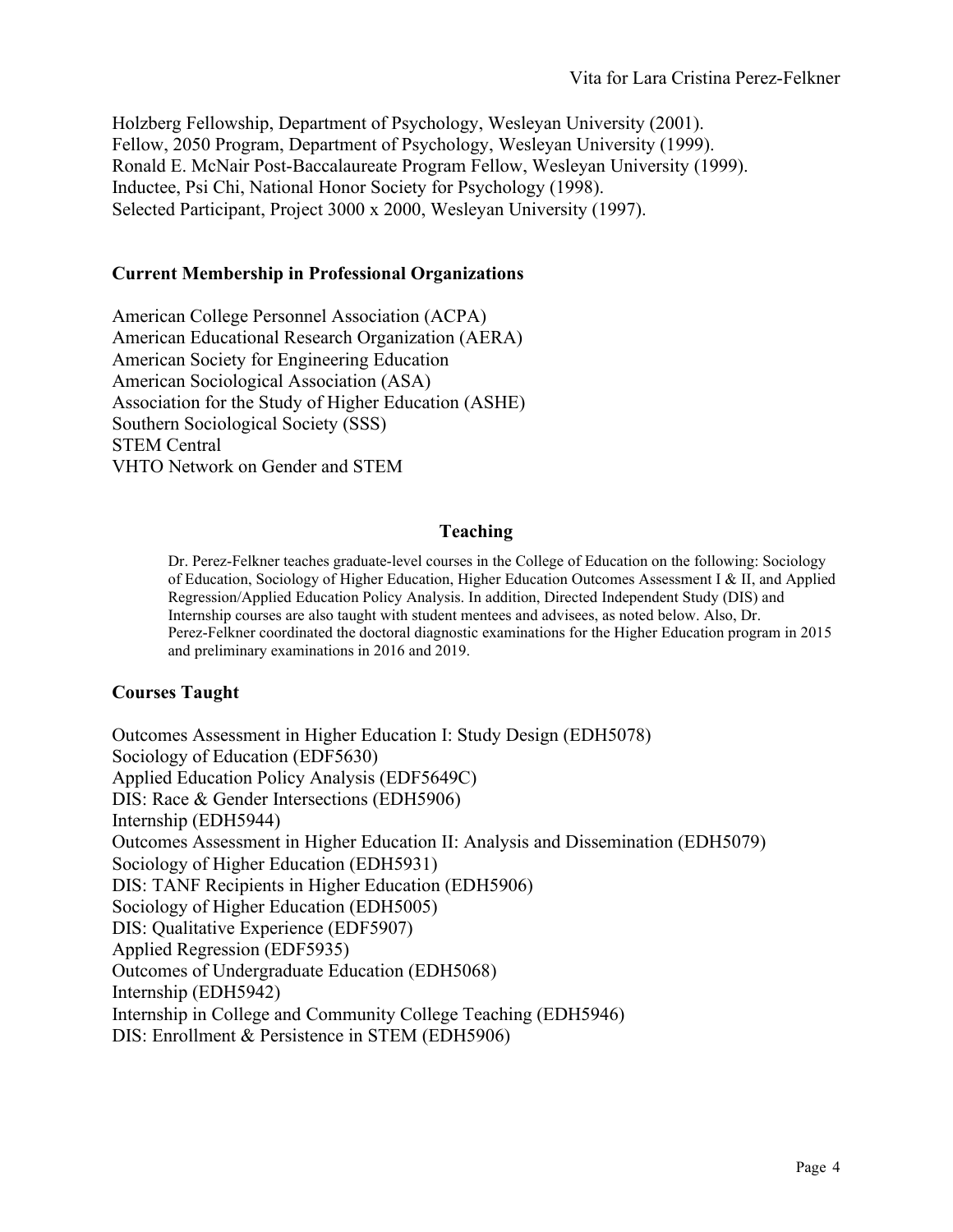#### **New Course Development**

Applied Education Policy Analysis (2018) Outcomes Assessment in Higher Education I: Study Design (2016) Outcomes Assessment in Higher Education II: Analysis and Dissemination (2016) Methods of Educational Research for Higher Education Practitioners (2015) Applied Regression (2014) Sociology of Higher Education (2012) Sociology of Education (2012)

### **Curriculum Development**

Member, ELPS Quantitative Methods Curriculum Committee (2017) Member, Higher Education Program PhD Curriculum Committee (2013)

### **Doctoral Committee Chair**

- Zhao, T., graduate. (2020). *Expanding STEM Pathways: The Impact Of Abilities And Interests, Merit Aid, And High School Contexts On Students' STEM Major Choice*. [Assistant Professor at Hangzhou Dianzi University, FSU Graduate Research & Creativity Nominee, Barbara Mann Award)]
- Hampton, A., graduate. (2019). *Learning to Earn: Nontraditional Age Students in Higher Education*. [Jon C. Dalton Institute on College Student Values Dissertation of the Year Winner 2020]
- Nix, S., graduate. (2018). *Exclusivity through Challenge: Perceptions of Difficulty in Mathematics-Intensive STEM Fields at the Intersection of Race/Ethnicity and Gender*. [Awards: National Academy of Education/Spencer Foundation \$27,500 Dissertation Fellowship (2016); P.E.O. Scholar Award national candidate (2015), dissertation awardee \$15,000 (2016); ASHE Travel Scholarship (2014); AERA Division J Travel Award (2014), Ford Foundation Predoctoral Diversity Fellowship Honorable Mention (2014)]
- Portis, D. M., doctoral candidate.
- Acosta, C. J., doctoral student.
- Fluker, C. C., doctoral student.
- Rezaei, R. M., doctoral student.
- Shore, C. D., doctoral student.
- McQueen, A. F., doctoral student.

Williams, I. P., doctoral student.

#### **Doctoral Committee Member**

Hernandez, M. A., graduate. (2020). *From Silence to Uproar: Exploring the Experiences of Undocumented College Students as Social Activists*.

Matthews, D., graduate. (2020). *Experiences Of Black Women HBCU Graduates Enrolled In*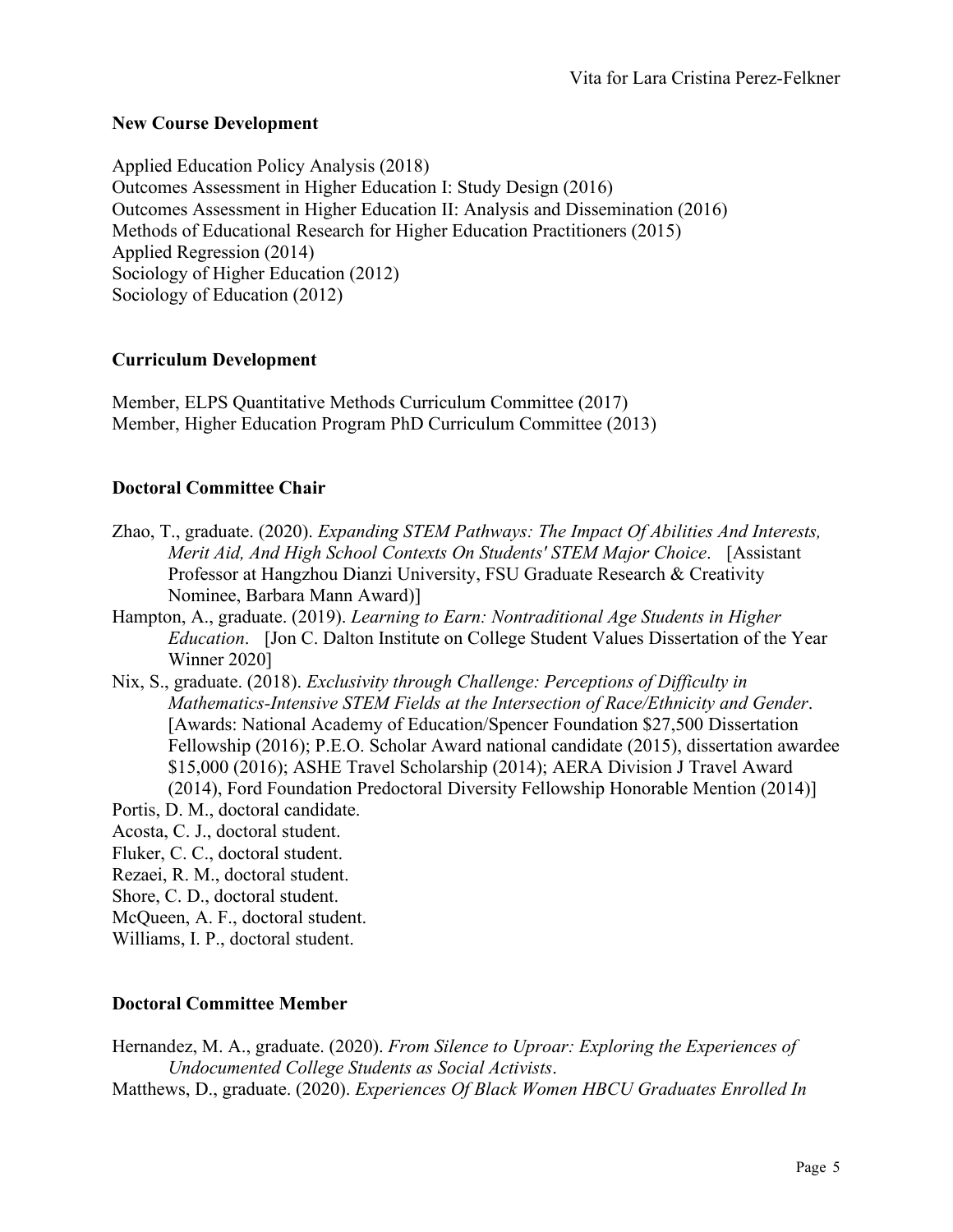*HWI Doctoral Programs*.

- Philpot, E. S., graduate. (2020). *Does Financial Aid Policy Influence Who Attends College? The Effects of Merit and Need Aid on the College Attendance of Racially Minoritized Students*.
- Oz, E., graduate. (2019). *Measuring Mathematics and Science Teacher Effectiveness Using Rigorous Course-taking in High School*.
- Hernandez, E., graduate. (2019). *Social Media as an Academic Space: Racialized and Gendered Narratives from Chicana Doctoral Students*. [NASPA Dr. Susan Komives Research Award for the Student Leadership Programs Knowledge Community (2017); American Association of Hispanics in Higher Education Graduate Fellowship (2016)]
- Rahming, S. G., graduate. (2019). *Black Women in White Coats: Science Identity Construction in Afro-Caribbean Women*. [Fellows Society Dissertation Award 2018-19; Research Assistant 2017-18]
- Torres, M., graduate. (2019). *Ella Creyó Que Podía, Asi Que Lo Hizo: Exploring Latina Leader Identity Development Through Testimonio*.
- Anthony, M. C., graduate. (2019). *Inspecting the Bridge: The Impact of a Summer Bridge Program on the Retention of Academically Prepared First-generation, Low-income Undergraduate Students*.
- Acosta, D. M., graduate. (2018). *"Ripples…It Shaped Me To Be A Leader:" A Phenomenological Exploration Of How Female Undergraduate Student Leadership Is Influenced By Divorce During Childhood*.
- Guilbeau, J. P., graduate. (2018). *Student Diversity in Higher Education: Are Alumni Part of the Equation?*
- Petrova, K. P., graduate. (2018). *Was Race to the Top a Catalyst for Improving Science Education in Public Schools? Effects of Race to the Top on Students' Science Achievement and Closing the Achievement Gap in Science*.
- Acosta, A. A., graduate. (2017). *Haciendose Un Líder: Leadership Identity Development of Latino Men at a Predominantly White Institution*.
- Roberts, R. L., graduate. (2017). *Understanding Human Agency in Personalization for Academic and Social Learning*.
- Ramp, L., graduate. (2016). *Pursuing STEM and Related Careers: The Role of Math Self-Efficacy and High School Math and Science Courses in Building Momentum*.
- Stanfill, E. M., graduate. (2016). *The Concept of Quality in Cambodian Teacher Training: A Philosophical Ethnography*.
- Callahan, K. M., graduate. (2015). *The Internationalization in Student Affairs in the United States From 1951 to 1996*.
- Macias, L. V., graduate. (2015). *Examining the Self-Efficacy of High-Achieving First Generation College Students: A Case Study*.
- Brock, B. R., graduate. (2014). *Retaining Students Through Freshmen Experience Courses: What is the Effect of Selected Course-Related Factors on the Retention Rate of Students Enrolled in a Freshmen Experience Course?*
- Snead, S. M., graduate. (2014). *African American and Latino Enrollment Trends Following the College Costs Reduction and Access Act of 2007*. [Awards: AERA Division J Travel Award (2014), Florida Gubernatorial Fellow (2013-14)]
- Volpe White, J. M., graduate. (2014). *Students' Application of Leadership Learning Through Reflection*.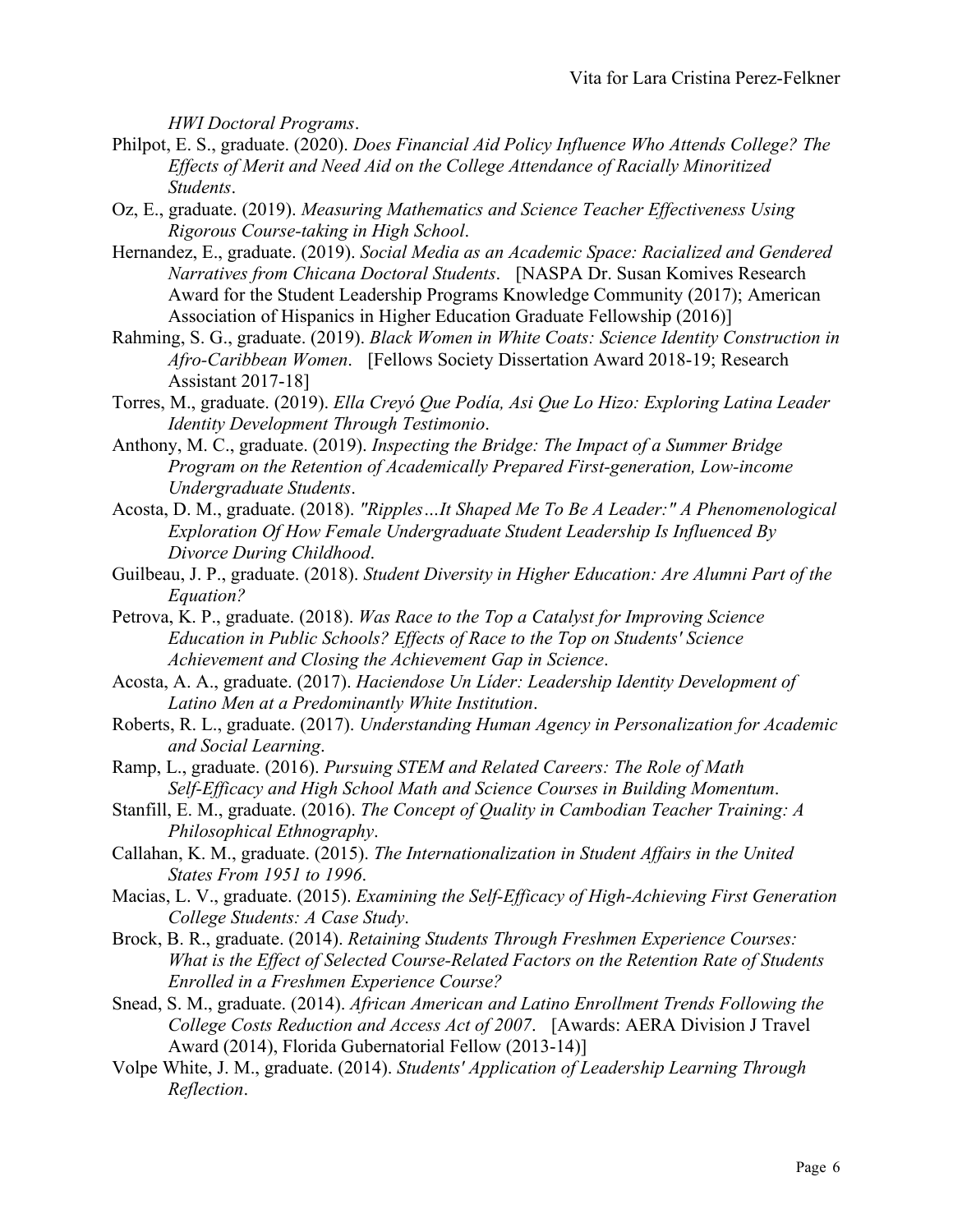Akubo, M. O., doctoral candidate. Spencer, H. A., doctoral candidate. Wiest, A. L., doctoral candidate. Choi, Kyoung-Jun, doctoral student. Kilgore, A. N., doctoral student. Labissiere, S., doctoral student. Reyna, A. J., doctoral student.

# **Doctoral Committee University Representative**

Olivier Perrinjaquet, doctoral candidate. Saras, E., doctoral candidate. Ramirez Surmeier, L., doctoral candidate. Forbes, T., doctoral candidate.

### **Master's Committee Chair**

Dilworth, D. M., graduate. (2020). Gallavan, K. M., graduate. (2020). Jernigan, C. S., graduate. (2020). Lee, J. Y., graduate. (2020). Mizell, H. C., graduate. (2020). Rizo, R. A., graduate. (2020). Toledo, J. M., graduate. (2020). Treese, T. S., graduate. (2020). Varone, T., graduate. (2020). Webber, J. G., graduate. (2020). Malagon, B. S., graduate. (2019). Gilbert, J., graduate. (2019). Hiremath, A. K., graduate. (2019). Hopely, R. C., graduate. (2019). Hopkins, R. R., graduate. (2019). Houtkooper, J. R., graduate. (2019). Akins, C. D., graduate. (2018). Deas, D., graduate. (2018). Durbin, C. L., graduate. (2018). Harris, E. C., graduate. (2018). Martinez, M. C., graduate. (2018). Morante, C. M., graduate. (2018). Novotny, A. L., graduate. (2018). Runk, A. R., graduate. (2018). Piers, R. E., graduate. (2017). Corbett, M., graduate. (2017). Hayworth, K. M., graduate. (2017).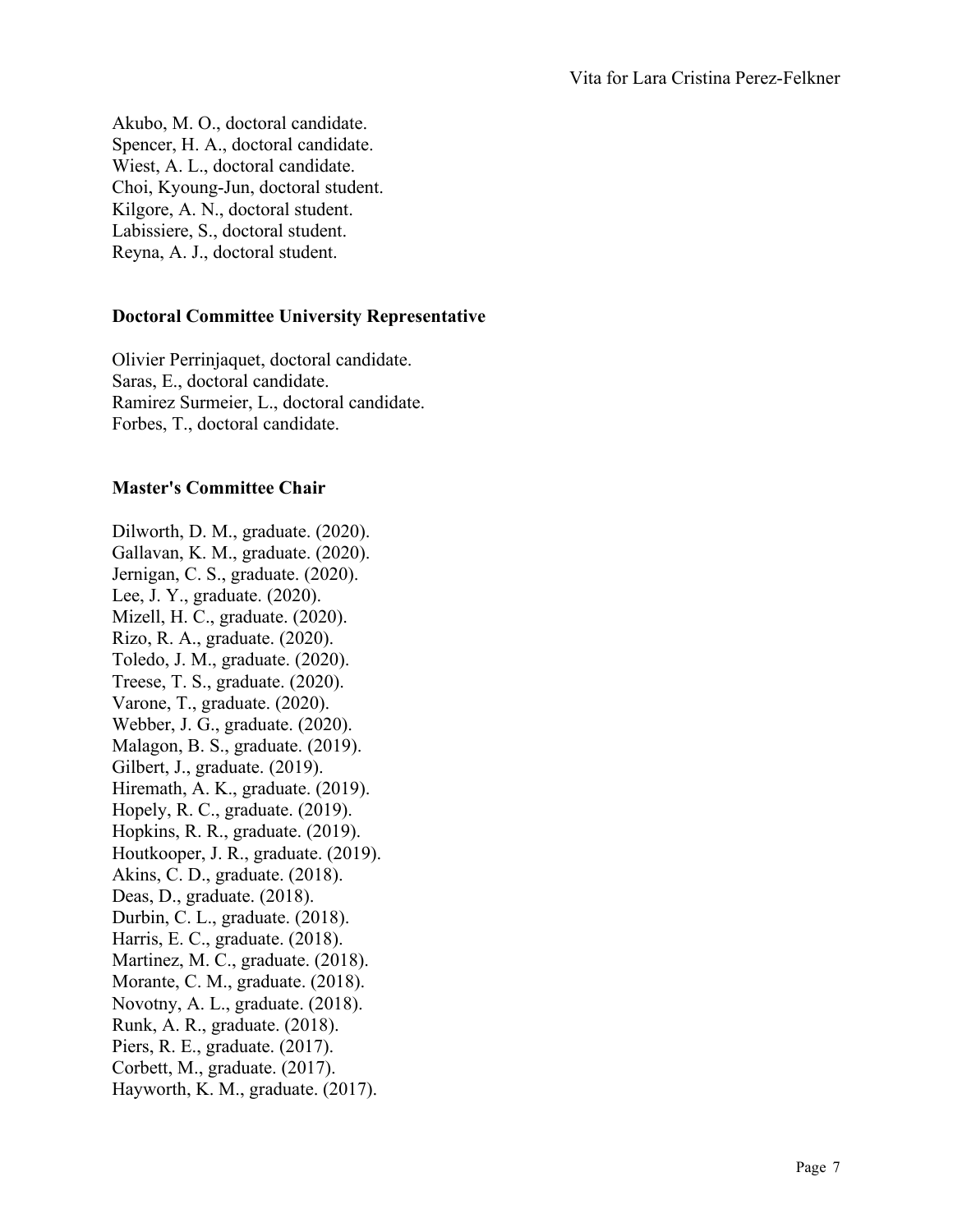Satterwhite, E. M., graduate. (2017). Thomas, T. N., graduate. (2017). Foutch, M., graduate. (2016). Locks, T. V., graduate. (2016). *Performance Funding at Two Public Institutions*. [Thesis student; NASPA awards – Florida (2015) & Region III (2016)] Peters, A. M., graduate. (2016). Washington, L., graduate. (2016). Yorke, S. A., graduate. (2016). Maggard, A. K., graduate. (2015). Orozco, R. C., graduate. (2015). Tripsas, M. C., graduate. (2015). Zernick, K. K., graduate. (2014). Campos, Y., student. Garrett, A. D., student. Leeds, M., student. Olsen, K., student. Ramos, L. N., student. Washington, J. C., student.

### **Master's Committee Member**

Apgar, L. A., graduate. (2017). Breeden, C. A., graduate. (2017). Burke, C. E., graduate. (2017). McDaniel, S. Y., graduate. (2017). Paige, K. F., graduate. (2017). Warner, D. L., graduate. (2017). Weiss, B. A., graduate. (2017). Stone, J. R., graduate. (2016). Aldosari, S., graduate. (2015). Roberts, K. L., graduate. (2014). *Student-Faculty Interaction in the First Year of College: Exploring the Effects of Policy on Student Engagement*.

#### **Supervision of Student Research Not Related to Thesis or Dissertation**

Saras, E. D. (2017–present).

Nix, S. R. (2013–present).

Sapp, D. (2015–17).

Magalhaes, M. (2014–17).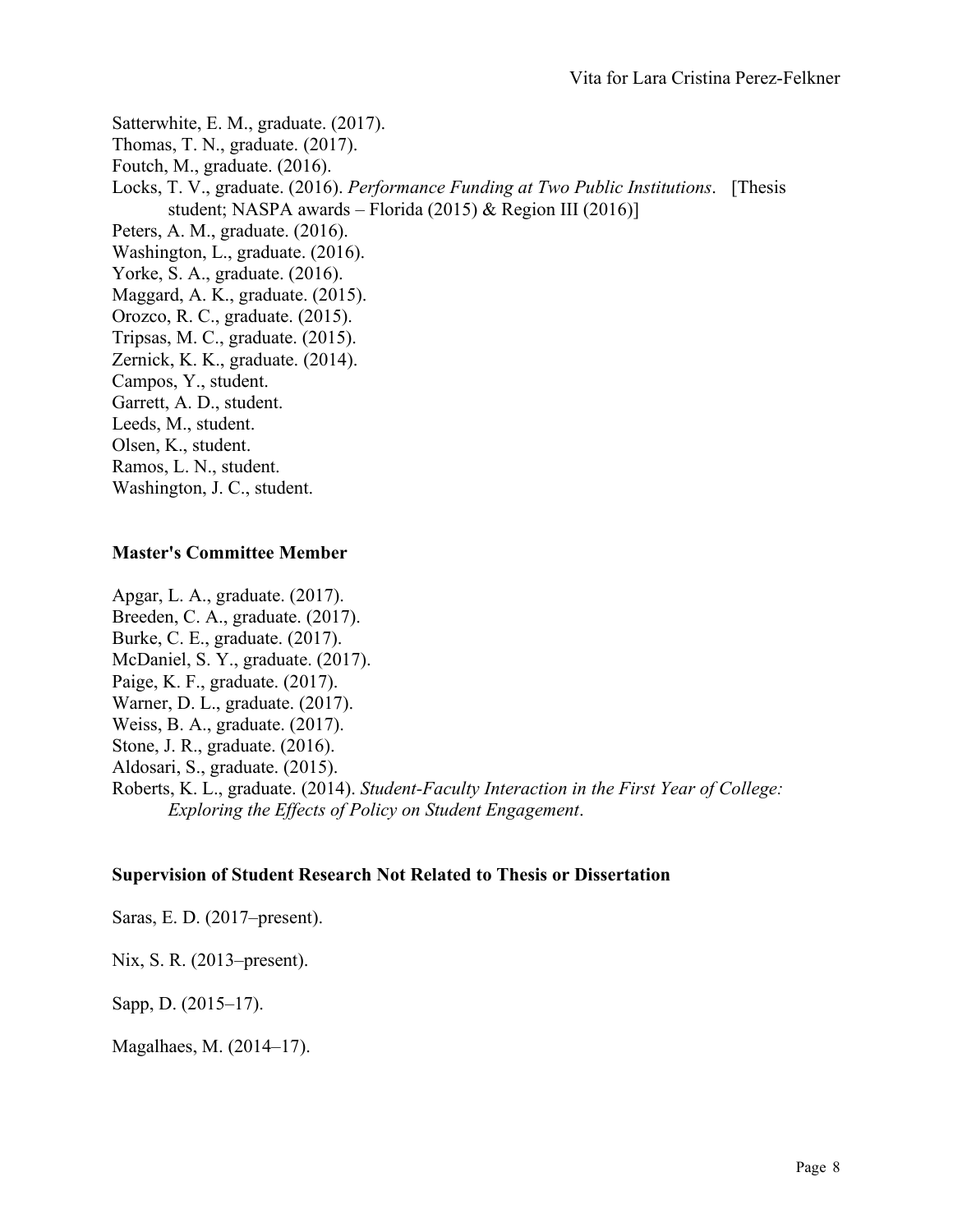Rigobon, V. (2015–16).

Thomas, K. (2013–16).

D'Sa, M. (2014–15).

Orozco, R. (2014–15).

Osei, R. (2014–15).

Hopkins, J. (2013–15).

Snead, S. (2012–13).

### **Additional Pedagogical Training**

- Perez-Longobardo, L. C. (2006). *Workshop on Effective Grading*. University of Chicago, Center for Teaching and Learning.
- Perez-Longobardo, L. C. (2005). *Workshop on Teaching in the College*. University of Chicago, Center for Teaching and Learning.

#### **Guest Lectures**

Perez-Felkner, L. (2018). *Latinx Leadership*. Florida State University.

Perez-Felkner, L. (2016). *Black and Latino Higher Education*. Florida State University.

Perez-Felkner, L. C. (2015). *Social Foundations of Education*. Florida State University.

Perez-Felkner, L. C. (2015). *Women in Higher Education*. Florida State University.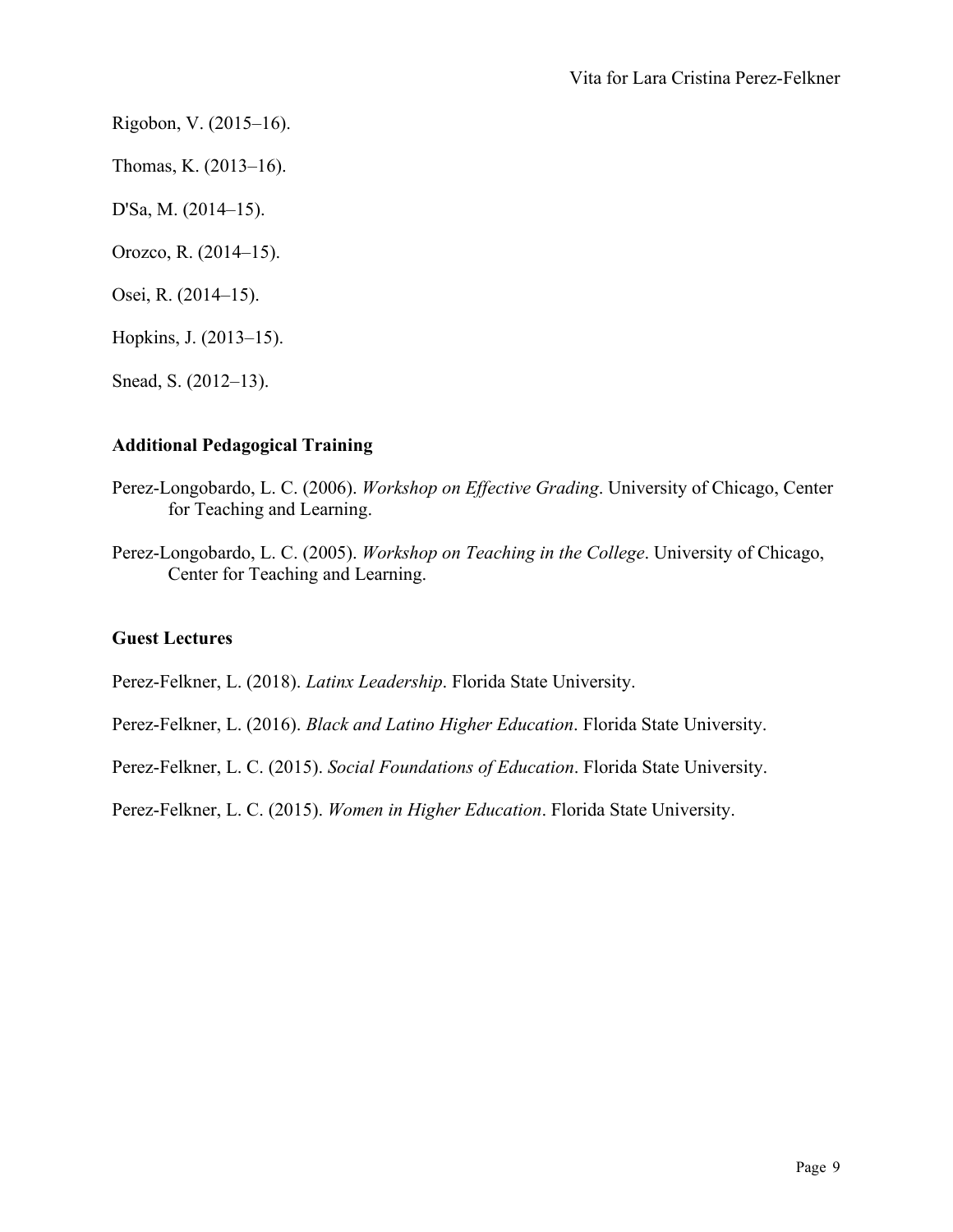# **Research and Original Creative Work**

My research uses developmental and sociological perspectives to examine how young people's social contexts influence their college and career outcomes, with a focus on how these contexts shape underrepresentation in higher education access, field of study, and degree attainment. In particular, this work examines how malleable high school and college micro-environments (including peers and faculty) and broader macro-contexts (policy, urbanicity, and culture) can differentially facilitate the realization of young people's college and career ambitions. These studies alternately employ secondary analysis of large-scale national longitudinal datasets and/or original research using participant observation, interview methodology, longitudinal surveys, and institutional/government data. My work centers on two focal strands of research: access to higher education and underrepresentation in STEM majors and careers. These strands share an aim to identify mechanisms that could be addressed through policy and institutional interventions to broaden the participation of women and men in higher education and scientific careers irrespective of their social background.

#### **Publications**

#### **Invited Journal Articles**

Perez-Felkner, L. (2020). EDITORIAL: Surpassing STEM's Gender Limitations: Structures, Interventions, and Systems Change. *International Journal of Gender, Science and Technology*, *11*(3), 1-4.

#### **Refereed Journal Articles**

- Zhao, T.<sup>(d)</sup>, Perez-Felkner, L., Erichsen, K.<sup>(p)</sup>, & Hu, S. (submitted). How Does High School Counseling Affect Students' Choice of STEM and Computing Majors? *Educational Policy*. Manuscript submitted for publication.
- Saras, E. D.<sup>(d)</sup>, Kristen Erichsen<sup>(d)</sup>, & Perez-Felkner, L. (submitted). The Women Faculty Factor: Undoing Gendered Othering in Undergraduate STEM Education. *Gender & Society*. Manuscript submitted for publication, 39 pages.
- Zhao,  $T^{(d)}$ , & Perez-Felkner, L. (submitted). Perceived Abilities or Academic Interests? High School Science and Math Effects on Postsecondary STEM Outcomes. *American Educational Research Journal*. Manuscript submitted for publication, 46 pages.
- Hampton,  $A^{(d)}$ , & Perez-Felkner, L. (submitted). Getting what they came for? Non-traditional students' degree attainment. *Journal of College Student Development*. Manuscript submitted for publication, 13 pages.
- Perez-Felkner, L., Ford, J.<sup>(d)</sup>, Zhao, T.<sup>(d)</sup>, Anthony, M.<sup>(d)</sup>, Harrison, J.<sup>(d)</sup>, & Rahming, S.<sup>(d)</sup> (2020). Basic Needs Insecurity Among Doctoral Students: What It Looks Like and How to Address It. *About Campus: Enriching the Student Learning Experience*, *24*(6), 18-24. Retrieved from<https://journals.sagepub.com/doi/full/10.1177/1086482219899649> doi[:10.1177/1086482219899649](http://dx.doi.org/10.1177/1086482219899649)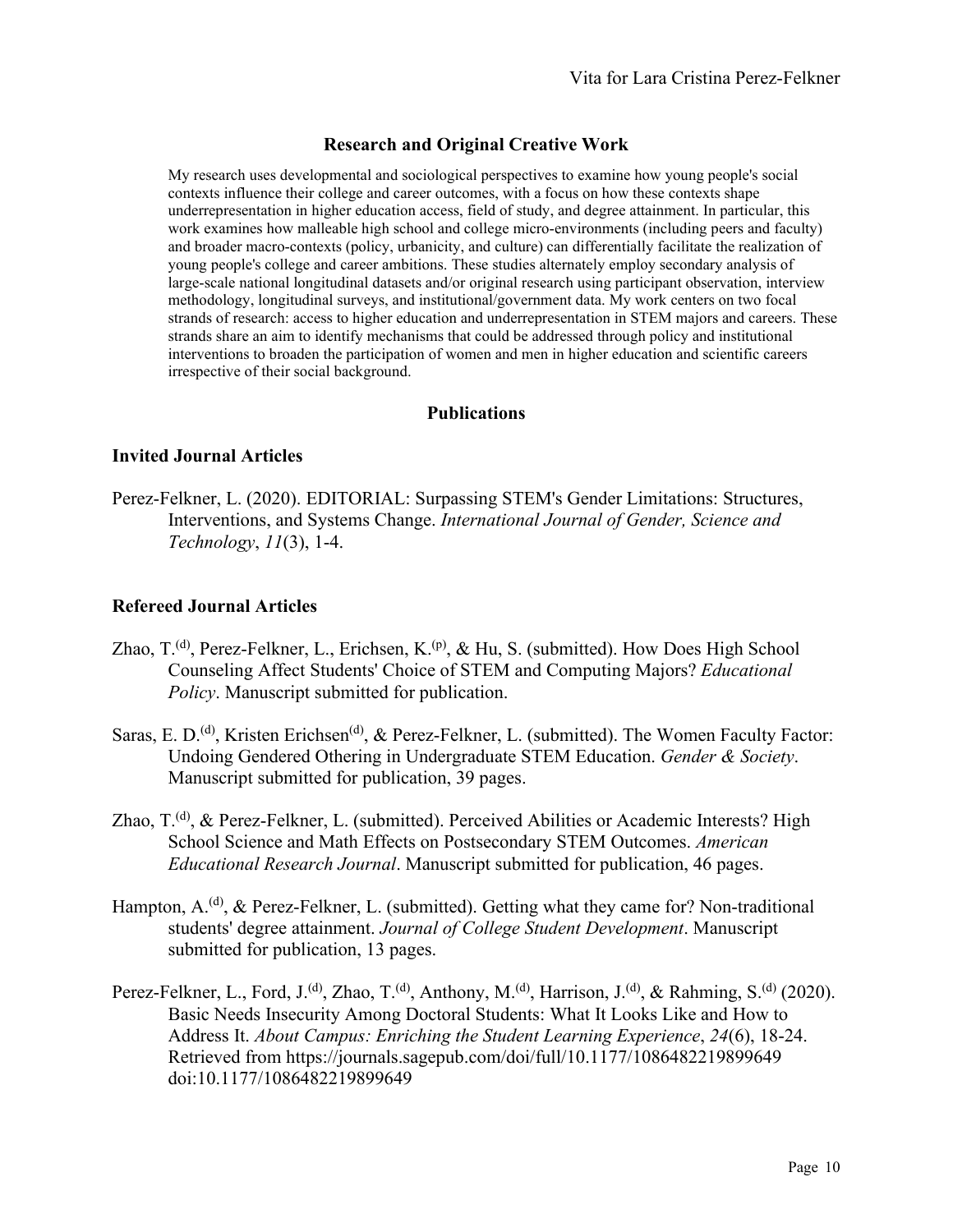Perez-Felkner, L., Felkner, J., Nix, S.<sup>(d)</sup>, & Magalhaes, M.<sup>(u)</sup> (2020). The Puzzling Relationship between International Development and Gender Equity: The Case of STEM Postsecondary Education in Cambodia. *International Journal of Educational Development*, *74*, 1-11. Retrieved from <https://www.sciencedirect.com/science/article/pii/S0738059319300756> doi:https://doi.org/10.1016/j.ijedudev.2019

- Perez-Felkner, L. C., Thomas, K.<sup>(d)</sup>, Nix, S.<sup>(d)</sup>, Hopkins, J.<sup>(u)</sup>, & D'Sa, M. (2019). Are 2-Year Colleges the Key? Institutional Variation and the Gender Gap in Undergraduate STEM Degrees. *Journal of Higher Education*, *90*(2), 181-209. Retrieved from [http://purl.flvc.org/fsu/fd/FSU\\_libsubv1\\_scholarship\\_submission\\_1532029129\\_9237f6e3](http://purl.flvc.org/fsu/fd/FSU_libsubv1_scholarship_submission_1532029129_9237f6e3) doi:https://doi.org/10.1080/00221546.2018.14
- Nix, S.<sup>(d)</sup>, & Perez-Felkner, L. (2019). Ability beliefs, gender, and race/ethnicity: An intersectional analysis of students' pathways to STEM degrees. *Social Sciences*, *8*(2), 1-29. Retrieved from<https://www.mdpi.com/2076-0760/8/2/43> doi[:10.3390/socsci8020043](http://dx.doi.org/10.3390/socsci8020043)
- Perez-Felkner, L. (2018). Affirmative Action Challenges Keep on Keeping On: Responding to Shifting Federal and State Policy. *Perspectives: Policy and Practice in Higher Education*, 1-5. Retrieved from <https://www.tandfonline.com/doi/full/10.1080/13603108.2018.1529639> doi:https://doi.org/10.1080/13603108.2018.15
- Saras, E.(d), & Perez-Felkner, L. (2018). Sociological Perspectives on Socialization. *New York: Oxford University Press*, 1-26. Retrieved from [http://www.oxfordbibliographies.com/view/document/obo-9780199756384/obo-9780199](http://www.oxfordbibliographies.com/view/document/obo-9780199756384/obo-9780199756384-0155.xml?rskey=3iZumm&result=167) [756384-0155.xml?rskey=3iZumm&result=167](http://www.oxfordbibliographies.com/view/document/obo-9780199756384/obo-9780199756384-0155.xml?rskey=3iZumm&result=167) doi[:10.1093/obo/9780199756384-0155](http://dx.doi.org/10.1093/obo/9780199756384-0155)
- Orozco, R.<sup>(m)</sup>, & Perez-Felkner, L. C. (2018). Ni de aquí, ni de allá: Conceptualizing the self-authorship experience of gay Latino college men using conocimiento. *Journal of Latinos and Education*, *17*(4), 386-394. Retrieved from [http://purl.flvc.org/fsu/fd/FSU\\_libsubv1\\_scholarship\\_submission\\_1510590237\\_fae855fd](http://purl.flvc.org/fsu/fd/FSU_libsubv1_scholarship_submission_1510590237_fae855fd) doi[:10.1080/15348431.2017.1371018](http://dx.doi.org/10.1080/15348431.2017.1371018)
- Milesi, C., Perez-Felkner, L., Brown, K., & Schneider, B. (2017). Engagement, persistence, and gender in computer science: Results of a smartphone ESM study. *Frontiers in Psychology*, *8*, 1-9. Retrieved from [http://purl.flvc.org/fsu/fd/FSU\\_libsubv1\\_scholarship\\_submission\\_1494866477\\_8dc29d1](http://purl.flvc.org/fsu/fd/FSU_libsubv1_scholarship_submission_1494866477_8dc29d1d)\_ [d](http://purl.flvc.org/fsu/fd/FSU_libsubv1_scholarship_submission_1494866477_8dc29d1d) doi:https://doi.org/10.3389/fpsyg.2017.00602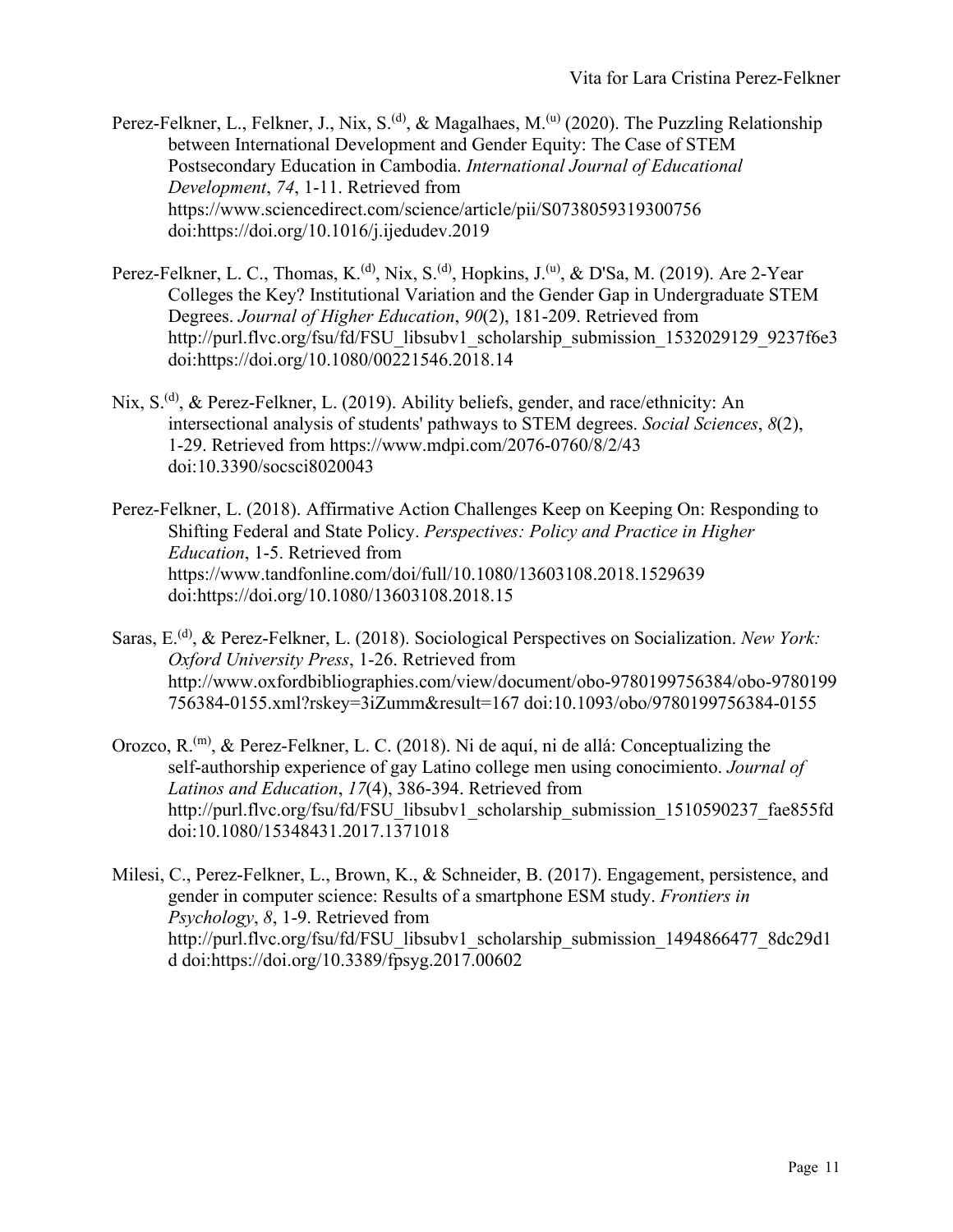- Perez-Felkner, L., Nix, S.<sup>(d)</sup>, & Thomas, K.<sup>(d)</sup> (2017). Gendered pathways: How mathematics ability beliefs shape course and degree choices from high school through college. *Frontiers in Psychology*, *8*(386), 1-28. Retrieved from <http://journal.frontiersin.org/article/10.3389/fpsyg.2017.00386/abstract> doi[:10.3389/fpsyg.2017.00386](http://dx.doi.org/10.3389/fpsyg.2017.00386)
- Perez-Felkner, L. C. (2015). Perceptions and resilience in underrepresented students' pathways to college. *Teachers College Record*, *117*(8), 62. Retrieved from <http://www.tcrecord.org/content.asp?contentid=17996>
- Schneider, B., Milesi, C., Perez-Felkner, L. C., Brown, K., & Gutin, I.<sup>(u)</sup> (2015). Does the gender gap in STEM majors vary by field and institutional selectivity? *Teachers College Record*, 20. Retrieved from<http://www.tcrecord.org/Content.asp?ContentId=18026>
- Nix, S.<sup>(d)</sup>, Perez-Felkner, L. C., & Thomas, K.<sup>(d)</sup> (2015). Perceived mathematical ability under challenge: A longitudinal perspective on sex segregation among STEM degree fields. *Frontiers in Psychology*, *6*(530), 1-19. Retrieved from <http://journal.frontiersin.org/article/10.3389/fpsyg.2015.00530/abstract> doi[:10.3389/fpsyg.2015.00530](http://dx.doi.org/10.3389/fpsyg.2015.00530)
- Perez-Felkner, L. (2014). Sociological Perspectives on College Women's Pathways to Persistence in Physics. *Bulletin of the American Physical Society*, *59*.
- Perez-Felkner, L. C., McDonald, Sarah-Kathryn, Schneider, B., & Grogan, E. (2012). Female and male adolescents' subjective orientations in mathematics and their influence on postsecondary majors. *Developmental Psychology*, 1658–1673. Retrieved from <http://psycnet.apa.org/psycinfo/2012-05397-001/> doi[:10.1037/a0027020](http://dx.doi.org/10.1037/a0027020)

# **Edited Monographs**

Perez-Felkner, L., & Gaston Gayles, J. (Eds.). (2018). Advancing Higher Education Research on Undergraduate Women in STEM [Monograph]. *New Directions in Institutional Research*, *2018*(179), 137. Retrieved from <https://onlinelibrary.wiley.com/toc/1536075x/2018/2018/179>

# **Refereed Book Chapters**

- Hanson, D.<sup>(d)</sup>, Perez-Felkner, L., & Thayer, D.<sup>(d)</sup> (2020). Overview of Higher Education (USA). In C. D. Clark & W. J. Jacob (Ed.), *Bloomsbury Education and Childhood Studies*. Bloomsbury Press. Retrieved from<http://dx.doi.org/10.5040/9781350996489.0012>
- Nix, S.<sup>(d)</sup>, Perez-Felkner, L., & Thomas, K.<sup>(d)</sup> (2018). Perceived mathematical ability under challenge: A longitudinal perspective on sex segregation among STEM degree fields. In S. Ceci, W. M. Williams, & S. Khan (Eds.), *The underrepresentation of women in*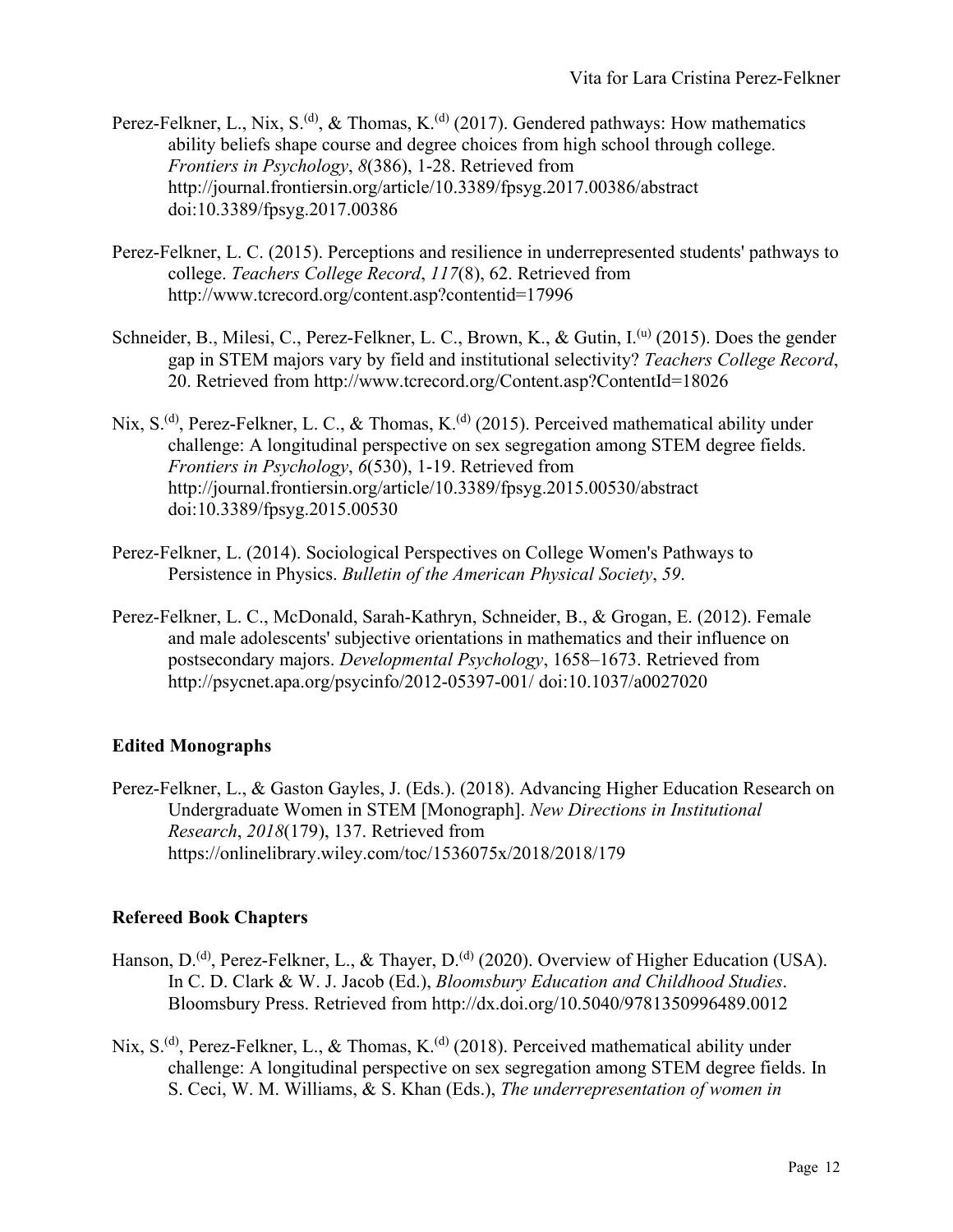*science: International and cross-disciplinary evidence and debate* (pp. 133-151). Lausanne, Switzerland: Frontiers Media. Retrieved from [https://www.frontiersin.org/research-topics/2794/underrepresentation-of-women-in-scien](https://www.frontiersin.org/research-topics/2794/underrepresentation-of-women-in-science-international-and-cross-disciplinary-evidence-and-debate) [ce-international-and-cross-disciplinary-evidence-and-debate](https://www.frontiersin.org/research-topics/2794/underrepresentation-of-women-in-science-international-and-cross-disciplinary-evidence-and-debate)

- Perez-Felkner, L. C., McDonald, S.-K., & Schneider, B. (2014). What happens to high-achieving females after high school? Gender and persistence on the postsecondary STEM pipeline. In I. Schoon, & J. S. Eccles (Eds.), *Gender differences in aspirations and attainment: A life course perspective* (pp. 285-320). Cambridge: Cambridge University Press. Retrieved from [http://ebooks.cambridge.org/chapter.jsf?bid=CBO9781139128933&cid=CBO978113912](http://ebooks.cambridge.org/chapter.jsf?bid=CBO9781139128933&cid=CBO9781139128933A025&tabName=Chapter) [8933A025&tabName=Chapter](http://ebooks.cambridge.org/chapter.jsf?bid=CBO9781139128933&cid=CBO9781139128933A025&tabName=Chapter)
- Perez-Felkner, L. C. (2013). Socialization in childhood and adolescence. In J. DeLamater, & A. Ward (Eds.), *Handbook of social psychology, 2nd edition* (pp. 119-149). Springer Publishing. Retrieved from doi: 10.1007/978-94-007-6772-0\_5
- Perez-Felkner, L., Hedberg, E. C., & Schneider, B. (2011). Black educational choice: Assessing the private and public alternatives to traditional K–12 public schools. In D. Slaughter-Defoe, H. Stevenson, E. Arrington, & D. Johnson (Eds.), *Black Educational Choice: Assessing the Private and Public Alternatives to Traditional K–12 Public Schools* (pp. 234-254). Santa Barbara, CA: Praeger Press. Retrieved from DOI: 10.13140/RG.2.1.3889.6085
- Schneider, B., Ford, T., & Perez-Felkner, L. C. (2011). Social networks and the education of children and youth. In S. Järvelä (Eds.), *Social and emotional aspects of learning* (pp. 269-275). Amsterdam, the Netherlands: Elsevier. Retrieved from<http://bit.ly/2zEOJzs>
- Schneider, B., Ford, T., & Perez-Felkner, L. C. (2010). Social networks and the education of children and youth. In E. Baker, B. McGaw, & P Paterson (Eds.), *International encyclopedia of education, 3rd edition* (pp. 705-711). Amsterdam, the Netherlands: Elsevier. Retrieved from<http://bit.ly/2zEOJzs>

# **Refereed Monograph Chapters**

Perez-Felkner, L. (2018). Conceptualizing the Field: Higher Education Research on the STEM Gender Gap. In Lara C. Perez-Felkner, & Joy Gaston Gayles (Eds.), Advancing Higher Education Research on Undergraduate Women in STEM [Monograph]. *New Directions in Institutional Research*, *2018*(179), 11-26. Retrieved from <https://onlinelibrary.wiley.com/doi/10.1002/ir.20273>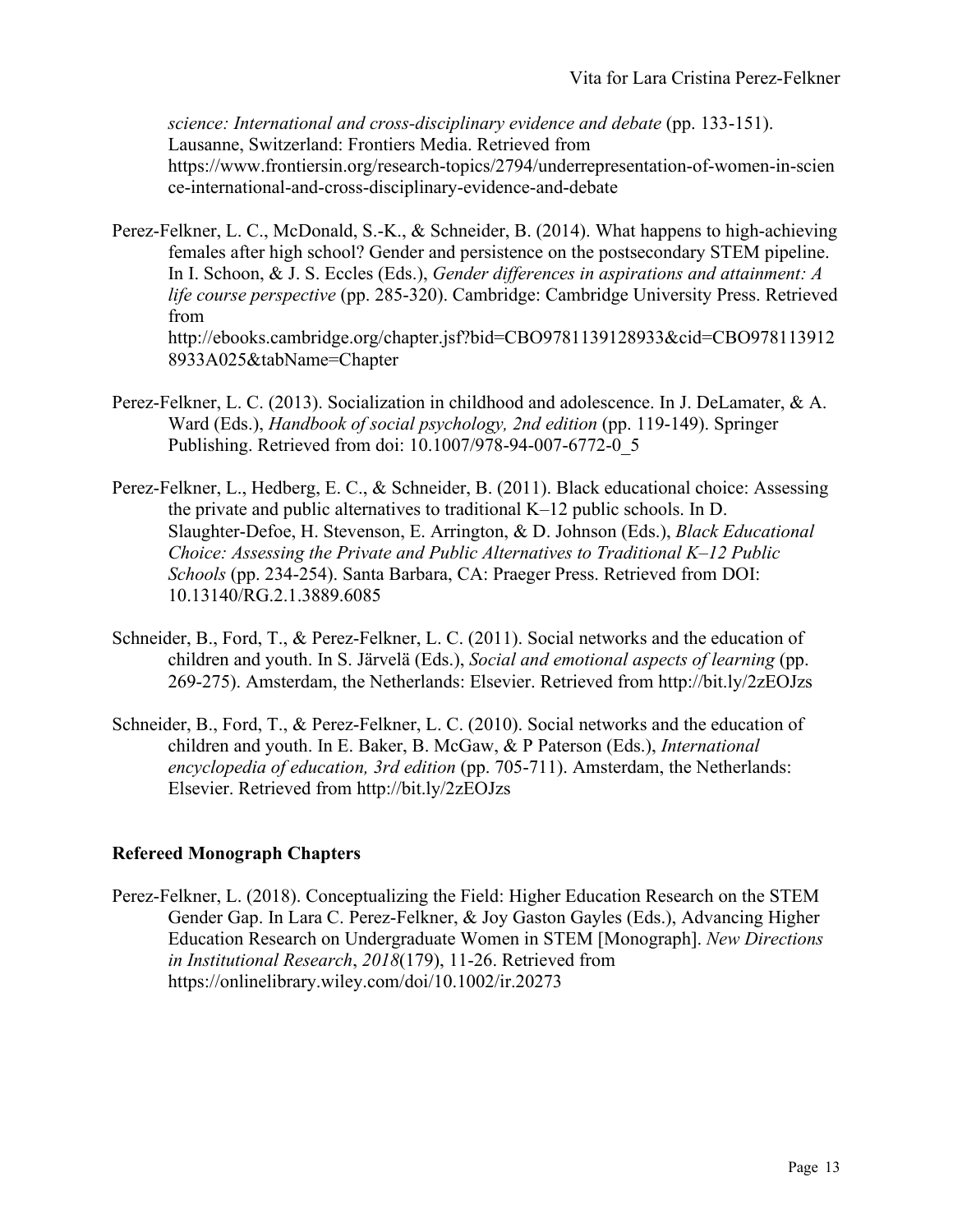- Perez-Felkner, L., & Gaston Gayles, J. (2018). Editors' Notes. In Lara C. Perez-Felkner, & Joy Gaston Gayles (Eds.), Advancing Higher Education Research on Undergraduate Women in STEM [Monograph]. *New Directions in Institutional Research*, *2018*(179), 7-9. Retrieved from<https://onlinelibrary.wiley.com/doi/10.1002/ir.20272>
- Saras, E.<sup>(d)</sup>, Perez-Felkner, L., & Nix, S.<sup>(d)</sup> (2018). Next steps for higher education research on women in undergraduate science: The institutional context. In Lara C. Perez-Felkner, & Joy Gaston Gayles (Eds.), Advancing Higher Education Research on Undergraduate Women in STEM [Monograph]. *New directions for institutional research*, *2018*(179), 115-137. Retrieved from<https://onlinelibrary.wiley.com/doi/10.1002/ir.20278>

#### **Refereed Encyclopedia Entries**

- Perez-Felkner, L. C. (2015). Achievement differences and gender. In R. Gunstone (Ed.), *Springer encyclopedia of science education* (p. 9-10). New York: Springer Publishing. Retrieved from [http://dx.doi.org/10.1007/978-94-007-2150-0\\_349](http://dx.doi.org/10.1007/978-94-007-2150-0_349)
- Perez-Felkner, L. C. (2015). Attitude differences and gender. In R. Gunstone (Ed.), *Encyclopedia of science education* (p. 93-94). New York: Springer Publishing. Retrieved from [http://dx.doi.org/10.1007/978-94-007-2150-0\\_351](http://dx.doi.org/10.1007/978-94-007-2150-0_351)
- Perez-Felkner, L. C. (2013). Occupational aspirations/expectations. In W. Ainsworth, & G. J. Golson (Eds.), *Sociology of education: An A-to-Z guide* (p. 545-546). Thousand Oaks, CA: Sage Publications. Retrieved from<http://dx.doi.org/10.4135/9781452276151.n289>
- Perez-Felkner, L. C. (2013). Racial inequality: Returns to educational investments. In J. W. Ainsworth, & G. J. Golson (Eds.), *Sociology of education: An A-to-Z guide* (p. 638-640). Thousand Oaks, CA: Sage Publications. Retrieved from <http://dx.doi.org/10.4135/9781452276151.n333>

#### **Refereed Proceedings**

- Perez-Felkner, L., Shore, C.<sup>(d)</sup>, Dickens, T., & Yang, M. D.<sup>(d)</sup> (2020). Engineering Resilience through Research Mentorship: Manufacturing Pathways to Careers. In *American Society for Engineering Education*. PEER Proceedings of the American Society for Engineering Education. Retrieved from <https://www.asee.org/public/conferences/172/papers/31731/view>
- Perez-Felkner, L., Thomas, K.<sup>(d)</sup>, Hopkins, J.<sup>(u)</sup>, & Nix, S.<sup>(d)</sup> (2015). Are two-year colleges the key to expanding the scientific labor force? Unpacking gender and racial-ethnic gaps in undergraduate STEM degrees. In *Society for Research on Educational Effectiveness (SREE)*. Evanston, IL: Society for Research on Educational Effectiveness. Retrieved from<https://eric.ed.gov/?id=ED562124>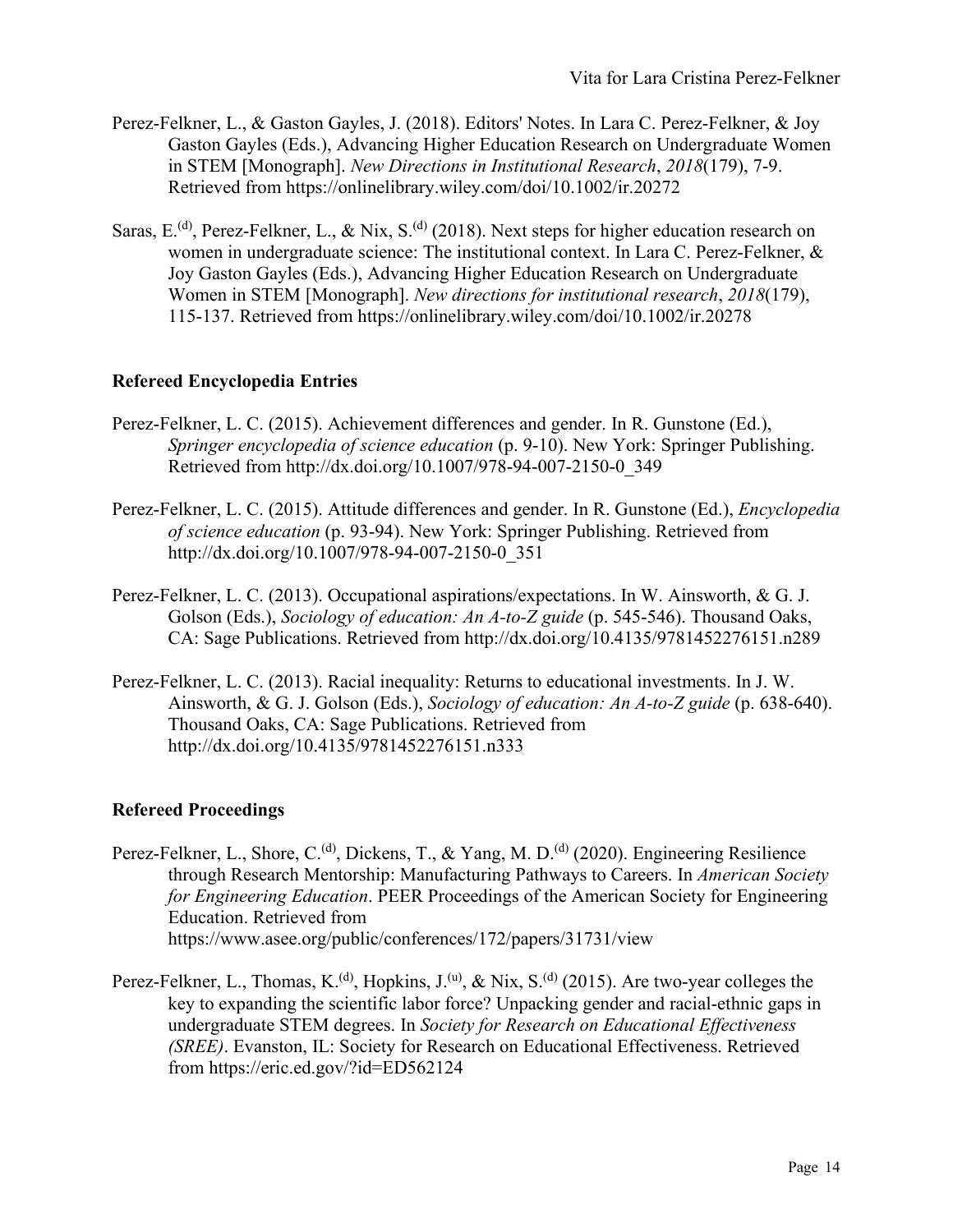Perez-Felkner, L. (2014). Sociological perspectives on college women's pathways to persistence in physics. In *American Physical Society (APS) April Meeting 2014, abstract id. C11.001*. College Park, MD: American Physical Society. Retrieved from [http://adsabs.harvard.edu/abs/2014APS..APRC11001P; doi:](http://adsabs.harvard.edu/abs/2014APS..APRC11001P;%20doi:%2010.1103/BAPS.2014.APRIL.C11.1)  [10.1103/BAPS.2014.APRIL.C11.1](http://adsabs.harvard.edu/abs/2014APS..APRC11001P;%20doi:%2010.1103/BAPS.2014.APRIL.C11.1)

# **Refereed Reviews**

Perez-Longobardo, L. (2005). Latino crossings: Mexicans, Puerto Ricans, and the politics of race and citizenship. *Contemporary Sociology: A Journal of Reviews*, *34*(4), 490-497. Retrieved from doi: 10.1177/009430610503400515

### **Invited Newsletter Articles**

- Perez-Felkner, L. C. (2012). Understanding social inequality in higher education and careers. *Pathfinder*, *4*, 5-8. Retrieved from <http://www.pathwaystoadulthood.org/docs/PATHWAYSNewsletterIssue4.pdf>
- Perez-Felkner, L. C. (2011). Five questions to Barbara Schneider. *Sociology of Education Newsletter*, *14*(2), 7-9. Retrieved from [http://www2.asanet.org/soe/newsletters/newsletter\\_summer\\_2011.pdf](http://www2.asanet.org/soe/newsletters/newsletter_summer_2011.pdf)

# **Nonrefereed Reports**

- Perez-Felkner, L., Rahming, S.(d), & Dellafiora, T.(m) (2018). *Hungry to Learn: A Preliminary Assessment of FSU's Food for Thought Pantry*. Tallahassee, FL: Higher Education Persistence Pathways Lab.
- Montalvo, J.<sup>(d)</sup>, & Perez-Felkner, L. (2018). *Report Brief: Stoicism, Striving, and Quiet Challenges Among Graduate Student Veterans*. Tallahassee, FL: Higher Education Persistence Pathways Lab.
- Perez-Felkner, L., Rahming, S.<sup>(d)</sup>, Dellafiora, T.<sup>(m)</sup>, & Montalvo, J.<sup>(d)</sup> (2018). *Who Stays, Who Goes, How Can We Tell Their Stories? A Research-Practitioner Partnership of Student Withdrawal*. Tallahassee, FL: Higher Education Persistence Pathways Lab.
- Perez-Felkner, L. C. (2015). *Policy brief: Perceptions matter: How schools can enhance underrepresented students' resilience on the rocky path to college*. FSU Center for Postsecondary Success. Retrieved from [http://centerforpostsecondarysuccess.org/wp-content/uploads/2014/09/Perceptions-Matter](http://centerforpostsecondarysuccess.org/wp-content/uploads/2014/09/Perceptions-Matter-Policy-Brief.pdf) [-Policy-Brief.pdf](http://centerforpostsecondarysuccess.org/wp-content/uploads/2014/09/Perceptions-Matter-Policy-Brief.pdf)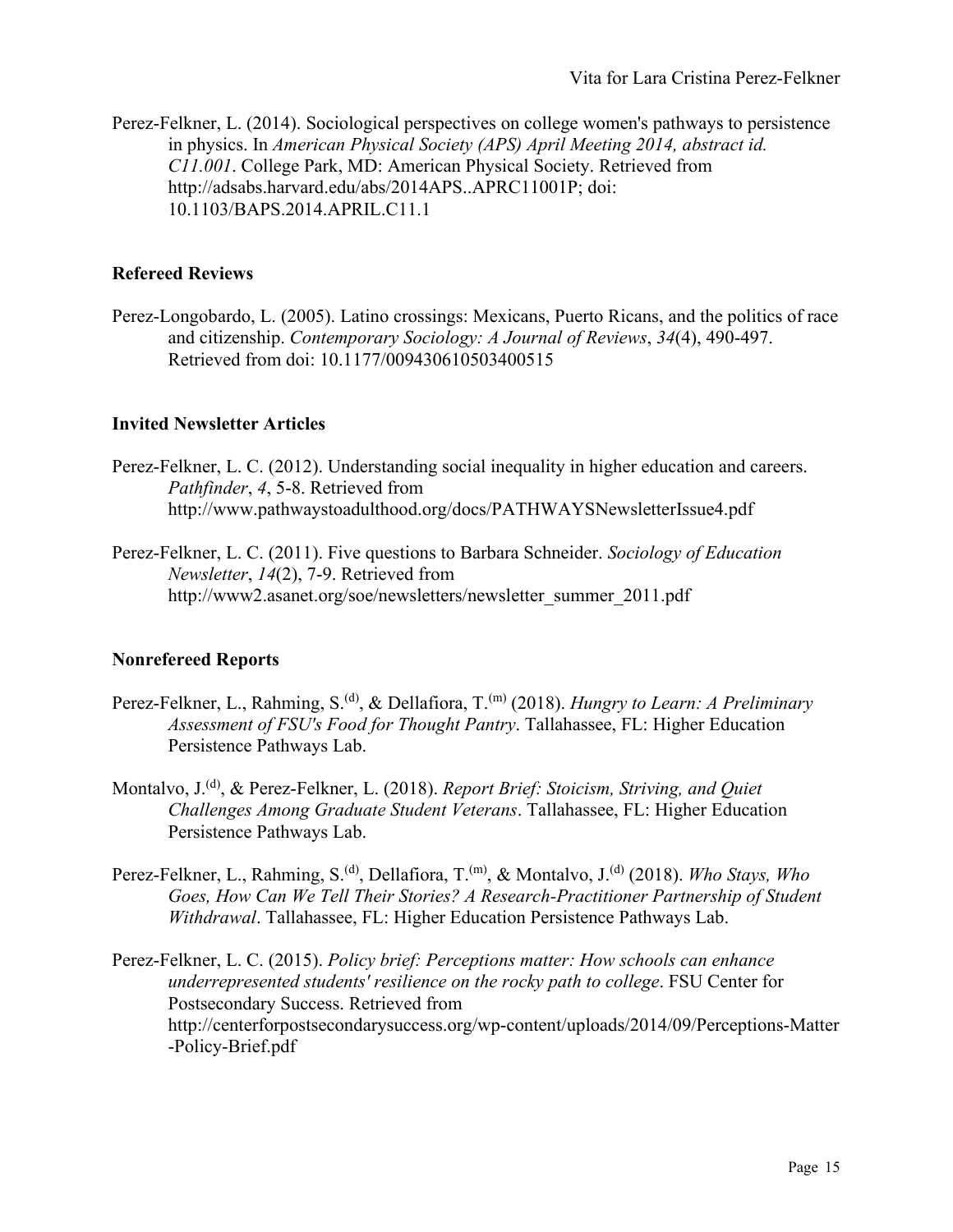# **Presentations**

#### **Refereed Papers at Conferences**

- Perez-Felkner, L. (accepted). *Free to Succeed? A Mixed Methods Randomized Control Trial of a Rent-Free College Housing Intervention*. Paper to be presented at AERA Annual Meeting, American Educational Research Association, Virtual because of COVID-19. (International)
- Perez-Felkner, L., Chen, J.<sup>(d)</sup>, Erichsen, K.<sup>(p)</sup>, Hu, S., & Zhao, T.<sup>(d)</sup> (accepted). *Gender, Course Taking, and STEM Fields: Following Florida's Community College Students' Pathways to Computing and Engineering Baccalaureate Degrees*. Paper to be presented at AERA Annual Meeting, American Educational Research Association, Virtual because of COVID-19. (International)
- Erichsen, K.<sup>(p)</sup>, Perez-Felkner, L., Zhao, T.<sup>(d)</sup>, & Hu, S. (accepted). *Sex Segregation of High School STEM Extracurricular Activities: Longitudinal Effects on Efficacy, Identity, and Postsecondary Majors*. Paper to be presented at AERA Annual Meeting, American Educational Research Association, Virtual because of COVID-19. (International)
- Zhao, T.(d), Perez-Felkner, L., & Yang, Y. (accepted). *The Effect of High School Context on STEM Major Choice: A Structural Equation Model*. Paper to be presented at AERA Annual Meeting, American Educational Research Association, Virtual for COVID-19. (International)
- Zhao, T.<sup>(d)</sup>, Perez-Felkner, L., Erichsen, K.<sup>(p)</sup>, & Hu, S. (accepted). *The Effect of High School Counseling on College Major Choices: A Multilevel Multinomial Analysis*. Paper to be presented at Annual Meeting, Association for the Study of Higher Education (ASHE), Virtual because of COVID-19. (National)
- Zhao, T.(d), & Perez-Felkner, L. (accepted). *The Impact of Merit-Based Aid on STEM Major Choices: A Propensity Score Matching Analysis*. Paper to be presented at Annual Meeting, Public Policy Pre-Conference, Association for the Study of Higher Education (ASHE), Virtual because of COVID-19. (National)
- Perez-Felkner, L., Purita, R.<sup>(d)</sup>, Reyna, A.<sup>(d)</sup>, Woodin, S., Baker-Smith, C., & Torres, M. (accepted). *Trying to Get By: A Qualitative Examination of Student Experiences after Applying to a Rent-Free College Housing Intervention*. Paper to be presented at Annual Meeting, Association for the Study of Higher Education (ASHE), Virtual because of COVID-19. (National)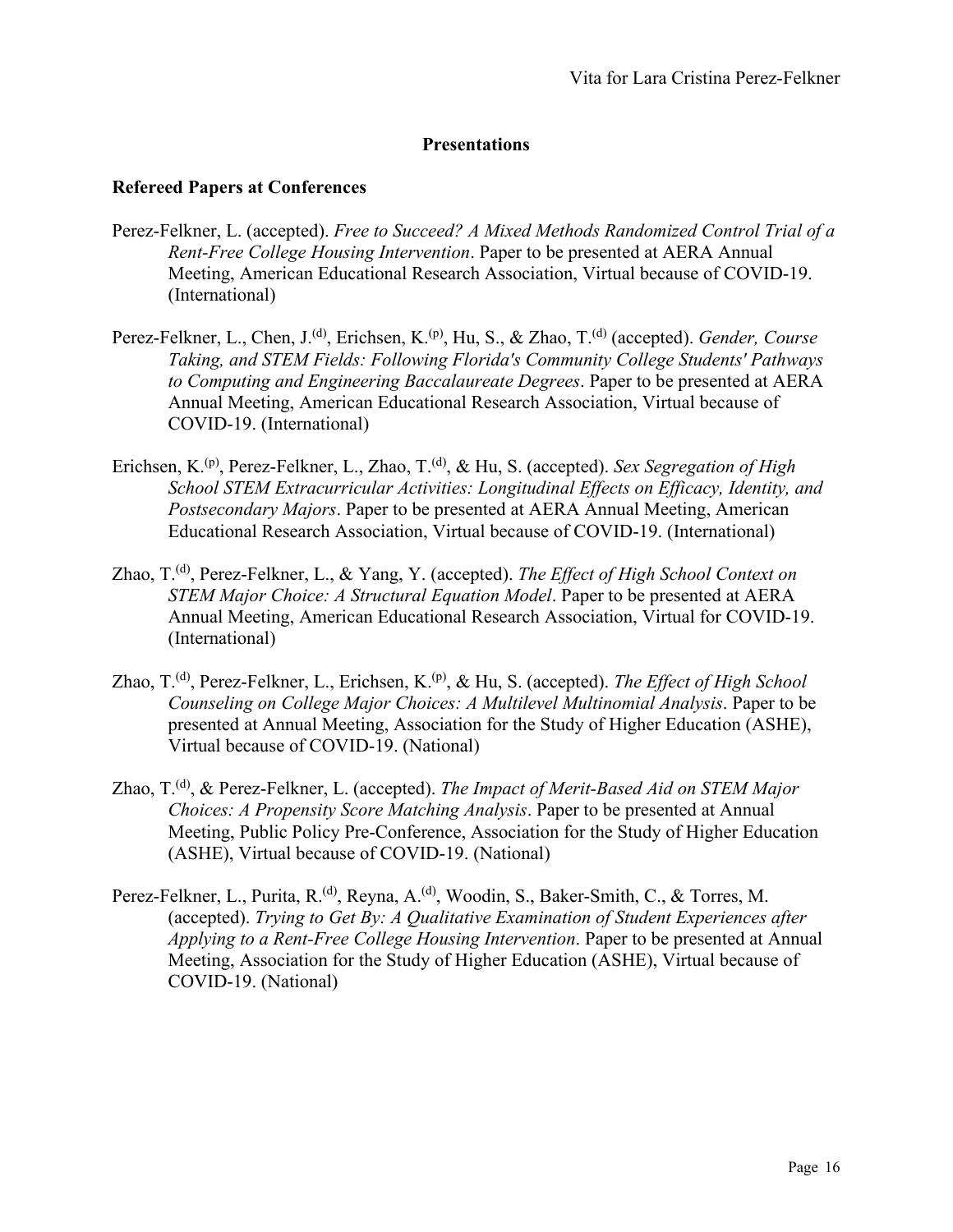- Perez-Felkner, L. (accepted). *A Mixed Methods Randomized Control Trial Evaluation of a Rent-Free College Housing Intervention in Florida*. Paper to be presented at Annual Meeting, American Educational Research Association, San Francisco, CA. (International). (Cancelled due to COVID-19)
- Perez-Felkner, L., & Hu, S. (accepted). *Gendered Pathways: From Florida's Two-Year Institutions to Computing Degrees*. Paper to be presented at Annual Meeting, American Educational Research Association, San Francisco, CA. (International). (Cancelled due to COVID-19)
- Zhao, T.(d), Perez-Felkner, L., & Yang, Y. (accepted). *The Effect of High School Context on STEM Major Choice: A Structural Equation Model*. Paper to be presented at Annual Meeting, American Educational Research Association, San Francisco, CA. (International). (Cancelled due to COVID-19)
- Saras, E.<sup>(d)</sup>, Erichsen, K.<sup>(p)</sup>, & Perez-Felkner, L. (presented 2020). *The Women Faculty Factor: Undoing Gendered Othering in Undergraduate STEM Education*. Paper presented at Summer Meeting, Sociologists for Women in Society, Virtual. (National) Retrieved from <https://socwomen.org/summer-meeting-2020/>
- Rahming, S. G.(d), & Perez-Felkner, L. (presented 2019). *Hands Off? Access and Embodied Cognition among Black Students in Engineering*. Paper presented at Annual Meeting, American Educational Research Association, Toronto, Canada. (International) Retrieved from<https://convention2.allacademic.com/one/aera/aera19/>
- Zhao, T.<sup>(d)</sup>, & Perez-Felkner, L. (presented 2019). *Perceived Abilities or Academic Interests? Gender and Race Differences in Majoring in STEM Fields*. Paper presented at Annual Meeting, American Sociological Association, New York, NY. (International) Retrieved from<https://www.asanet.org/annual-meeting-2019/program-information>
- Perez-Felkner, L., Felkner, J., Nix, S.<sup>(d)</sup>, & Caravalho Magalhaes, M. B.<sup>(u)</sup> (presented 2019). *The Puzzling Relationship between Development and Gender Equity: The Case of Postsecondary Education in STEM Fields*. Paper presented at Annual Meeting, American Sociological Association, New York, NY. (International) Retrieved from <https://www.asanet.org/annual-meeting-2019/program-information>
- Saras, E. D.<sup>(d)</sup>, Perez-Felkner, L., & Nix, S.<sup>(d)</sup> (presented 2019). *Warming the Chill: Insights for Institutions and Researchers to Keep Women in STEM*. Paper presented at Annual Meeting, American Educational Research Association, Toronto, Canada. (International) Retrieved from<https://convention2.allacademic.com/one/aera/aera19/>
- Hampton, A.(d), & Perez-Felkner, L. (presented 2018). *Getting what they came for? Non-traditional students' degree attainment*. Paper presented at Annual Meeting, American Sociological Association, Philadelphia, PA. (National)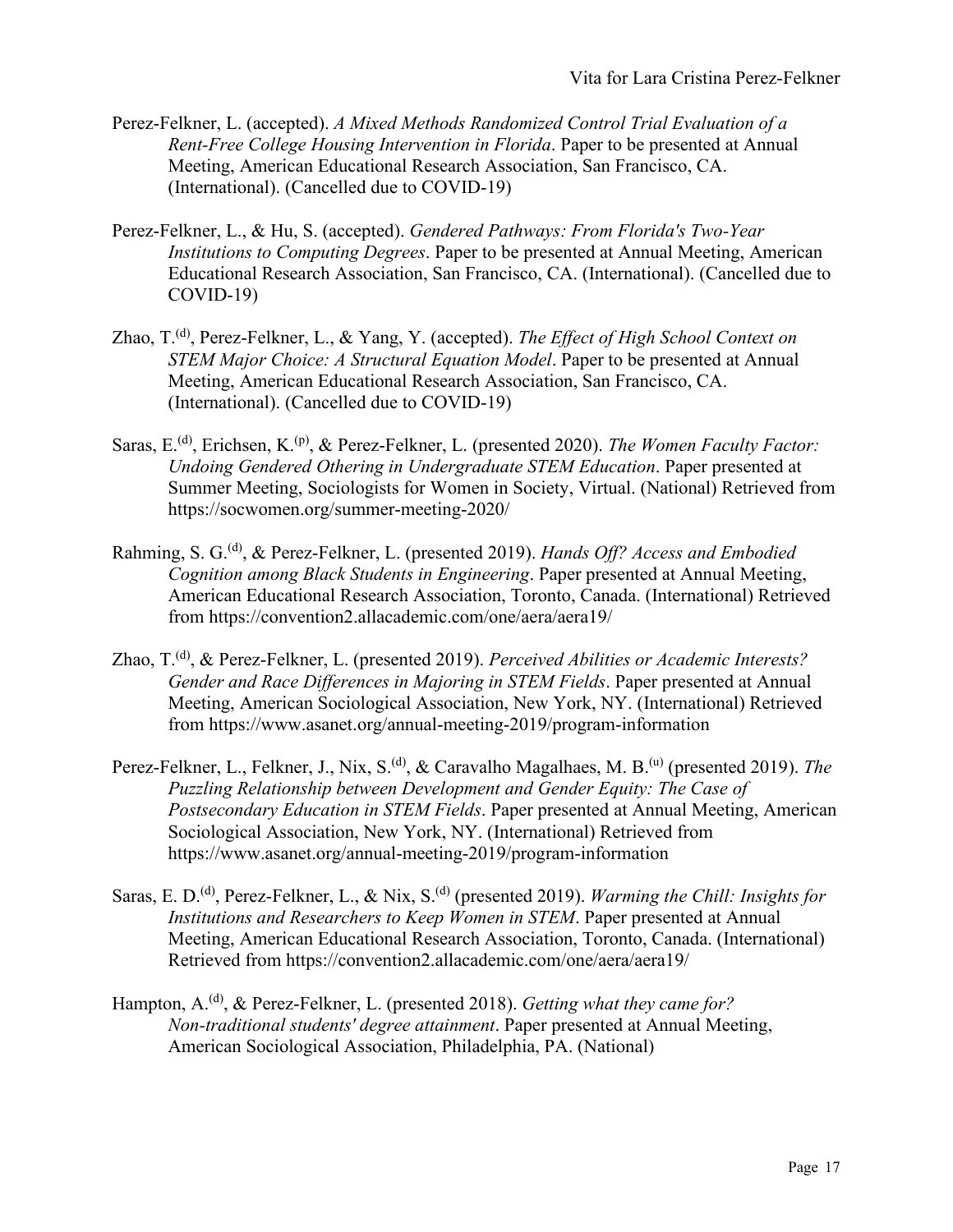- Perez-Felkner, L., & Rahming, S. G.<sup>(d)</sup> (presented 2018). *HBCUs Are a Different World: Black Women in an Undergraduate Engineering Intervention*. Paper presented at Annual Meeting, Association for the Study of Higher Education, Tampa, FL. (National)
- Perez-Felkner, L., Schneider, B., Milesi, C., & Brown, K. (presented 2018). *How do ability beliefs and collegiate experiences affect computer science achievement among undergraduate women and men?* Paper presented at 4th Biennial Conference, Network Gender & STEM, Eugene, OR. (International)
- Perez-Felkner, L., & Orozco, R.(m) (presented 2018). *Ni de aquí, ni de allá: Conceptualizing the self-authorship experience of gay Latino college men using conocimiento*. Paper presented at Annual Meeting, Dalton Institute, Tallahassee, FL. (National) Retrieved from<https://studentvalues.fsu.edu/institute>
- Rahming, S.(d), & Perez-Felkner, L. (presented 2018). *Not material: The importance of hands-on learning among black women and men engineering students*. Paper presented at 4th Annual Biennial Conference, Gender & STEM Network, Eugene, OR. (International)
- Saras, E.<sup>(d)</sup>, & Perez-Felkner, L. (presented 2018). *Warming the "Chilly Climate" for Women in STEM Education*. Paper presented at Annual Meeting, Southern Sociololgical Society, Atlanta, GA. (Regional)
- Saras, E.<sup>(d)</sup>, Perez-Felkner, L., & Nix, S.<sup>(d)</sup> (presented 2018). *Warming the Chill: Insights for Institutions and Researchers to Keep Women in STEM*. Paper presented at Annual Meeting, American Educational Research Association, Toronto, CA. (International)
- Nix, S.<sup>(d)</sup>, & Perez-Felkner, L. (presented 2017). *Challenge perceptions, gender, and race: longitudinal impacts on participation in mathematics-intensive fields*. Paper presented at Annual Meeting, Association for the Study of Higher Education, Houston, TX. (National) Retrieved from<https://convention2.allacademic.com/one/ashe/ashe17/>
- Perez-Felkner, L., Nix, S.(d), Felkner, J., & Magalhaes, M.(m) (presented 2017). *Does development deter women from STEM? Urbanization, broadened access, and sex segregation in Cambodia*. Paper presented at Annual Meeting, American Educational Research Association, New York, NY. (International)
- Perez-Felkner, L., Nix, S.<sup>(d)</sup>, & Thomas, K.<sup>(d)</sup> (presented 2017). *Gendered pathways: How mathematics ability beliefs shape course and degree choices from high school through college*. Paper presented at Annual Meeting, Sociology of Education Association, Asilomar, CA. (National)
- Perez-Felkner, L., & Hampton, A.<sup>(d)</sup> (presented 2017). *Graduating isn't a sure thing: How long do the effects of high school social support last?* Paper presented at Annual Meeting, American Educational Research Association, San Antonio, TX. (National)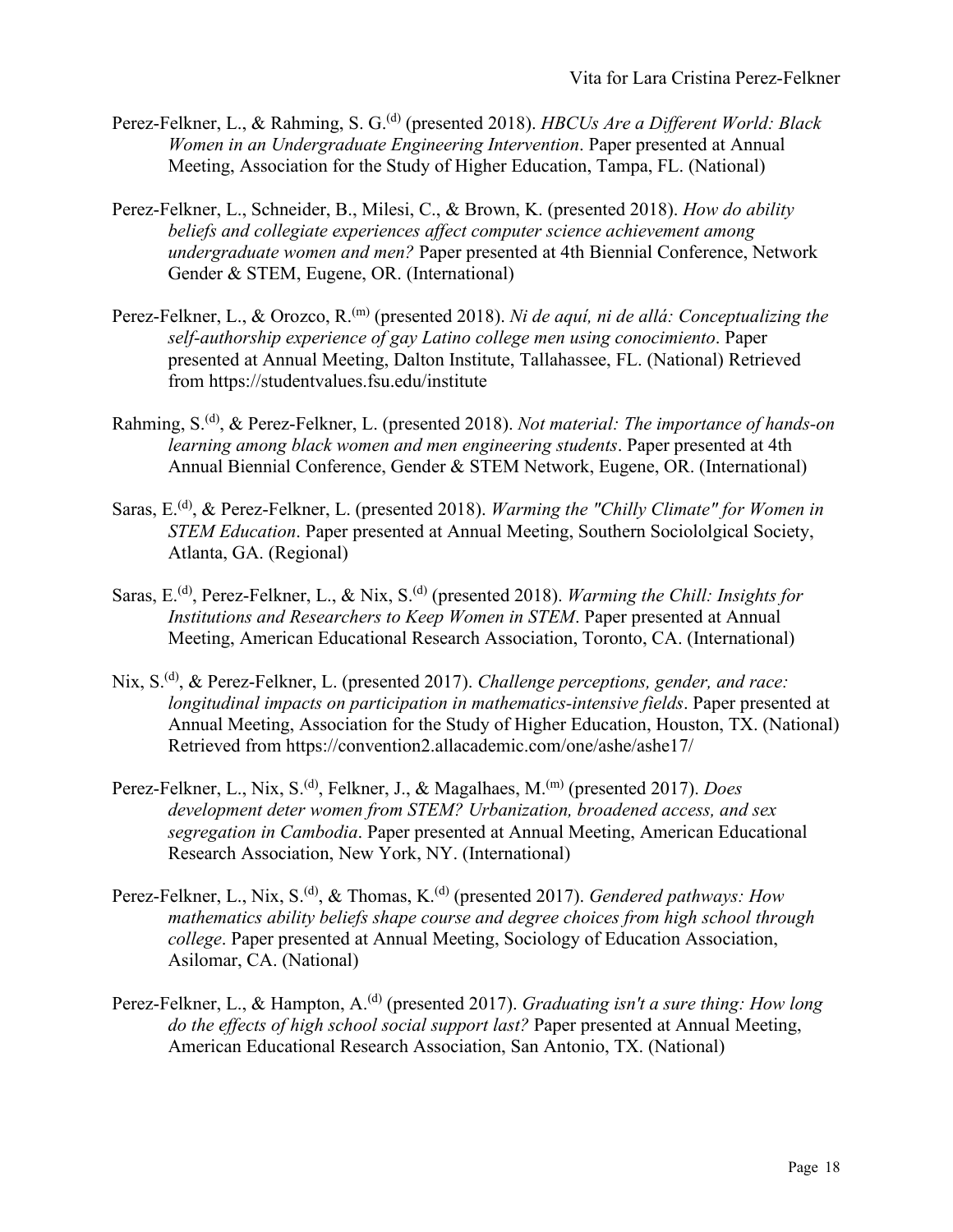- Nix, S.(d), & Perez-Felkner, L. (presented 2017). *Perceived ability under challenge, gender, and race: Evidence of impacts on participation in mathematics-intensive fields*. Paper presented at Annual Meeting, American Educational Research Association, San Antonio, TX. (National)
- Perez-Felkner, L., & Rahming, S.<sup>(d)</sup> (presented 2017). *Race, gender, and undergraduate engineering in an HBCU context*. Paper presented at Annual Meeting, Southern Sociological Society, New Orleans. (Regional) Retrieved from [http://www.southernsociologicalsociety.org/2018Meeting/SSS2018PreliminaryProgram.p](http://www.southernsociologicalsociety.org/2018Meeting/SSS2018PreliminaryProgram.pdf) [df](http://www.southernsociologicalsociety.org/2018Meeting/SSS2018PreliminaryProgram.pdf)
- Schneider, B., Milesi, C., Perez-Felkner, L., Brown, K., & Gutin, I.<sup>(m)</sup> (presented 2016). *Does the gender gap in STEM majors vary by field and institutional selectivity?* Paper presented at Annual Meeting, American Educational Research Association, Washington, DC. (National)
- Perez-Felkner, L., Nix, S.<sup>(d)</sup>, Felkner, J., & Magalhaes, M.<sup>(u)</sup> (presented 2016). *How does development influence sex segregation in majors? Urbanization, broadened access, and the STEM gender gap in Cambodia*. Paper presented at VHTO Gender and STEM Biennial Meeting, VHTO- Dutch National Expert Organization on Girls/Women and Science/Technology, Newcastle, England. (International) Retrieved from <http://www.genderandstem.com/conference-2016.html>
- Perez-Felkner, L., & Nix, S.<sup>(d)</sup> (presented 2016). *How mathematics ability beliefs shape course and degree choices across high school and college*. Paper presented at ASHE Annual Meeting, Association of the Study of Higher Education, Columbus, OH. (National)
- Nix, S.(d), & Perez-Felkner, L. C. (presented 2016). *Race/ethnicity and perceived ability under challenge: Implications for women's and men's participation in STEM fields*. Paper presented at Annual Meeting, ACPA, Montreal, Quebec, Canada. (International)
- Nix, S.(d), & Perez-Felkner, L. C. (presented 2016). *Talent perceptions, gender, and race/ethnicity: Longitudinal evidence of impacts on participation in mathematics-intensive fields*. Paper presented at Marvalene Hughes CORE Research in Education Conference, FSU College of Education, Tallahassee, FL. (Local)
- Milesi, C., Schneider, B., Brown, K., Perez-Felkner, L. C., Gutin, I.<sup>(m)</sup>, & Dropkin, E.<sup>(m)</sup> (presented 2015). *Are college women less engaged in computer science classrooms than men? Results of a smartphone experience sampling method study*. Paper presented at American Educational Research Association Annual Meeting, AERA, Chicago, IL. (National)
- Perez-Felkner, L. C., Thomas, K.<sup>(d)</sup>, Nix, S.<sup>(d)</sup>, & Hopkins, J.<sup>(u)</sup> (presented 2015). *Are two-year colleges the key to expanding the scientific labor force?* Paper presented at the meeting of American Educational Research Association, Chicago, IL. (National)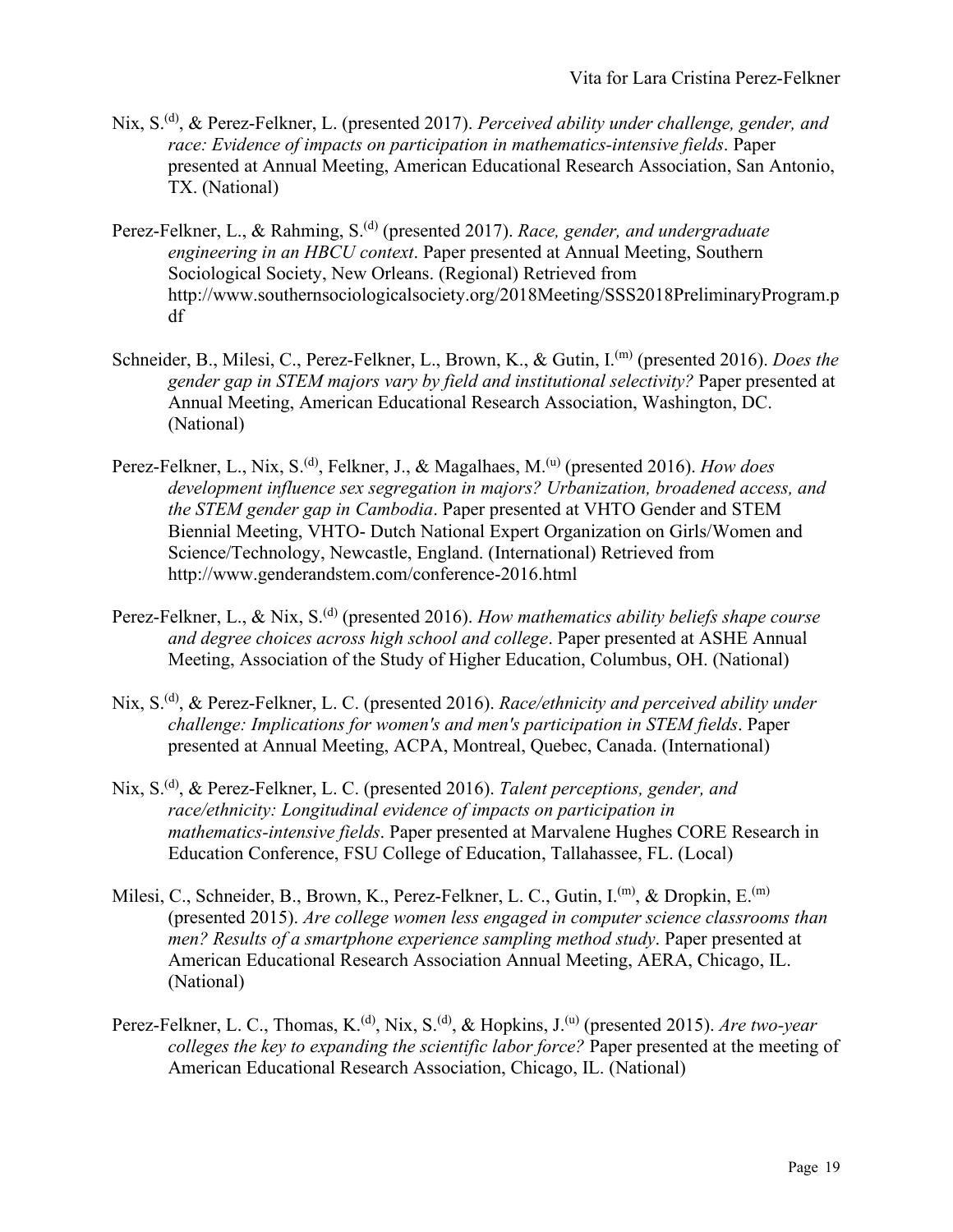- Perez-Felkner, L. C., Thomas, K.<sup>(d)</sup>, Nix, S.<sup>(d)</sup>, Hopkins, J.<sup>(u)</sup>, & D'Sa, M.<sup>(u)</sup> (presented 2015). *Are two-year colleges the key to expanding the scientific labor force?* Paper presented at Marvalene Hughes CORE Issues in Education Conference, FSU College of Education, Tallahassee, FL. (Local)
- Perez-Felkner, L. C., Thomas, K.<sup>(d)</sup>, Nix, S.<sup>(d)</sup>, & Hopkins, J.<sup>(u)</sup> (presented 2015). *Are two-year colleges the key to expanding the scientific labor force? Unpacking gender and racial-ethnic gaps in undergraduate STEM degrees*. Paper presented at the meeting of Sociology of Education Association, Asilomar, CA. (National)
- Perez-Felkner, L. C., Nix, S.<sup>(d)</sup>, Magalhaes, M.<sup>(u)</sup>, & Felkner, J. (presented 2015). *How does development influence sex segregation in majors? Urbanization, broadened access, and the STEM gender gap in Cambodia*. Paper presented at Annual Meeting, Association for the Study of Higher Education, Denver, CO. (National)
- Nix, S.<sup>(d)</sup>, Perez-Felkner, L. C., & Thomas, K.<sup>(d)</sup> (presented 2015). *Perceptions of mathematical challenge: A longitudinal perspective on sex segregation among STEM degree fields*. Paper presented at the meeting of American Educational Research Association, Chicago, IL. (National)
- Nix, S.<sup>(d)</sup>, Perez-Felkner, L. C., & Thomas, K.<sup>(d)</sup> (presented 2015). *Perceptions of mathematical challenge: A longitudinal perspective on sex segregation among STEM degree fields*. Paper presented at Marvalene Hughes CORE Issues in Education Conference, FSU College of Education, Tallahassee, FL. (Local)
- Perez-Felkner, L. C., Nix, S.<sup>(d)</sup>, & Magalhaes, M.<sup>(u)</sup> (presented 2015). *Rural poverty and science*, *technology, engineering, and mathematics (STEM) gender segregation in Cambodia*. Paper presented at Annual Meeting, Association for the Study of Higher Education, Denver, CO. (National)
- Perez-Felkner, L. C., Thomas, K.<sup>(d)</sup>, Nix, S.<sup>(d)</sup>, & Hopkins, J.<sup>(u)</sup> (presented 2014). *Are two-year colleges the key to expanding the scientific labor force? Unpacking gender and racial-ethnic gaps in undergraduate STEM degrees*. Paper presented at Learning Curves: Creating and Sustaining Gains from Early Childhood through Adulthood, Society for Research on Educational Effectiveness, Washington, DC. (National)
- Perez-Felkner, L. C., Thomas, K.<sup>(d)</sup>, Nix, S.<sup>(d)</sup>, & Hopkins, J.<sup>(u)</sup> (presented 2014). *Are two-year colleges the key? Gender and racial-ethnic gaps in undergraduate STEM degrees*. Paper presented at the meeting of Association for the Study of Higher Education, Washington, DC. (National)
- Snead, S.(d), Perez-Felkner, L. C., & Park, T. (presented 2014). *Case closed? Evaluating the bans on race-conscious affirmative action for minority student enrollment in California, Florida, and Texas flagship institutions*. Paper presented at American Educational Research Association Annual Meeting, AERA, Philadelphia, PA. (International)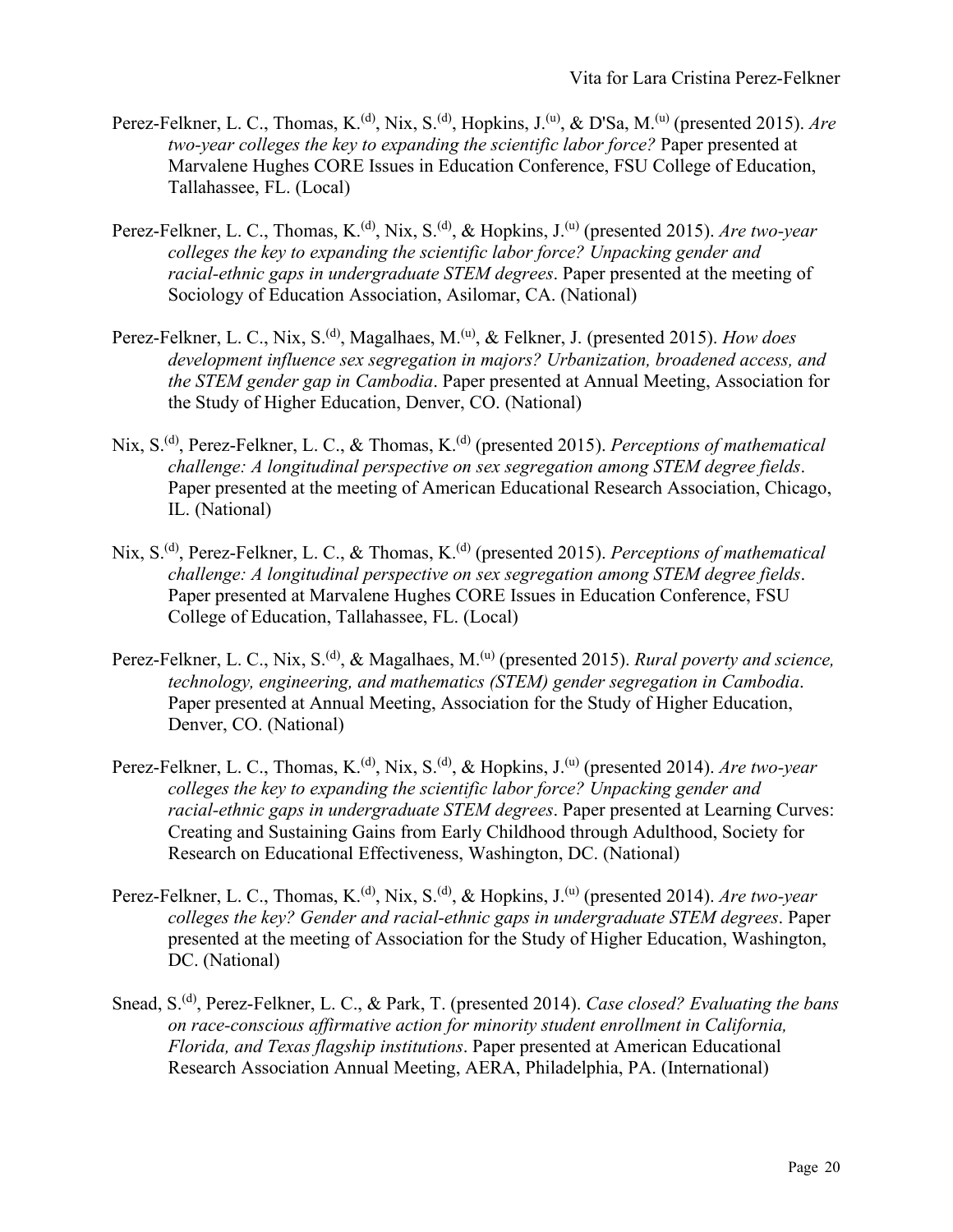- Perez-Felkner, L. C., Nix, S.<sup>(d)</sup>, Hopkins, J.<sup>(u)</sup>, & Thomas, K.<sup>(d)</sup> (presented 2014). *Is the gender gap in STEM culturally-specific? Choosing scientific and other career fields in Cambodia*. Paper presented at American Educational Research Association Annual Meeting, AERA, Philadelphia, PA. (International)
- Perez-Felkner, L. C., & Nix, S.<sup>(d)</sup> (presented 2014). *Is the gender gap in STEM culturally-specific? Choosing scientific and other career fields in Cambodia*. Paper presented at Marvalene Hughes Research in Education (CORE) Conference, Florida State University, Tallahassee, FL. (Local)
- Perez-Felkner, L. C., Nix, S.<sup>(d)</sup>, & Hopkins, J.<sup>(d)</sup> (presented 2013). *Development from the ground up: Unpacking Cambodian female and male college students' engagement in scientific and other career fields*. Paper presented at Southeast Regional Conference, Comparative and International Education Society (CIES), Tallahassee, FL. (Regional)
- Perez-Felkner, L. C. (presented 2013). *Internalizing expectations of 'making it': Perceptions and persistence in underrepresented adolescents' pathways to college*. Paper presented at Annual Meeting, American Sociological Association, New York, NY. (National)
- Snead, S.(d), Perez-Felkner, L. C., & Park, T. (presented 2013). *The end of diversity in state flagship universities? Evaluating the effects of bans on race-conscious admissions in California, Florida, and Texas*. Paper presented at Association for the Study of Higher Education, Public Policy Pre-Conference, St. Louis, MO. (National)
- Perez-Felkner, L. C., Schneider, B., & McDonald, S.-K. (presented 2012). *Gendered differences in engagement and pathways to STEM careers*. Paper presented at AERA Annual Meeting, American Educational Research Association, Vancouver, British Columbia, Canada. (International)
- Perez-Felkner, L. C. (presented 2012). *Internalizing expectations of 'making it': Perceptions and persistence in underrepresented adolescents' pathways to college*. Paper presented at ASHE Annual Meeting, Association for the Study of Higher Education, Las Vegas, NV. (National)
- Perez-Felkner, L. C. (presented 2012). *Internalizing expectations of 'making it': Perceptions and persistence in underrepresented adolescents' pathways to college*. Paper presented at Annual Meeting, American Sociological Association, New York, NY. (National)
- Perez-Felkner, L. C., & Schneider, B. L. (presented 2012). *It's not 'leaking out' but not entering: Mathematics ability, career attainment values, and the gender gap in scientific fields*. Paper presented at ASHE Annual Meeting, Association for the Study of Higher Education, Las Vegas, NV. (National)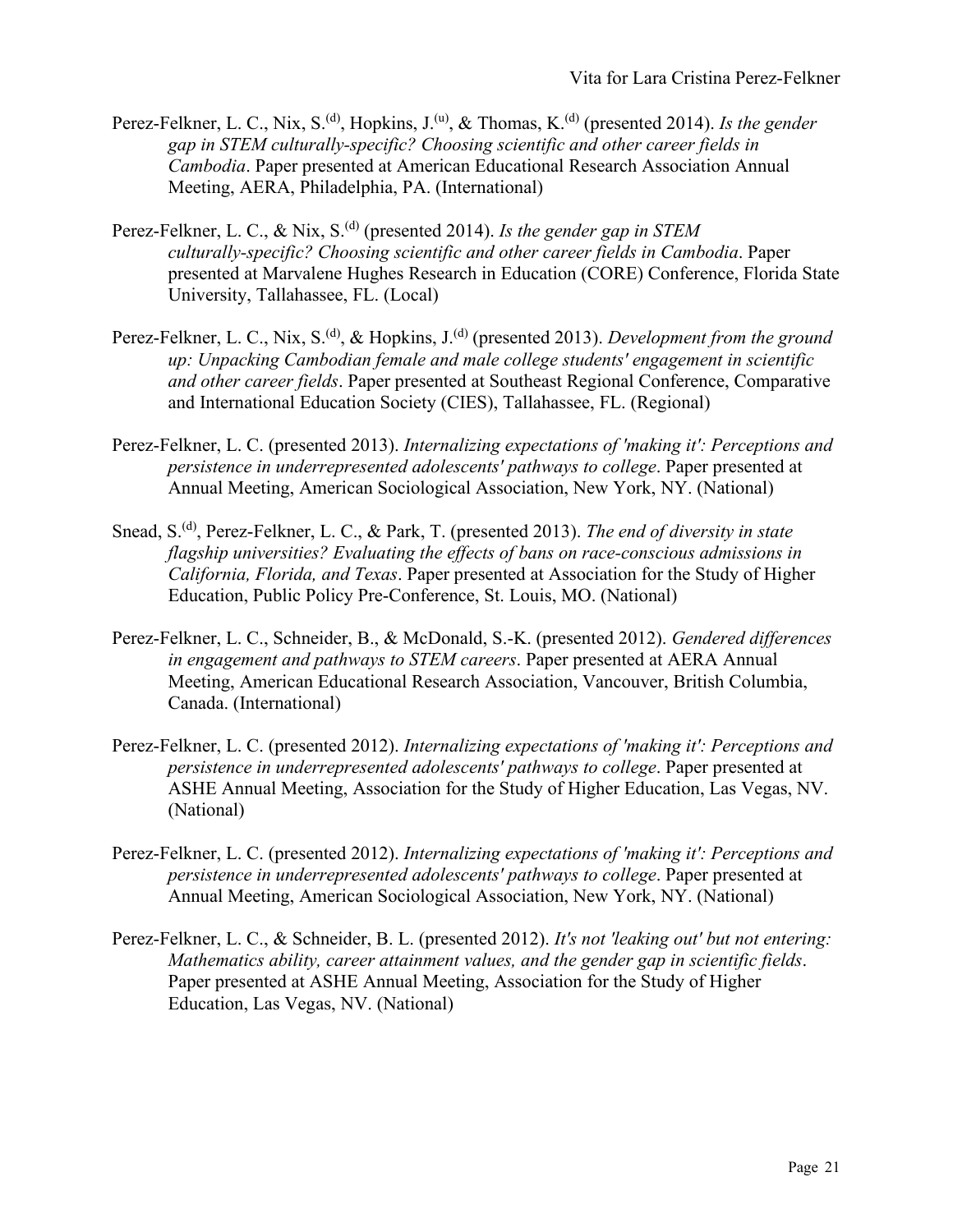- Perez-Felkner, L. C. (presented 2012). *Viewing their potential through the actions of others: Underrepresented minorities and the path to college*. Paper presented at ASA Annual Meeting, American Sociological Association, Denver, CO. (National)
- Perez-Felkner, L. C., Schneider, B., & McDonald, S. (presented 2011). *Gender differences in motivational and cognitive abilities: The role of engagement in transitioning to STEM careers*. Paper presented at The 12th European Congress of Psychology, European Federation of Psychologists' Associations, Istanbul, Turkey. (International)
- Perez-Felkner, L. C., Grogan, E., McDonald, S., & Schneider, B. (presented 2011). *Gendered differences in aligned ambitions: High school experiences and pursuit of postsecondary opportunities in science, technology, engineering, and mathematics (STEM) majors*. Paper presented at Annual Meeting, American Educational Research Association, New Orleans, LA. (National)
- Perez-Felkner, L. C., Hedberg, E. C., & Schneider, B. (presented 2011). *Has the expansion of public school choice enhanced the preparedness of black youth for STEM careers?* Paper presented at Annual Meeting, American Educational Research Association, New Orleans, LA. (National)
- Perez-Felkner, L. C. (presented 2011). *Resilience in pathways to four-year college degrees: Perceived regard and school reform*. Paper presented at Annual Meeting, American Educational Research Association, New Orleans, LA. (National)
- Perez-Felkner, L. C., Hedberg, E. C., & Schneider, B. (presented 2011). *The changing landscape for educational opportunity: Enhancing the public option for black youth*. Paper presented at Annual Meeting, American Sociological Association, Las Vegas, NV. (National)
- Perez-Felkner, L. C. (presented 2010). *Cultivating college dreams: Institutional culture and social pathways to educational attainment*. Paper presented at Annual Meeting, American Educational Research Association, Denver, CO. (National)
- Perez-Felkner, L. C. (presented 2010). *The role of perceived regard: Students' transitions to college in the context of public school reform*. Paper presented at Annual Meeting, American Sociological Association, Atlanta, GA. (National)
- Perez-Felkner, L. C., McDonald, S., & Schneider, B. (presented 2010). *What happens to high-achieving females after high school? Gender and persistence on the postsecondary STEM pipeline*. Paper presented at Annual Meeting, American Sociological Association, Las Vegas, NV. (National)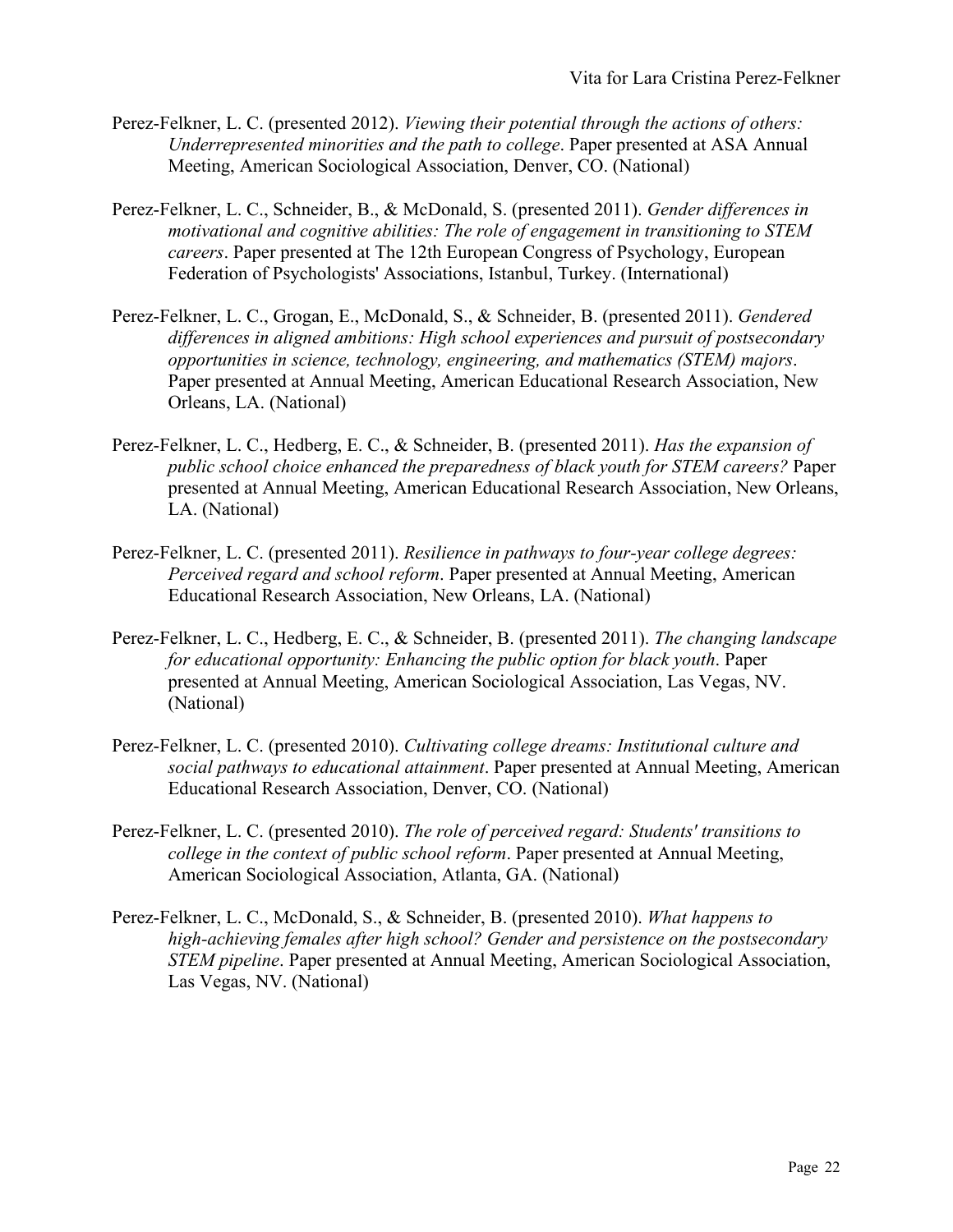- Perez-Felkner, L. C. (presented 2009). *Realizing the potential for diversity: Mechanisms for closing leaks in the STEM pipeline*. Paper presented at 3rd Annual Conference on Understanding Interventions that Broaden Participation in Research Careers, American Association for the Advancement of Science, Bethesda, MD. (National)
- Perez-Felkner, L. C. (presented 2009). *Social mechanisms for generating educational transformations: Constructing college-going culture*. Paper presented at Annual Meeting, American Sociological Association, San Francisco, CA. (National)
- Perez-Felkner, L. C., & Lingxin Hao, (Co-Presider and Organizer). (presented 2009). *Working group on the educational trajectories of immigrants and minority youth*. Paper presented at Annual Meeting, American Sociological Association, San Francisco, CA. (National)
- Perez-Felkner, L. C. (presented 2008). *Cultivating college dreams: Institutional culture and social pathways to attainment*. Paper presented at Annual Meeting, American Educational Research Association, New York, NY. (National)
- Perez-Felkner, L. C. (presented 2008). *Cultural pride and identidad: An interactive model of identity and ethnicity*. Paper presented at Annual Meeting, American Educational Research Association, New York, NY. (National)
- Perez-Felkner, L. C., Taub, R., Felkner, J., & Papachristos, A. (presented 2008). *Four decades of neighborhood change: The race-based expectations model in eight Chicago communities*. Paper presented at Annual Meeting, American Sociological Association, Boston, MA. (National)
- Perez Felkner, L. C. (presented 2008). *How school culture affects Latinos' college pathways*. Paper presented at Annual Meeting, American Sociological Association, Boston, MA. (National)
- Perez-Felkner, L. C. (presented 2007). *Capital transformations in a predominantly Latino school: A multi-method examination of a postsecondary preparatory intervention model*. Paper presented at Annual Meeting, American Educational Research Association, Chicago, IL. (National)
- Perez-Felkner, L. C. (presented 2007). *Cultivating mobilidad: How social capital and identity affect educational trajectories*. Paper presented at Annual Meeting, American Sociological Association, York, NY. (National)
- Perez-Longobardo, L. C., & Taub, R. (presented 2006). *Bridging theoretical divides: Race, culture, and concentrated poverty in American cities*. Paper presented at Annual Meeting, American Sociological Association, Montréal, QC, Canada. (International)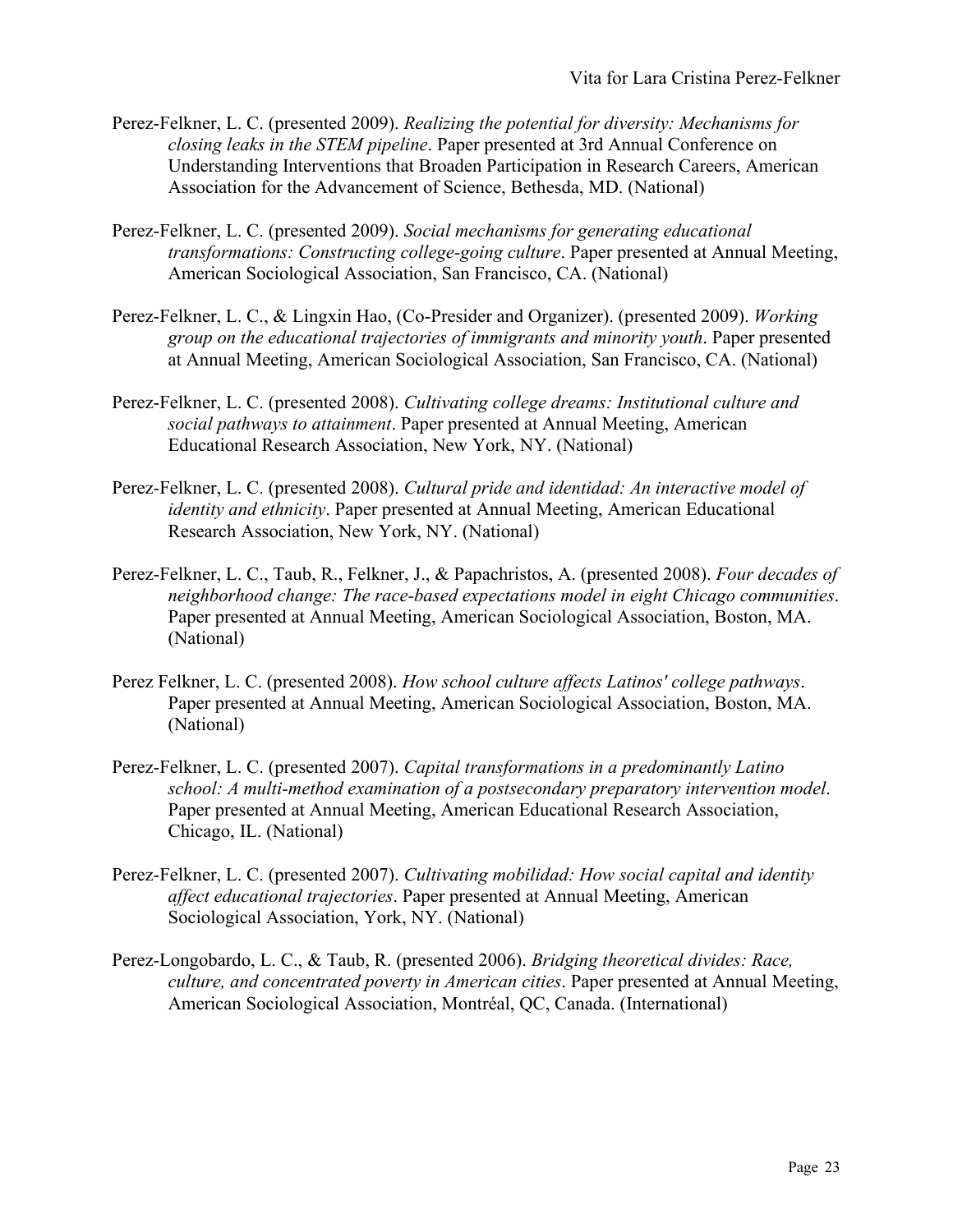Perez-Longobardo, L. C. (presented 2006). *Ethno-racial identity formation and aspirations toward higher education: Latino youth on the academic track*. Paper presented at Annual Meeting, American Educational Research Association, San Francisco, CA. (National)

# **Refereed Papers at Symposia**

- Perez-Felkner, L. C. (presented 2010). Cultivating college dreams: Institutional culture and social pathways to educational attainment. In J. Earle (Chair), *Keeping underrepresented scientists in the STEM pipeline: Interdisciplinary perspectives on the pathways of minorities and women into postsecondary science careers*. Symposium conducted at the meeting of American Educational Research Association, Denver, CO. (National)
- Perez-Longobardo, L. C. (presented 2006). Adolescent identity formation and educational aspirations: The cultural psychology of Latino youth in the U.S. In J. Arnett (Chair), *Kick-off symposium*. Symposium conducted at the meeting of Society for Research on Adolescence, San Francisco, CA. (National)

#### **Invited Keynote and Plenary Presentations at Conferences**

- Woodin, S., & Perez-Felkner, L. (presented 2019). *Advanced #RealCollege Research Workshop*. Plenary presentation at #RealCollege 2019, Hope Center for College, Community, and Justice, Houston, TX. (National) Retrieved from [https://whova.com/web/realc1\\_201909/](https://whova.com/web/realc1_201909/)
- Saras, E.(d), & Perez-Felkner, L. (presented 2019). *Workshop on #RealCollege Research*. Plenary presentation at #RealCollege 2019, Hope Center for College, Community, and Justice, Houston, TX. (National) Retrieved from [https://whova.com/web/realc1\\_201909/](https://whova.com/web/realc1_201909/)
- Perez-Felkner, L. (presented 2016). *Hacking through stereotypes: Pathways for underrepresented women to scientific careers, across institutional and social contexts*. Plenary presentation at 2016 Fellows Society Forum: Make Room for Me: Widening the Circle of Diversity & Equity, The Graduate School, Florida State University, Tallahassee, FL. (Local) Retrieved from<http://www.gradschool.fsu.edu/Fellows-Society>
- Perez-Felkner, L. C., & Nix, S.(d) (presented 2015). *"Perceived ability under challenge': het gaat niet alleen om aangeboren talent, maar ook om hard werken."*. Plenary presentation at Lost in Choices: Conferentie Gender & STEM in het hoger onderwijs, Network Gender & STEM, Amsterdam, Netherlands. (International) Retrieved from [http://www.vhto.nl/onderwijs/hoger-onderwijs/hoger-onderwijs-conferentie-gender-stem-](http://www.vhto.nl/onderwijs/hoger-onderwijs/hoger-onderwijs-conferentie-gender-stem-2015/expert-views/)[2015/expert-views/](http://www.vhto.nl/onderwijs/hoger-onderwijs/hoger-onderwijs-conferentie-gender-stem-2015/expert-views/)
- Perez-Felkner, L. C. (presented 2014). *Sociological perspectives on college women's pathways to persistence in physics*. Plenary presentation at American Physical Society, April Meeting, Increasing the Participation of Women in Physics - Current Studies and Efforts,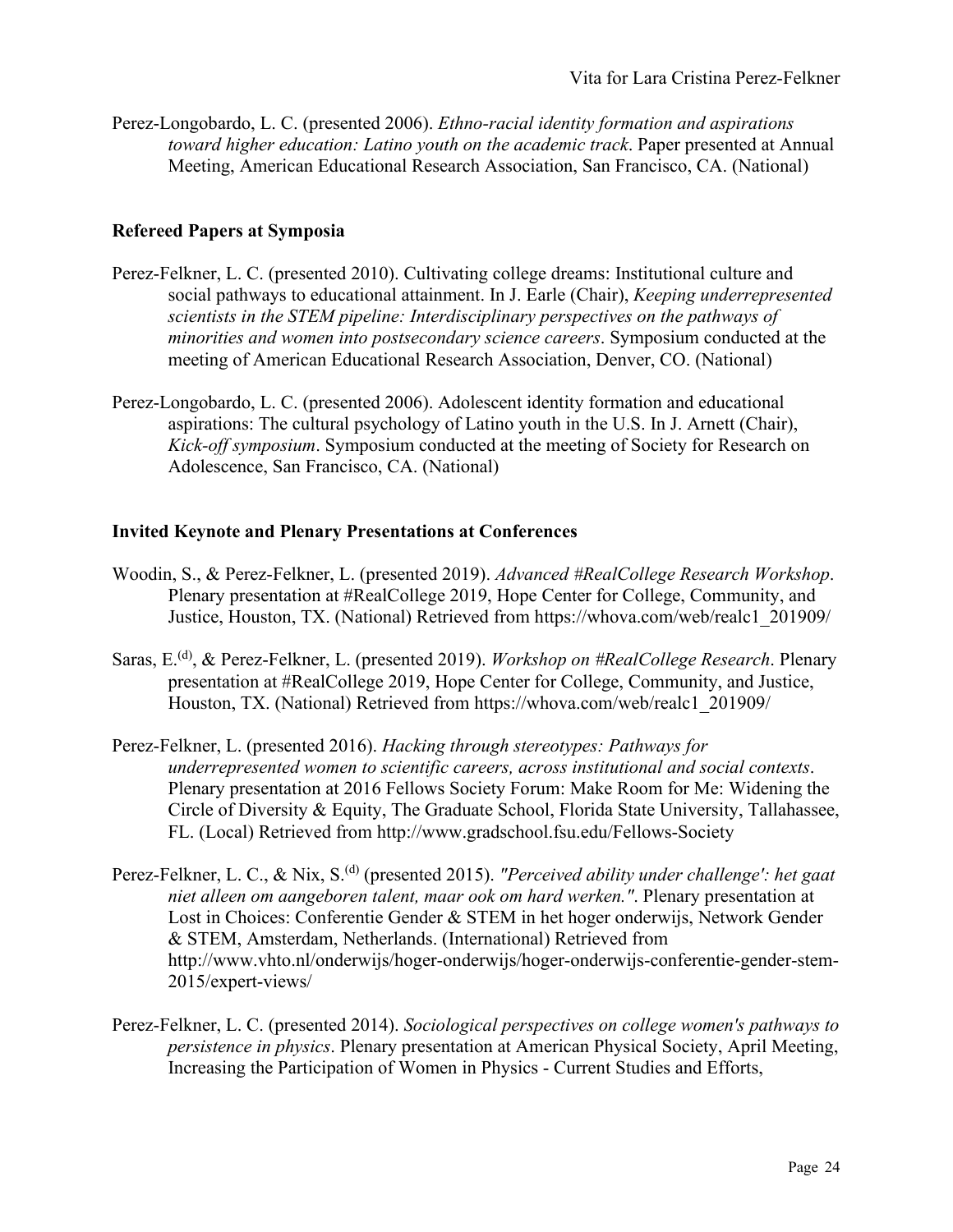Savannah, GA. (National) Retrieved from <http://meetings.aps.org/Meeting/APR14/Session/C11.1>

#### **Invited Keynote and Plenary Presentations at Symposia**

- Perez-Felkner, L. (presented 2019). Broadening Women's Access and Success in Science and Technology. Plenary presentation in *Florida-Dominican Republic Higher Education Summit*. Symposium conducted at the meeting of U.S. State Department, Santo Domingo, Dominican Republic. (International) Retrieved from <https://drhigheredsummit.com/en/#program>
- Perez-Felkner, L. (presented 2016). Student postsecondary success. Plenary presentation in S. Hu (Chair), *Florida State University College of Education's 10th Annual Dean's Symposium*. Symposium conducted at the meeting of Center for Postsecondary Success, Tallahassee, FL. (National) Retrieved from [http://centerforpostsecondarysuccess.org/florida-states-college-of-education-week-to-exp](http://centerforpostsecondarysuccess.org/florida-states-college-of-education-week-to-explore-postsecondary-student-success/) [lore-postsecondary-student-success/](http://centerforpostsecondarysuccess.org/florida-states-college-of-education-week-to-explore-postsecondary-student-success/)
- Perez-Felkner, L. C. (presented 2016). Trends in higher education panel. Plenary presentation in B. Bowden (Chair), *Professional Development Half-Day Conference*. Symposium conducted at the meeting of Florida State University, Division of Student Affairs, Tallahassee, FL. (Local)
- Perez-Felkner, L. C. (presented 2015, February). Reflections on next steps: Strategies on minimizing inequalities. Plenary presentation in M. Hernandez (Chair), *Jon C. Dalton Institute on College Student Values*. Symposium conducted at the meeting of Florida State University, Division of Student Affairs, Tallahassee, FL. (National) Retrieved from <https://studentvalues.fsu.edu/schedule/>
- Perez-Felkner, L. C. (presented 2012, October). Shared dreams, separate interests: Higher education finance and accountability. Plenary presentation in M. Driscoll (Chair), *2012 Dean's Symposium*. Symposium conducted at the meeting of Florida State University, College of Education, Tallahassee, FL. (Local)

#### **Invited Presentations at Conferences**

- Milesi, C., Schneider, B., Brown, K., Perez-Felkner, L. C., Gutin, I.<sup>(m)</sup>, & Dropkin, E.<sup>(m)</sup> (presented 2015). *Are college women less engaged in computer science classrooms than men? Results of a smartphone experience sampling method study*. Poster presentation at 2015 NSF ADVANCE/GSE Program Workshop, National Science Foundation, Baltimore, MD. (National)
- Perez-Felkner, L. C., Thomas, K.<sup>(d)</sup>, Hopkins, J.<sup>(u)</sup>, & Nix, S.<sup>(d)</sup> (presented 2014). *Are non-selective colleges the key to expanding the scientific labor force?* Poster presentation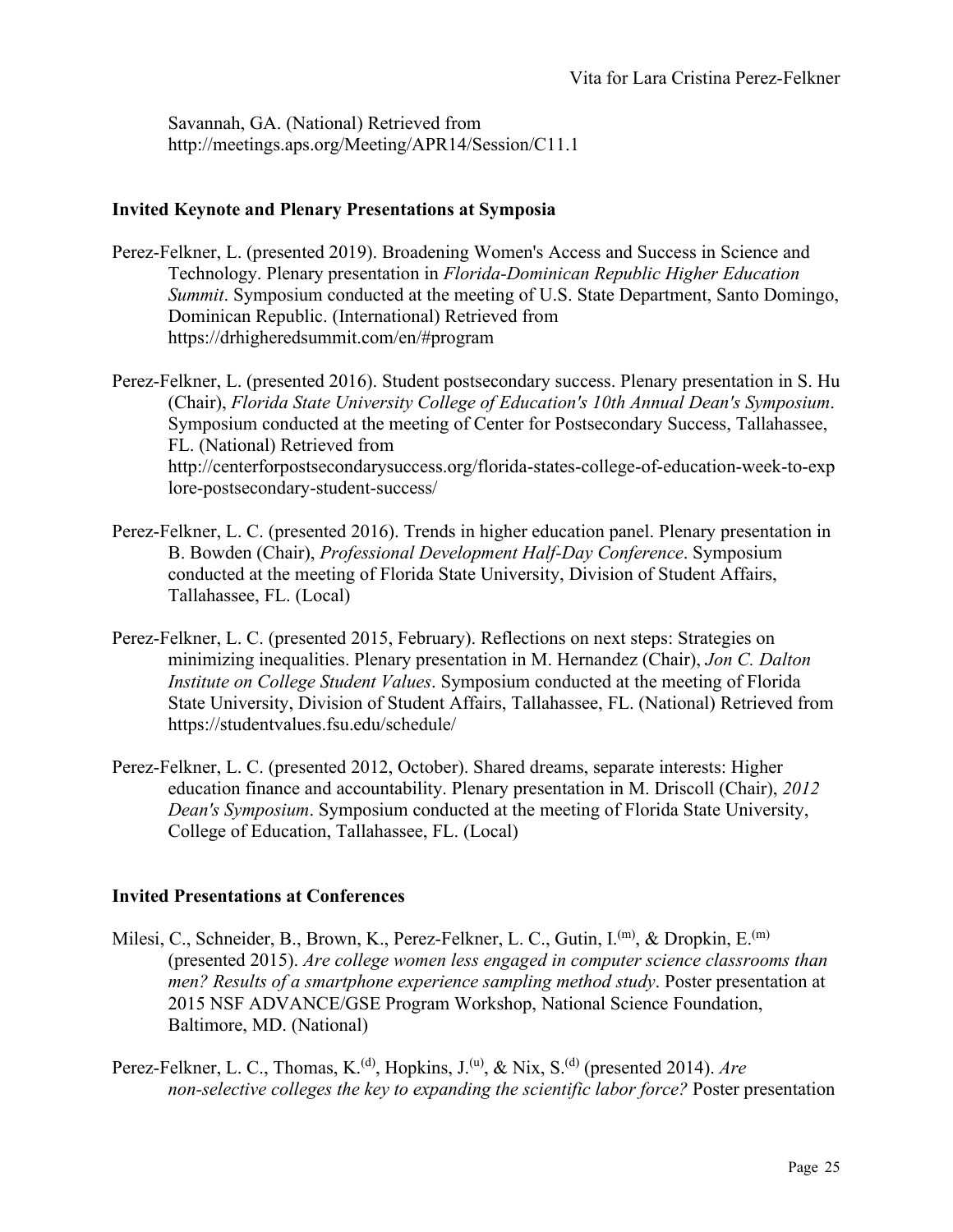at the meeting of FSU Women in Mathematics, Science, and Education Research Symposium. (Local)

- Perez-Felkner, L. C. (presented 2011). *Racial-ethnic and gender differences in pathways to STEM fields: How social psychological and school context factors influence these patterns*. Presentation at Principal Investigators Meeting, NSF, REESE Program, Washington D.C. (Regional)
- Perez-Felkner, L. C. (presented 2011). *Research streams within technical research centers: Designing programs of research combining training, collaboration, and broader impacts*. Presentation at Annual Meeting, NORC Innovation Days, Chicago, IL. (Regional)
- Perez-Felkner, L. C., Hedberg, E., & Schneider, B. (presented 2010). *Keeping underrepresented minorities in the STEM pipeline? High school seniors in 1992 and 2004*. Presentation at NSF Annual Principal Investigators Meeting, REESE Program, Washington D.C. (Regional)
- Perez-Felkner, L. C. (presented 2010). *The role of perceived regard: Students transitions to college in the context of public school reform*. Presentation at Joint Meeting, Midwest Sociological Society/ North Central Sociological Association, Chicago, IL. (Regional)
- Perez-Felkner, L. C. (presented 2009). *Positive identity culture: Overcoming otherness at a Chicago high school*. Presentation at Annual Meeting, Workshop on the Reproduction of Race and Racial Ideologies, University of Chicago. (Regional)
- Perez-Felkner, L. C. (presented 2009). *Realizing the potential for diversity: Mechanisms for closing leaks in the STEM pipeline*. Presentation at NSF Principal Investigators Meeting, REESE Program, Washington D.C. (Regional)
- Perez-Longobardo, L. C. (presented 2006). *Bridging network and capital gaps: How social ties amongst urban Latino youth change educational trajectories*. Presentation at Annual Meeting, Chicago Ethnography Conference. (Regional)
- Perez-Longobardo, L. C. (presented 2005). *Aspirations toward higher education in the mainland Puerto Rican context*. Presentation at Annual Conference, Committee on Human Development, University of Chicago. (Local)
- Perez-Longobardo, L. C. (presented 2004). *The Latin explosion: Consumption, stereotypes, and power*. Presentation at Annual Conference, Minority Graduate Student, University of Chicago. (Regional)

#### **Invited Presentations at Symposia**

Perez-Felkner, L. (presented 2017). Intersectionality of gender and race/ethnicity. In Catherine Hill (Chair), *Webinar: Research Agenda on Gender Equity in Engineering and*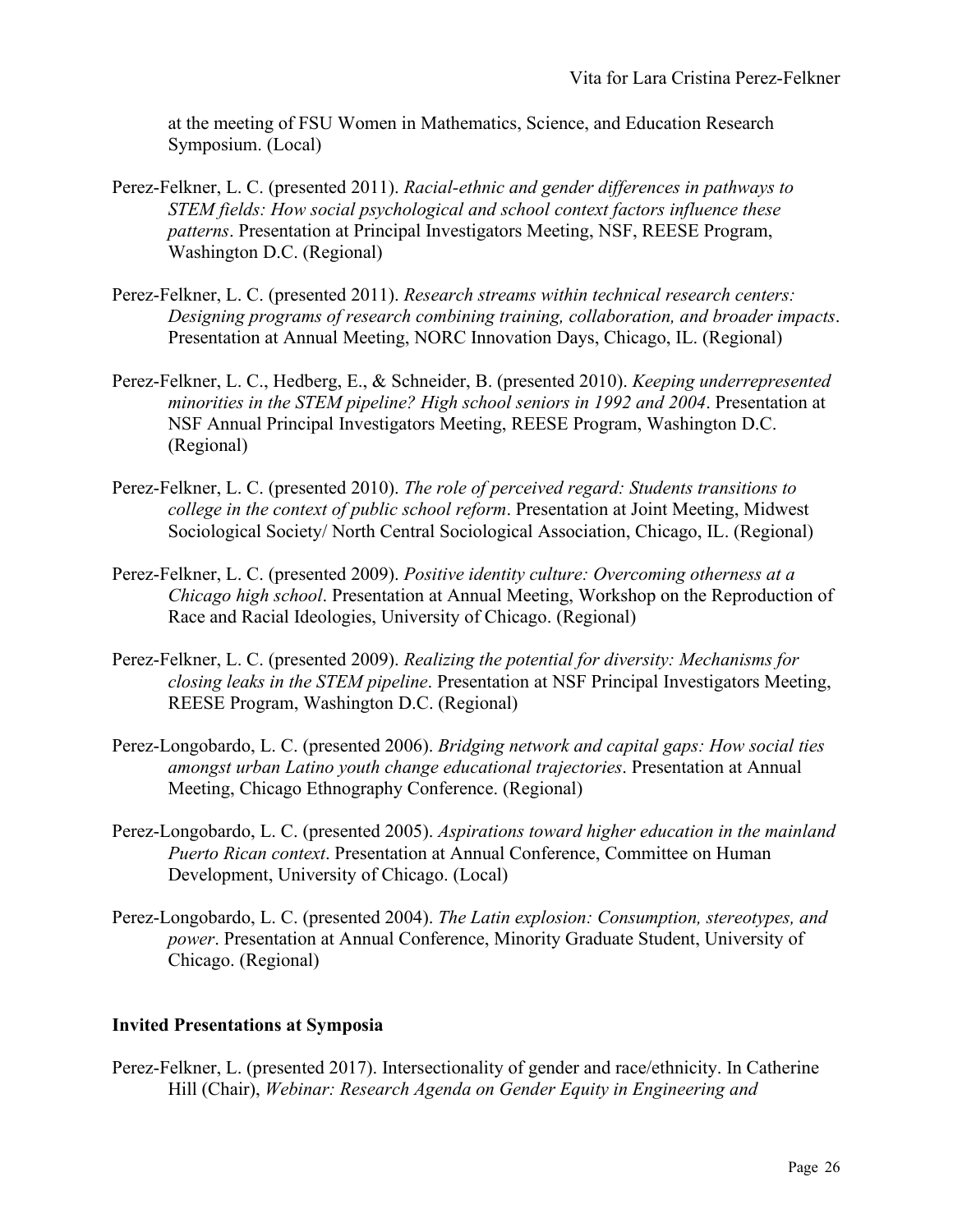*Computing*. Presentation at the meeting of American Association of University Women, Washington, DC. (National)

- Perez-Felkner, L. (presented 2017). Women of color in computing. In *Hidden Figures Panel*. Presentation at the meeting of Florida State University, Women's History Month, Tallahassee, FL. (Local)
- Perez-Felkner, L. C. (presented 2009). Cultivating college dreams. In *Research Symposium*. Presentation at the meeting of Great Lakes Association for Social Sciences, Chicago, IL. (Regional)

### **Refereed Presentations at Conferences**

Perez-Felkner, L., Dobiyanski, V.<sup>(x)</sup>, Acosta, A.<sup>(d)</sup>, & White, J.<sup>(x)</sup> (presented 2018). *Who stays,* who goes, how can we tell their stories? A research-practitioner partnership on needs *insecurity and student withdrawal*. Presentation at Annual Conference, Dalton Institute, Tallahassee, FL. (National) Retrieved from [https://studentvalues.fsu.edu/sites/g/files/upcbnu1391/files/DSA-Dalton-2018-booklet-06](https://studentvalues.fsu.edu/sites/g/files/upcbnu1391/files/DSA-Dalton-2018-booklet-06.pdf) [.pdf](https://studentvalues.fsu.edu/sites/g/files/upcbnu1391/files/DSA-Dalton-2018-booklet-06.pdf)

- Schneider, B., Milesi, C., Perez-Felkner, L., Brown, K., & Gutin, I.<sup>(u)</sup> (presented 2016). *Does the gender gap in STEM majors vary by field and institutional selectivity?* Poster presentation at Annual Meeting, American Educational Research Association, Washington, DC. (National)
- Perez-Felkner, L. (presented 2016). *Sharpening the lens: Leveraging research on undergraduate and graduate women in STEM*. Presentation at Annual Meeting, Association for the Study of Higher Education, Columbus, OH. (National)
- Perez-Felkner, L. C. (presented 2015). *A "World Café" on the nuanced experiences of women across STEM: theoretical and methodological considerations of disciplinary differences and intersectionality in computer science and engineering*. Presentation at Annual Meeting, Association for the Study of Higher Education, Denver, CO. (National)

#### **Invited Workshops**

- Perez-Felkner, L. (2019). *Puerto Rico Project Kaleidoscope Regional Meeting & PR-LSAMP 18th Annual Best Practice Conference On Teaching & Learning*. Workshop delivered at American Association of Colleges & Universities, San Juan, Puerto Rico. (National)
- Perez-Felkner, L. (2018). *Knowledge exchange workshop*. Workshop delivered at National Science Foundation (NSF) Division of Undergraduate STEM Education; Association of American Colleges and Universities (AAC&U), Washington, DC. (National)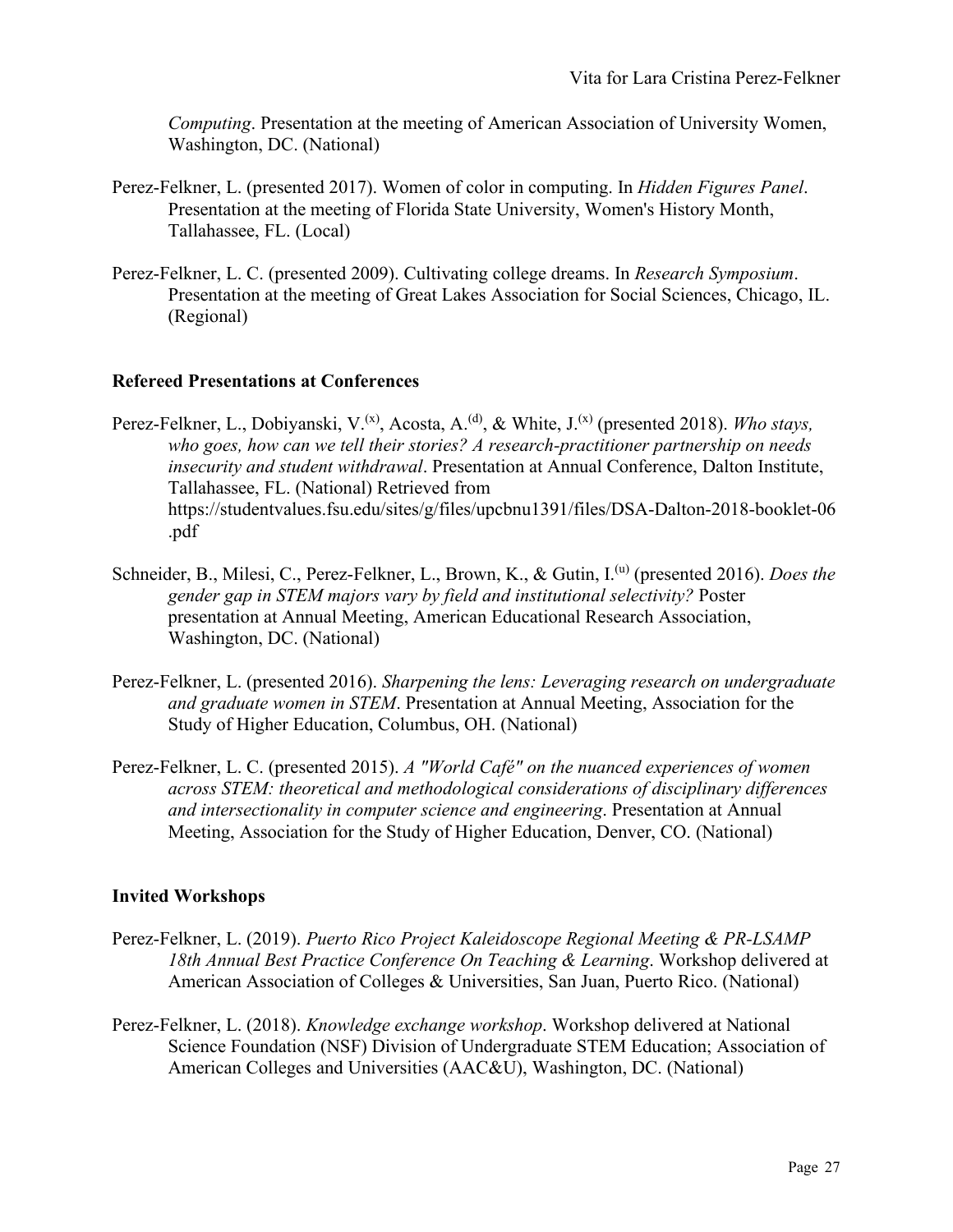- Perez-Felkner, L. (2018). *The Confidence Gap*. Workshop delivered at OCPS Curriculum Kick Off 2018, Orange County School District (FL), Ocoee, FL. (Local)
- Perez-Felkner, L. (2016). *ODK breakfast club*. Workshop delivered at Omicron Delta Kappa (ODK) National Leadership Honor Society, Tallahassee, FL. (Local)
- Nix, S.<sup>(d)</sup>, & Perez-Felkner, L. (2016). *Talent perceptions, gender, and race/ethnicity: Longitudinal evidence of impacts on participation in mathematics-intensive fields*. Workshop delivered at Relevant Research Roundtable, FSU College of Education, Tallahassee, FL. (Local)
- Perez-Felkner, L. C. (2015). *Faculty recruitment for excellence and diversity*. Workshop delivered at National High Magnetic Field Laboratory, Tallahassee. (Local)
- Perez-Felkner, L. C. (2014). *Faculty recruitment for excellence and diversity*. Workshop delivered at National High Magnetic Field Laboratory, Tallahassee. (Local)
- Perez-Felkner, L. C., & Thomas, K.<sup>(d)</sup> (2013). *Are non-selective colleges the key to expanding the scientific labor force?* Workshop delivered at Relevant Research Roundtable, Tallahassee, FL. (Local)
- Perez-Felkner, L. C. (2013). *Perceptions and resilience in underrepresented students' pathways to college*. Workshop delivered at Florida State University, Department of Sociology, Tallahassee, FL. (Local)
- Perez-Felkner, L. C. (2011). *Racial-ethnic and gender differences in pathways to STEM fields: How social psychological and school context factors influence these patterns*. Workshop delivered at Annual Meeting, University of Chicago. (Regional)
- Perez-Felkner, L. C., McDonald, S., & Schneider, B. (2011). *What happens to high-achieving females after high school? Gender and persistence on the postsecondary STEM pipeline*. Workshop delivered at Demography Workshop and Population Research Centers, Chicago, IL. (Regional)
- Perez-Felkner, L. C. (2009). *Cultivating college dreams: Institutional culture and social pathways to advancement*. Workshop delivered at Race and Racial Ideologies Workshop, Center for Race, Politics, and Culture, University of Chicago. (Local)
- Perez-Felkner, L. C. (2008). *Four decades of neighborhood change: The race-based expectations model in eight Chicago communities*. Workshop delivered at Workshop on the City, Space, and Culture, University of Chicago. (Local)
- Perez-Felkner, L. C. (2007). *Mobilizing educational futures: Social capital, ethnic identity, and well-being at a predominantly ethnic minority high school*. Workshop delivered at Annual Meeting, University of Chicago. (Regional)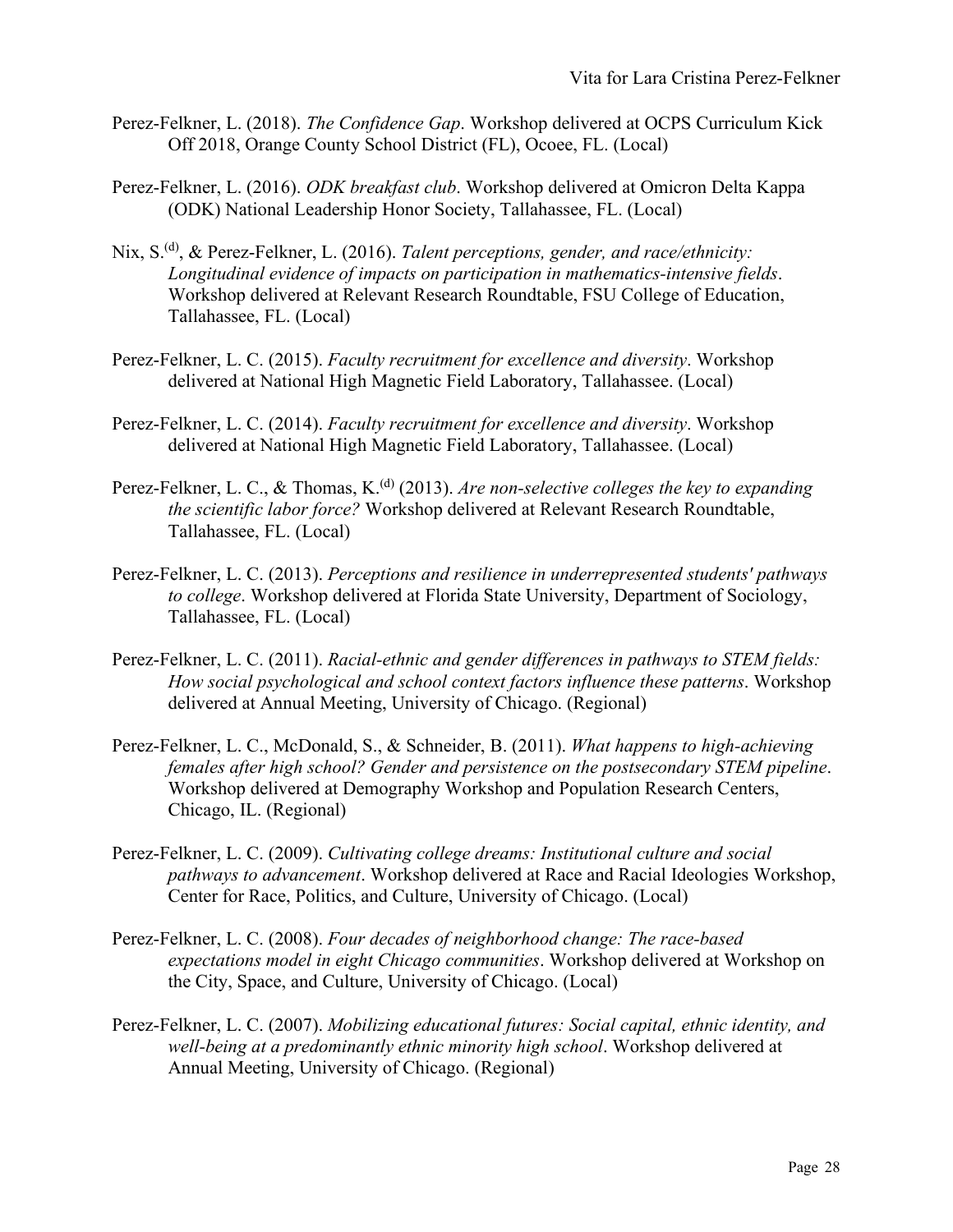Perez-Longobardo, L. C. (2006). *It's 'cause we're not white': Capital challenges and achievement among Puerto Rican and Latino youth*. Workshop delivered at Workshop on Education, Department of Sociology, University of Chicago. (Regional)

#### **Refereed Workshops**

- Erichsen, K.<sup>(p)</sup>, Saras, E.<sup>(d)</sup>, & Perez-Felkner, L. (2020, September). *More than Numbers: Fostering Inclusion in STEM Spaces*. Workshop delivered at Diversity and Inclusion in Research and Teaching Symposium, Tallahassee, FL. (Local) Retrieved from <https://fla.st/34Lopm3>
- Perez-Felkner, L. (2015). *A research agenda on gender equity in engineering and computing*. Workshop delivered at American Association of University Women (AAUW), Warrenton, VA. (National)

#### **Invited Lectures and Readings of Original Work**

- Perez-Felkner, L. (2019). *Department of Education Reform Lecture Series*. Delivered at University of Arkansas, Fayetteville, Arkansas. (Local) Retrieved from [https://www.uaedreform.org/category/department-of-education-reform/news-and-events/l](https://www.uaedreform.org/category/department-of-education-reform/news-and-events/lecture-series/) [ecture-series/](https://www.uaedreform.org/category/department-of-education-reform/news-and-events/lecture-series/)
- Perez-Felkner, L., & Rahming, S.<sup>(d)</sup> (2019). *HBCUs Are a Different World: Black Women in an Undergraduate Engineering Intervention*. Delivered at Department of Sociology, Sociology Brownbag Lecture Series, Tallahassee, FL. (Local)
- Perez-Felkner, L. (2017). *Expanding the net: Secondary through postsecondary pathways to Physics careers*. Delivered at Florida State University, Department of Physics, Tallahassee, FL. (Local)
- Perez-Felkner, L. (2017). *IES-PIRT proseminar presentation*. Delivered at New York University, New York, NY. (Local) Retrieved from [http://events.nyu.edu/#!view/event/event\\_id/168909](http://events.nyu.edu/#!view/event/event_id/168909)
- Perez-Felkner, L. C., & Hang, C. (2013). *Making a new way: Underrepresented young people's pathways to college and career in the US, Cambodia, and globally*. Delivered at Mean Chey University, Banteay Meanchey, Cambodia. (International)
- Perez-Felkner, L. C. (2013). *Public lecture series*. Delivered at Center for Khmer Studies, Siem Reap, Cambodia. (International)
- Perez-Felkner, L. C. (2012). *Department of education brownbag*. Delivered at University of California, Irvine. (Local)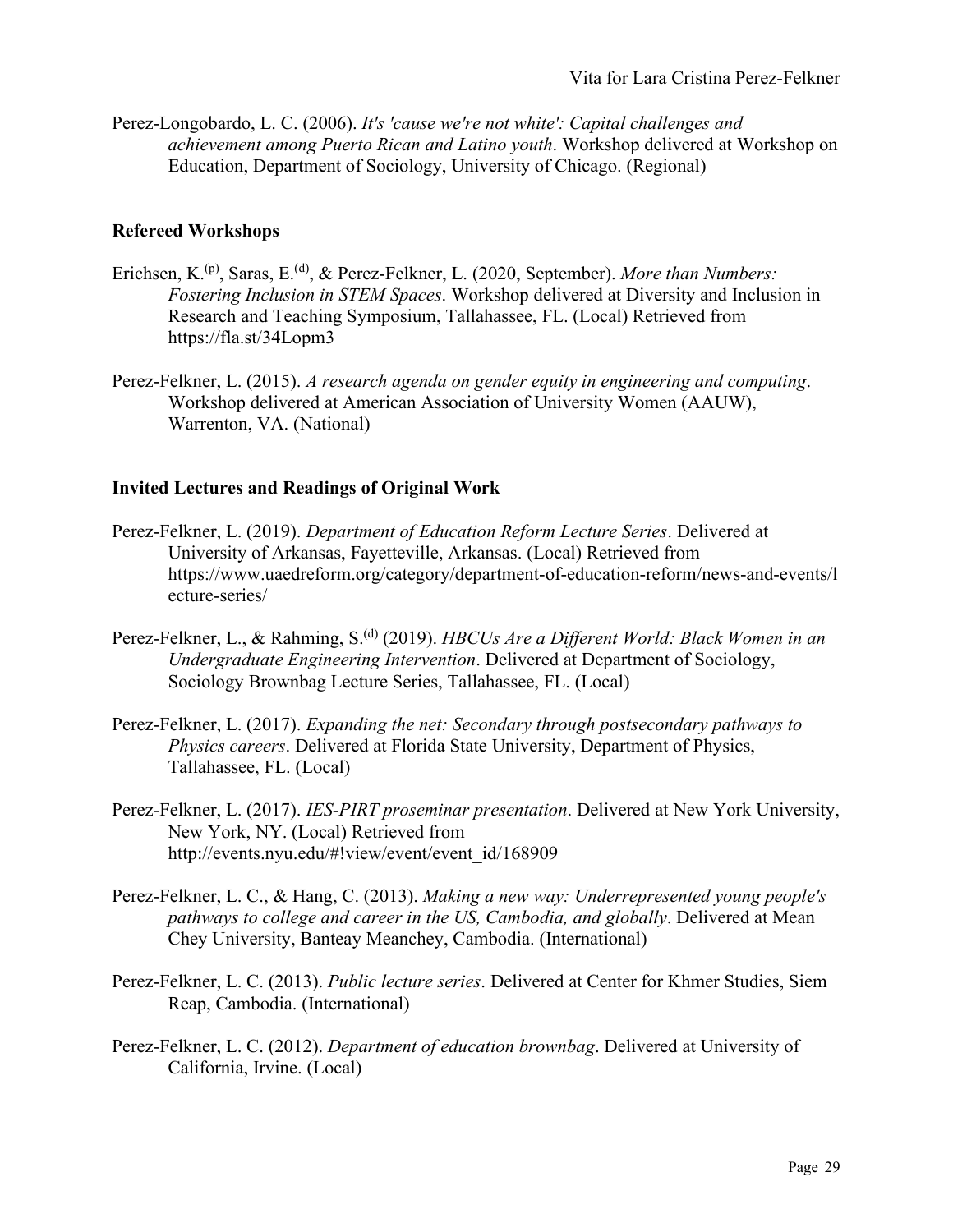- Perez-Felkner, L. C. (2012). *Departmental Lecture*. Delivered at Department of Educational Leadership and Policy Studies, Florida State University. (Local)
- Perez-Felkner, L. C. (2012). *School of education brownbag lecture*. Delivered at University of Colorado at Boulder. (Local)

# **Contracts and Grants**

### **Contracts and Grants Funded**

- Hu, Shouping (Co-PI), & Perez-Felkner, Lara Christina (PI). (Aug 2019–Jul 2022). *Gendered Pathways: From Florida's Two-Year Institutions to Computing Degrees*. Funded by National Science Foundation. (1920670). Total award \$900,749.
- Perez-Felkner, Lara Christina (PI). (Jun 2019–May 2020). *PG:Free to Succeed? A Mixed Methods Evaluation of a Rent-Free Housing Intervention in Florida*. Funded by FSU CRC. (None). Total award \$13,000.
- Perez-Felkner, L. (2019–2020). *Dean's Circle Award (declined)*. Funded by FSU College of Education. Total award \$10,000.
- Perez-Felkner, Lara Christina (PI). (Oct 2018–Jan 2021). *Education for Life*. Funded by Temple University. (264132-FSU). Total award \$68,791.
- Perez-Felkner, Lara Christina (PI). (Sep 2017–Aug 2022). *CREST Center for Complex Materials Design (CoManD) for Multidimensional Additive Processing*. Funded by Florida A & M University. (C-4967). Total award \$79,109.
- Perez-Felkner, Lara Christina (PI). (Jan 2017–Dec 2020). *Subaward: FAMU-RISE*. Funded by Florida A & M University. (C4965). Total award \$45,000.
- Perez-Felkner, L. C. (2017–2018). *Seed Grant*. Funded by Center for Higher Education Research, Teaching, and Innovation (CHERTI). Total award \$17,000.
- Bertrand Jones, Tamara C (Co-PI), Hu, Shouping (PI), Park, Toby (Co-PI), & Perez-Felkner, Lara Christina (Co-PI). (Nov 2016–Jun 2021). *Center for Postsecondary Success FL Measurement and Evaluation Partnership*. Funded by Gates Learning Foundation. (OPP1161017). Total award \$1,131,338.
- Perez-Felkner, L. (Aug 2016–Jul 2019). *Broadening Participation Evaluation: HBCU-UP Targeted Infusion Project: Enhancement of Materials Science Education through Active Learning at Florida A&M University*. Funded by Florida A & M University (consultancy contract); National Science Foundation. (NSF #1623206). Total award \$25,000.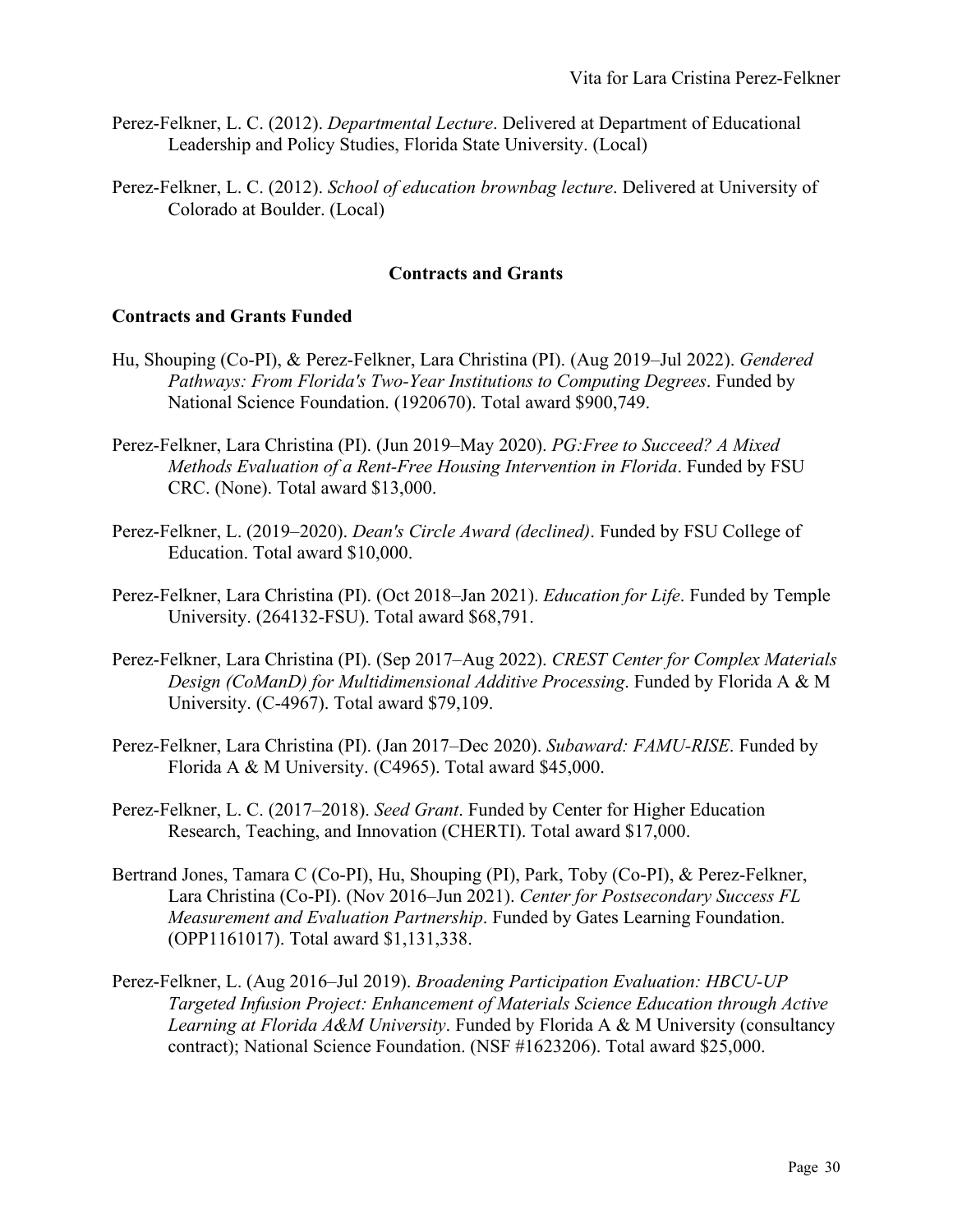- Perez-Felkner, L. (Jul 2016–Dec 2016). *Faculty Travel Grant*. Funded by Florida State University Provost. Total award \$1,500.
- Perez-Felkner, L. C. (2016–2016). *Faculty Travel Award: Is the Gender Gap in STEM Culturally-Specific? Choosing Scientific and Other Career Fields in Cambodia*. Funded by Florida State University College of Education Council on Research in Education (CORE). Total award \$620.
- Perez-Felkner, L. C. (2015–2015). *Faculty Travel Grant - Association for the Study of Higher Education*. Funded by FSU Office of the Provost. Total award \$1,000.
- Perez-Felkner, L. C. (2015–2015). *Faculty Travel Award: Are Two-Year Colleges the Key to Expanding the Scientific Labor Force? Unpacking Gender and Racial-Ethnic Gaps in Undergraduate STEM Degrees*. Funded by Florida State University College of Education Council on Research in Education (CORE). Total award \$750.
- Perez-Felkner, L. C. (2015–2016). *Materials Grant: Pathways to College and Career*. Funded by Florida State University, Undergraduate Research Opportunity Program. Total award \$1,000.
- Perez-Felkner, Lara Christina (PI). (May 2013–Aug 2013). *FYAP: Comparing Gendered Differences in U.S. and Cambodian Students Participation in STEM*. Funded by FSU CRC. (None). Total award \$20,000.
- Perez-Felkner, L. C. (2013–2015). *Seed Grant*. Funded by Center for Higher Education Research, Teaching, and Innovation (CHERTI). Total award \$15,700.
- Perez-Felkner, L. C. (2013–2013). *Faculty Travel Grant - Association for the Study of Higher Education*. Funded by FSU Office of the Provost. Total award \$1,000.
- Perez-Felkner, Lara Christina (PI). (Sep 2012–Aug 2015). *GSE/RES: Enhancing the Rigor of Evidence on Gendered Differences in STEM Persistence: Female and Male College Students' Subjective Experiences in Engineering and Computer Science*. Funded by National Organization for Research at the University of Chicago (NORC). (5849-FSU). Total award \$47,466.
- Schneider, B., & Perez-Felkner, L. C. (2012–2015). *NSF GSE/RES: Enhancing the Rigor of Evidence on Gendered Differences in STEM Persistence: Female and Male College Students' Subjective Experiences in Engineering and Computer Science*. Funded by National Science Foundation. Total award \$523,333.
- Perez-Felkner, L. C. (2011–2013). *AERA Research Grant: The Role of Perceived Regard on the College Persistence of Underrepresented Minorities*. Funded by American Educational Research Association. Total award \$32,665.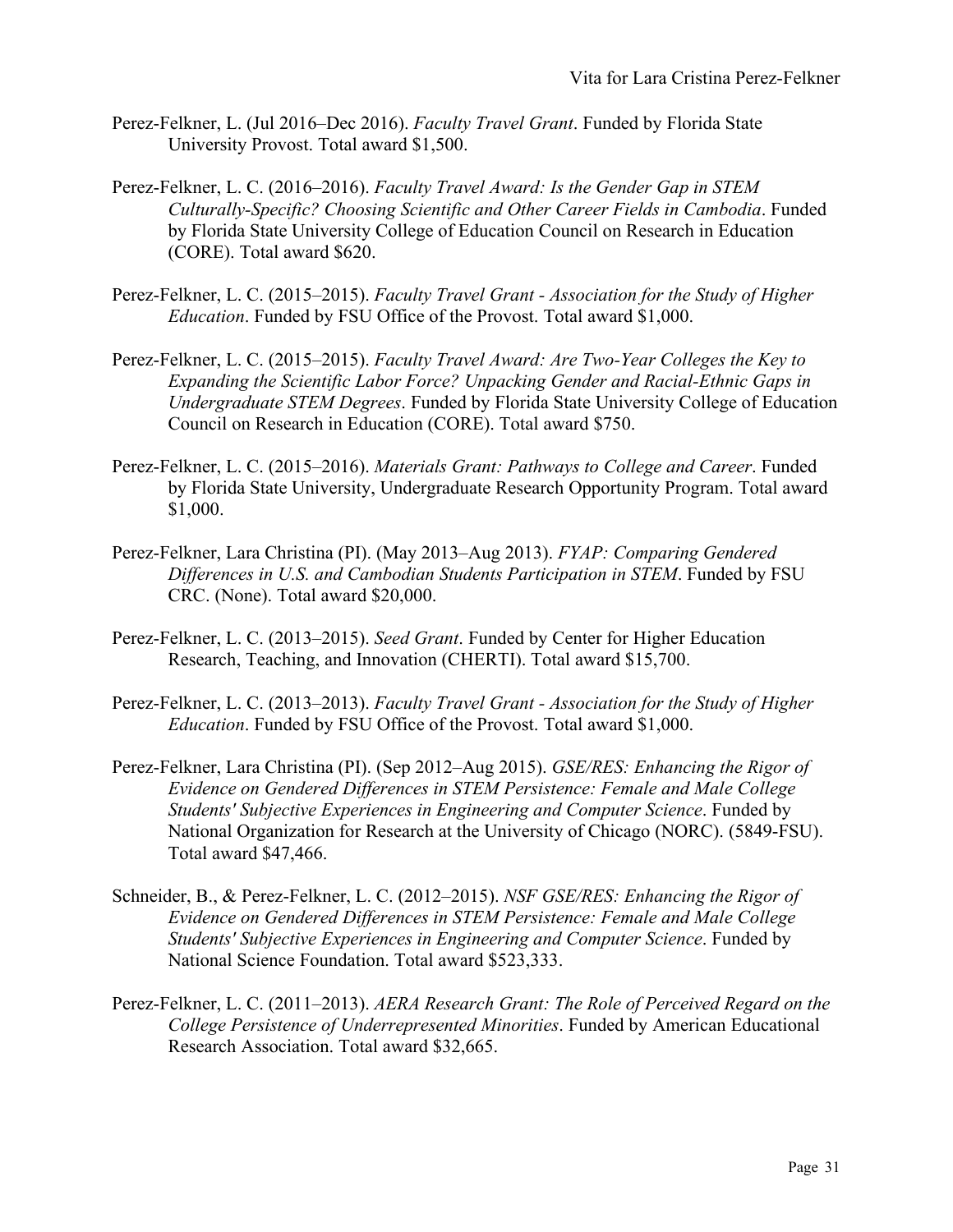- Perez-Felkner, L. C. (2010–2010). *AERA Early Career Travel Grant*. Funded by American Educational Research Association, Division on the Social Context of Education. Total award \$200.
- Perez-Felkner, L. C. (2009–2009). *AAAS Travel Grant: Understanding Interventions That Broaden Participation in Research Careers*. Funded by American Association for the Advancement of Science. Total award \$750.
- Perez-Felkner, L. C. (2008–2008). *Travel Grant: Doolittle-Harrison Fellowship*. Funded by University of Chicago. Total award \$400.
- Perez-Felkner, L. C. (2007–2008). *Spencer Dissertation Fellowship for Research Related to Education*. Funded by Spencer Foundation. Total award \$25,000.
- Perez-Felkner, L. C. (2007–2007). *Student Travel Grant*. Funded by American Sociological Association. Total award \$250.
- Perez-Longobardo, L. C., & Taub, R. (2006–2006). *NSF/AGEP Collaborative Research Grant*. Funded by University of Chicago, Division of Social Sciences. Total award \$4,000.
- Perez-Longobardo, L. C. (2004–2005). *Research and Travel Grant*. Funded by University of Chicago Center for the Study of Race, Politics, and Culture. Total award \$2,500.

# **Resource Grant**

Perez-Felkner, L. C. (2014–2015). A grant of Technology Fee Project. *Enhancing Students' Ability to Leverage Multiple Analytic Approaches to Analyze Educational Data*. Sponsored by FSU College of Education.

# **Contracts and Grants Pending**

- Whalley, David B (Co-PI), Liu, Xiuwen (Co-PI), Wang, An-I A (PI), Perez-Felkner, Lara Christina (Co-PI), & Haiduc, Sonia (Co-PI). (Apr 2020). *Broadening Participation in Computer Science*. Submitted to National Science Foundation.
- Perez-Felkner, Lara Christina (PI). (Apr 2020). *Collaborative Research: ALC-STEM-CC: Aligning Learning Communities for STEM Community College Environments: An Intervention Study with Rural and Diverse Students*. Submitted to National Science Foundation.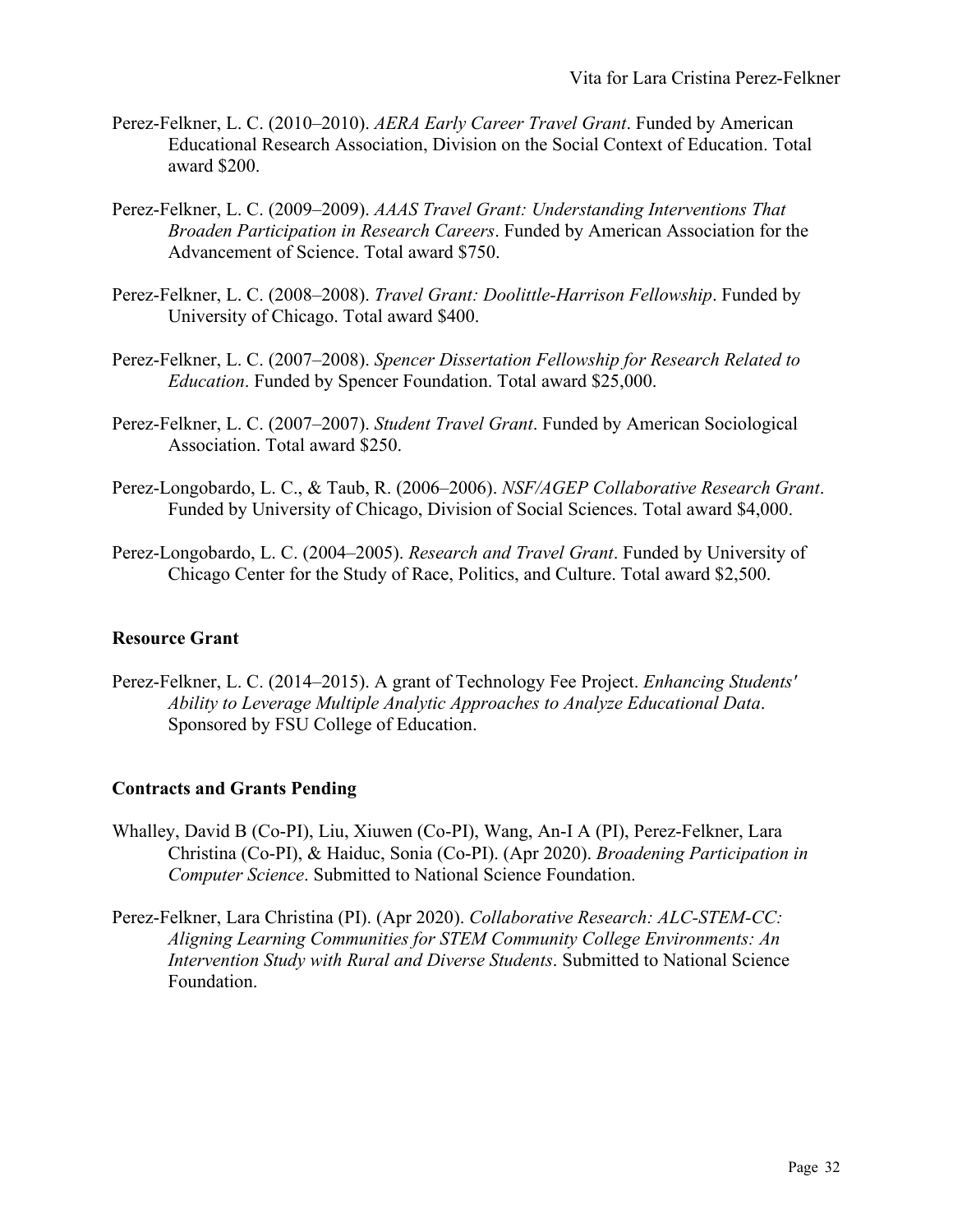# **Postdoctoral Supervision**

Erichsen, K. (May 2020–present).

### **Reviews of My Research and Original Creative Work by Other Authors**

#### **Reviews Appearing in Journals**

Lomotey, K. (2012). Black educational choice: Race (still) matters. *Educational Researcher*, *41*(6), 233-235. Retrieved from<https://doi.org/10.3102%2F0013189X12453308>

#### **Reviews Appearing in Magazines or Newsletters**

- Pennamon, T. (2019, March). New Volume Adds Nuance to Research on Undergraduate Women in STEM. *Diverse Issues in Higher Education*, Unspecified page numbers. Retrieved from<https://diverseeducation.com/article/140747/>
- Brookshire, B. (2017, May). Confidence in math predicts girls' participation in STEM. *Science News for Students*, Unspecified page numbers. Retrieved from [https://www.sciencenewsforstudents.org/blog/eureka-lab/confidence-math-predicts-girls](https://www.sciencenewsforstudents.org/blog/eureka-lab/confidence-math-predicts-girls-participation-stem)[participation-stem](https://www.sciencenewsforstudents.org/blog/eureka-lab/confidence-math-predicts-girls-participation-stem)
- Naubert, R. (2017, April). Confidence Boost Can Help Girls Move into Science Professions. *PsychCentral*, Unspecified page numbers. Retrieved from [https://psychcentral.com/news/2017/04/07/confidence-boost-can-help-girls-move-into-sci](https://psychcentral.com/news/2017/04/07/confidence-boost-can-help-girls-move-into-science-professions/118778.html) [ence-professions/118778.html](https://psychcentral.com/news/2017/04/07/confidence-boost-can-help-girls-move-into-science-professions/118778.html)
- Miller, D. (2015, July). Fostering a growth mindset is key to teaching STEM. *US News and World Report*, Unspecified page numbers. Retrieved from [http://www.usnews.com/news/stem-solutions/articles/2015/07/10/fostering-a-growth-min](http://www.usnews.com/news/stem-solutions/articles/2015/07/10/fostering-a-growth-mindset-is-key-to-teaching-stem) [dset-is-key-to-teaching-stem](http://www.usnews.com/news/stem-solutions/articles/2015/07/10/fostering-a-growth-mindset-is-key-to-teaching-stem)
- Hudson, E. (2013). Lara Perez-Felkner: Researching women in STEM. *The Torch*, 27-30. Retrieved from [http://issuu.com/fsu\\_education/docs/torch\\_2013](http://issuu.com/fsu_education/docs/torch_2013)

#### **Reviews Appearing on a Web Site**

Loi, I. (2017). Differenze di genere nelle credenze sulle proprie abilità matematiche: l'influenza sulle scelte accademiche. *State of Mind*. Retrieved from <http://www.stateofmind.it/2017/05/differenze-genere-matematica/>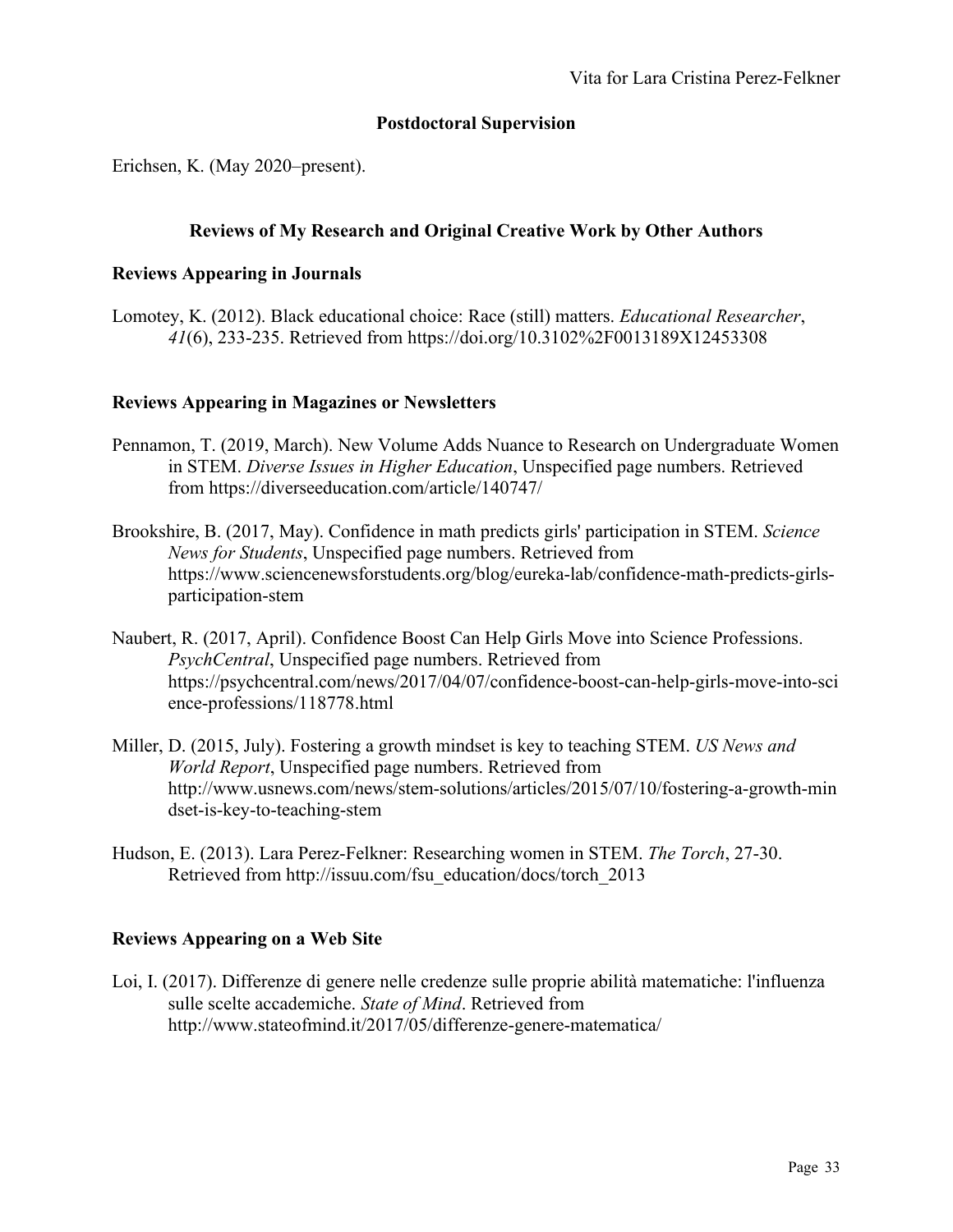- Kostarelis, S. (2017). Lack of confidence leads talented female students to give up STEM. *Techly*. Retrieved from Lack of confidence leads talented female students to give up STEM
- Miller, D. (2015). Beliefs about innate talent may dissuade students from STEM. *The Conversation*. Retrieved from [https://theconversation.com/beliefs-about-innate-talent-may-dissuade-students-from-stem](https://theconversation.com/beliefs-about-innate-talent-may-dissuade-students-from-stem-42967) [-42967](https://theconversation.com/beliefs-about-innate-talent-may-dissuade-students-from-stem-42967)
- Turk, V. (2015). How misperceptions about math contribute to the science gender gap. *Motherboard*. Retrieved from [http://motherboard.vice.com/read/how-misperceptions-about-math-contribute-to-the-gend](http://motherboard.vice.com/read/how-misperceptions-about-math-contribute-to-the-gender-gap) [er-gap](http://motherboard.vice.com/read/how-misperceptions-about-math-contribute-to-the-gender-gap)
- Petzold, D. (2015). Girls underestimate their STEM aptitude, boys overestimate. *Big Think*. Retrieved from<http://bigthink.com/ideafeed/girls-underestimate-their-stem-aptitude>

# **Op-Eds and Other Broad Communication Publishing about Research**

- Perez-Felkner, L. (2018). *The key to fixing the gender gap in math and science: Boost women's confidence*. The Conversation.
- Perez-Felkner, L. (2018). *Harvard case could represent the end of race in college admissions*. The Conversation.

# **Specialized Course Training**

- Perez-Felkner, L. (2019). *Selected Participant: Mid-Career Faculty Workshop*. Association for the Study of Higher Education.
- Perez-Felkner, L. (2019). *Selected Participant: S-STEM Proposal Workshop*. National Science Foundation.
- Perez-Felkner, L. C. (2011). *Selected Participant: AERA Statistical Institute on Education Policy: Transitions from High School to College*. American Educational Research Association (AERA).
- Perez-Felkner, L. C. (2009). *Selected Participant, Public Communication for Early-Career Education Researchers— Learning the Ropes*. American Educational Research Association (AERA) and the Hechinger Institute on Education and the Media.
- Perez-Felkner, L. C. (2009). *Selected Participant, Pre-conference Graduate Student Seminar on Methodology*. AERA Division G (Social Context of Education).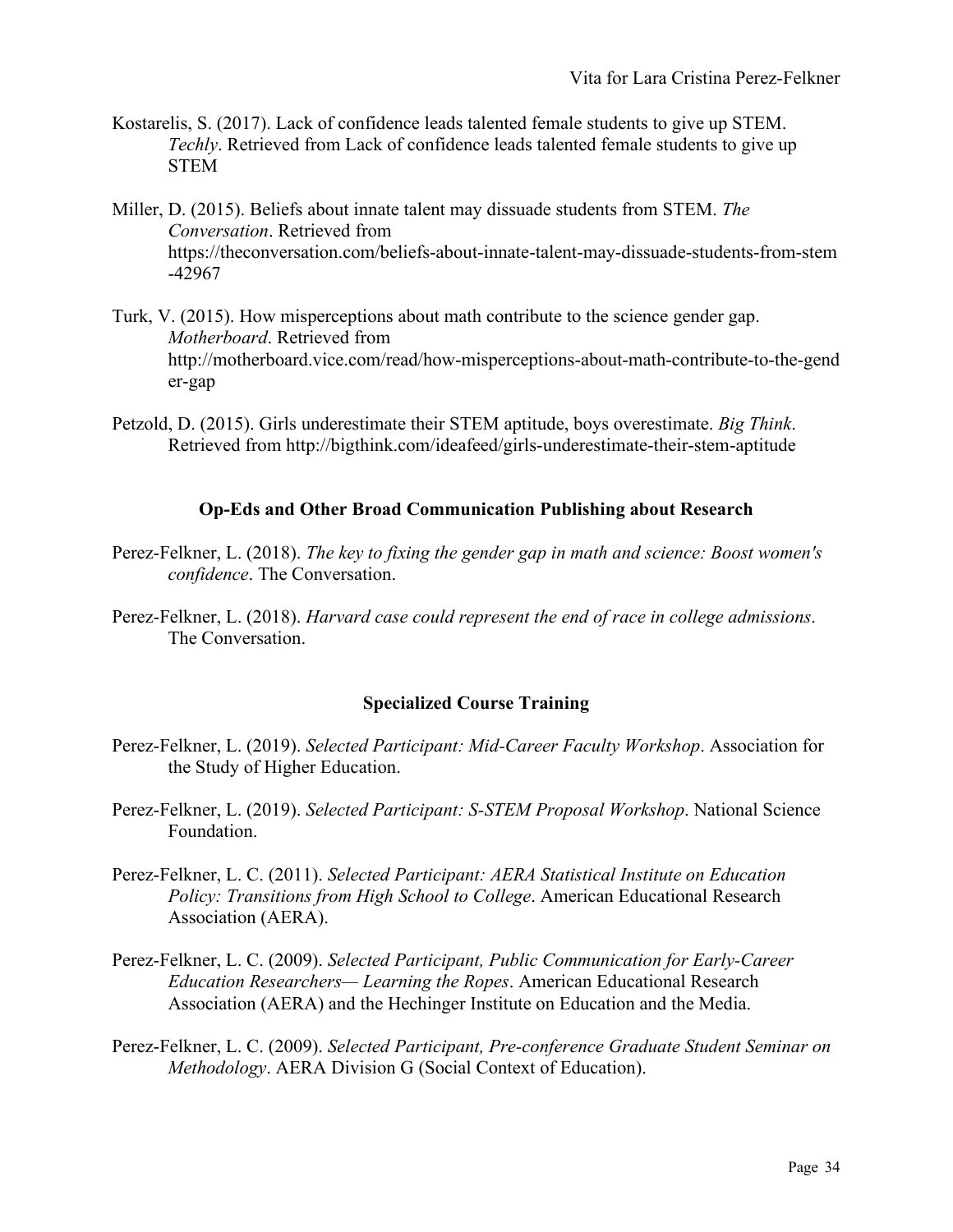#### **Service**

### **Florida State University**

#### **FSU University Service**

- Member, Assessment and Research Committee, President's Council on Diversity and Inclusion (2020–present).
- Member, Grants Committee, President's Council on Diversity and Inclusion (2020–present).
- Mentor, Connections Mentoring Network for Faculty of Color (2019–present).
- Campus Team, APLU iCHANGE, NSF INCLUDES Self-Assessment on Faculty Diversity (2018–present).
- Invited Member, President's Council on Diversity and Inclusion (2018–present).
- Member, Latinx Faculty/Staff Network (2017–present).
- Co-Chair, Latinx Faculty/Staff Network (2018–2020).
- Co-Emcee, Annual Latinx Celebration Ceremony, Center for Leadership and Social Change (2019).
- Award Committee Member, Annual Latinx Celebration Ceremony, Center for Leadership and Social Change (2019).
- Member, Connections Mentoring Network for Faculty of Color (2017–2018).
- Member, Faculty of Color Writing Collective (2017–2018).
- Faculty Liason, Established International Cooperative Agreement with Center for Khmer Studies (2013–2014).
- Faculty Liason, Established International Cooperative Agreement with Mean Chey University  $(2013 - 2014)$ .

#### **FSU College Service**

Member, Faculty Advisory Board (2013–present).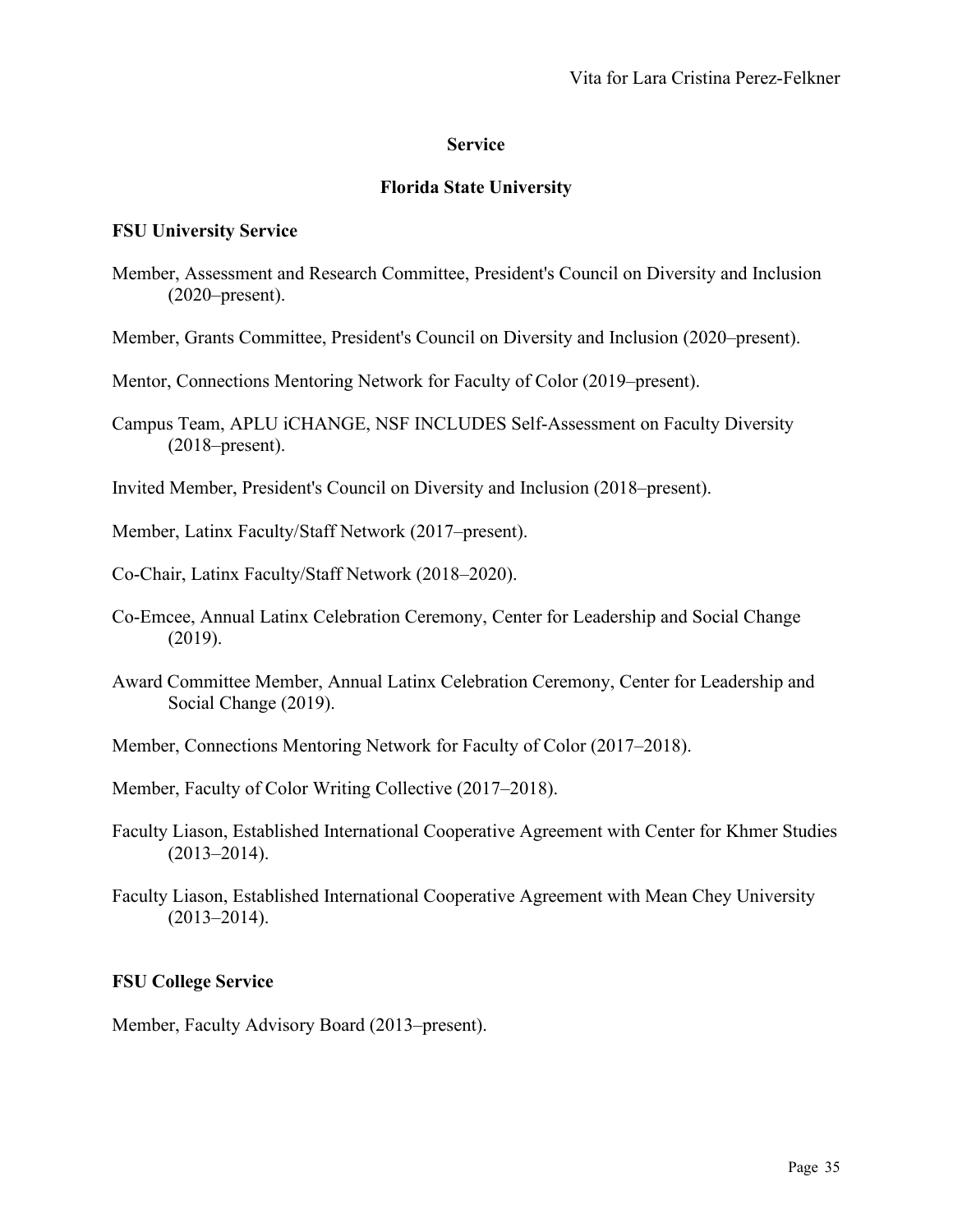Panelist, Media Communication Training for Faculty, FSU College of Education, Office of Communication (2019).

Inaugural Chair, FSU College of Education Teaching Award Selection Committee (2014–2015).

Member, Search Committee, College of Education, Office of Research (2013).

# **FSU Department Service**

Co-Coordinator, Relevant Research Roundtable (R3) Workshop Series (2017–2020).

Faculty Representative, Department Advisory Board (2015–2020).

Member, Equity Committee (2019).

Member, Tenure and Promotion Committee (2019).

Member, ELPS Curriculum Committee (2016–2018).

Member, ELPS Undergraduate Studies Committee (2012–2017).

### **FSU Program Service**

Graduate Program Coordinator, Higher Education Program (2018–2020).

Faculty Advisor, Higher Education Student Association (HESA) (2017–2018).

Awards Reviewer, Hardee Center (2017).

Chair, Supervisor, Diagnostic Examination (2016).

Chair, Preliminary Examination (2015–2016).

Member, Higher Education PhD Curriculum, Policy Specialization Subcommittee (2013–2014).

#### **The Profession**

#### **Editor for Refereed Journals**

Associate Editor, *Higher Education Politics & Economics* (2019–present).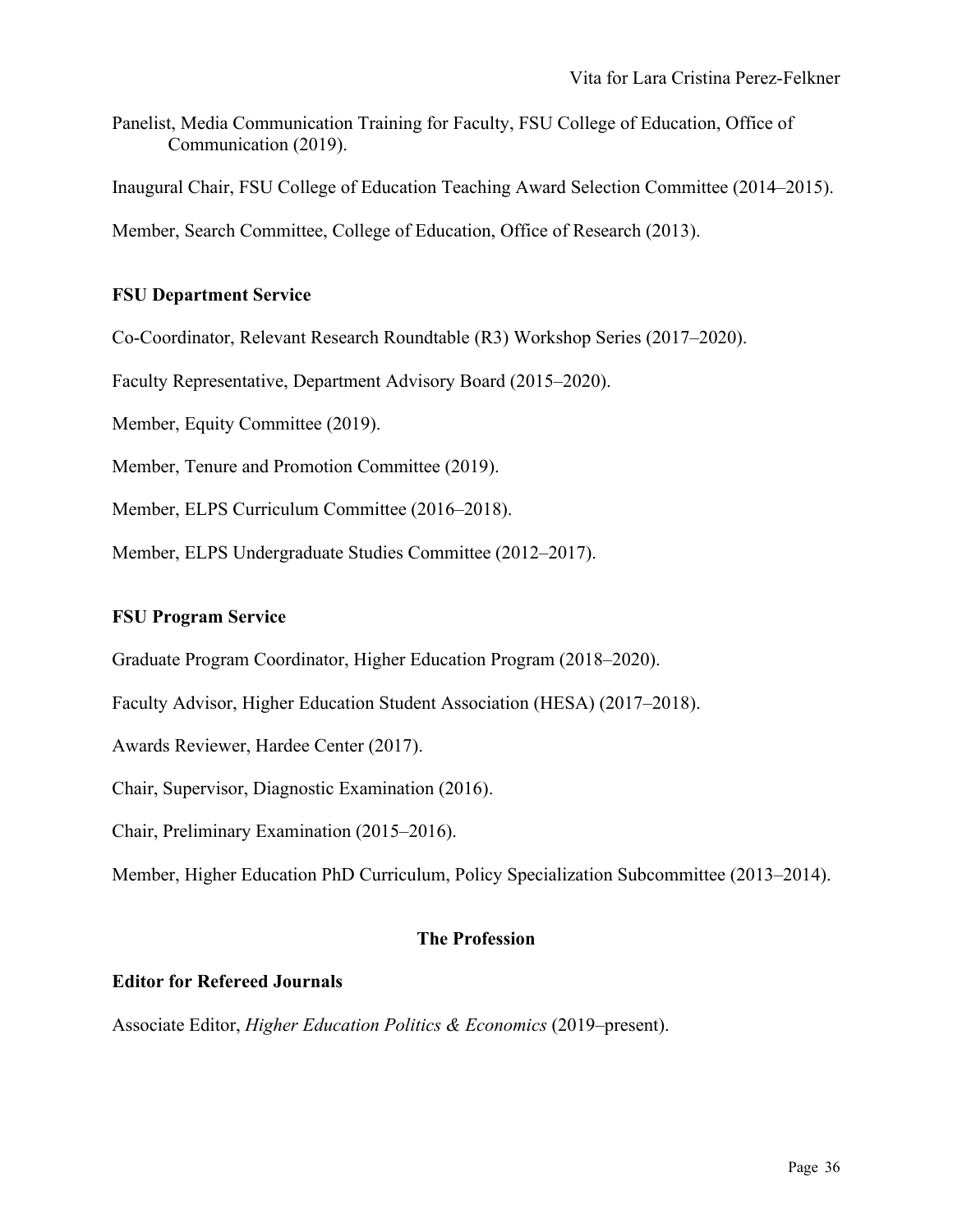### **Guest Editing for Refereed Journals**

- Perez-Felkner, L., & Beyer, S. (Eds.). (2019). Reimagining who does STEM and why through research, education, and action [Special Issue]. *International Journal of Gender, Science and Technology*, *12*.
- Perez-Felkner, L., & Gaston Gayles, J. (Eds.). (2018). Advancing Higher Education Research on Undergraduate Women in STEM [Special Issue]. *New Directions in Institutional Research*.

### **Editorial Board Membership(s)**

*Jounal of Postsecondary Success* (2020–present).

*Education Researcher* (2015–present).

#### **Guest Reviewer for Refereed Journals**

*Journal of Engineering Education* (Jan 2020–present).

*AERA Open* (2018–present).

*Journal of Higher Education* (2017–present).

*Frontiers in Psychology* (2016–present).

*American Sociological Review* (2015–present).

*Excellence in Higher Education* (2015–present).

*American Educational Research Journal* (2014–present).

*Educational Researcher* (2014–present).

*Journal of College Student Development* (2014–present).

*Teachers College Record* (2014–present).

*American Journal of Sociology* (2012–present).

*Social Forces* (2008–present).

*Sociology of Education* (2006–present).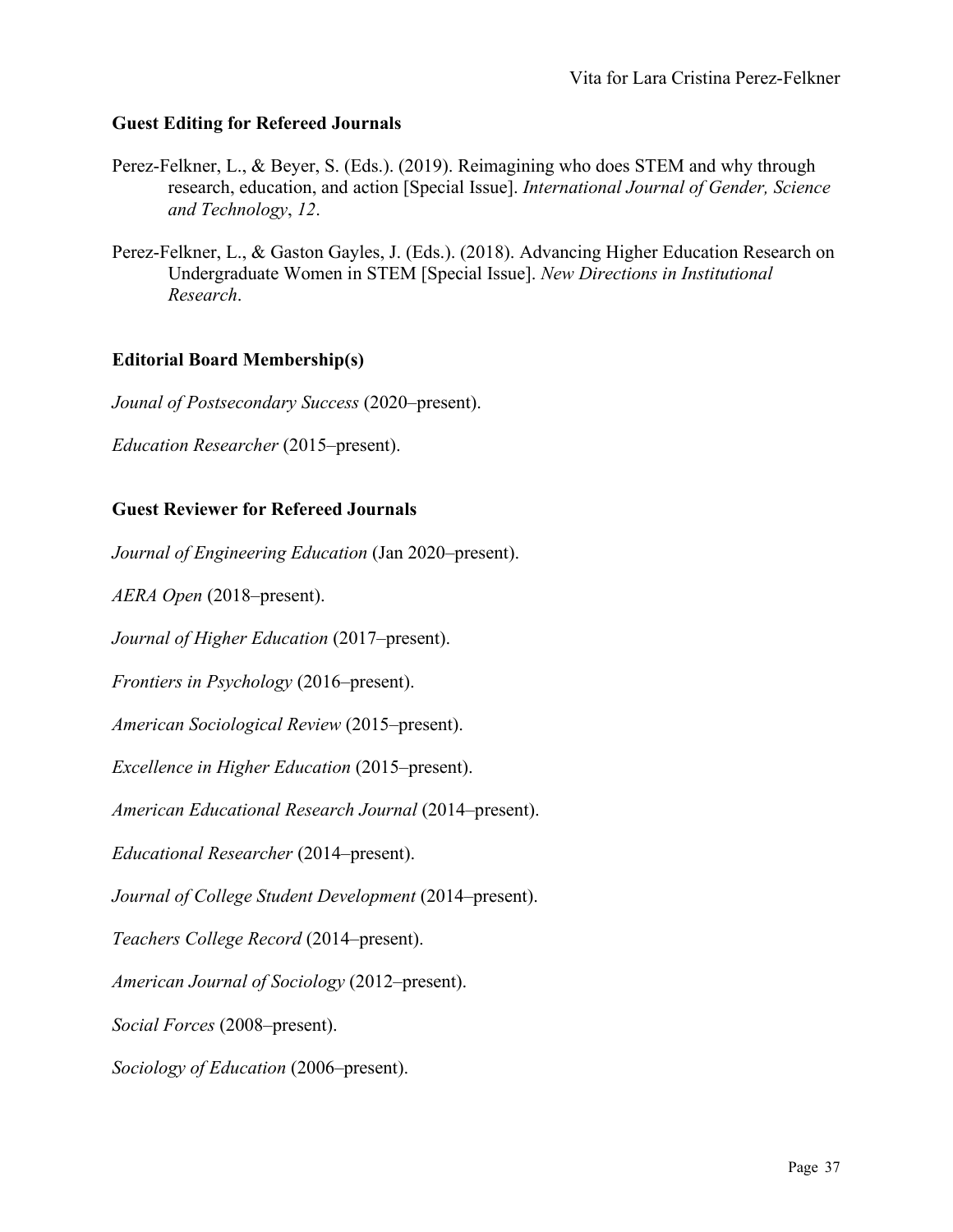#### **Chair of a Symposium**

- Perez-Felkner, L. C. (Chair). (2016). *Sharpening the Lens: Leveraging Research on Undergraduate and Graduate Women in STEM*. Symposium conducted at the meeting of Association for the Study of Higher Education, Columbus, OH.
- Perez-Felkner, L. C., & Gadsen, V. (Chair). (2012). *Successes and Challenges of Minority Student Achievement at Predominantly Non-Minority Post-secondary Institutions*. Symposium conducted at the meeting of Society of Research on Child Development, Tampa, FL.
- Perez-Felkner, L. C. (Chair). (2012). *Romantic Relationships and the Transition to Adulthood: Navigating the College Campus Gender Imbalance*. Symposium conducted at the meeting of Society for Research on Child Development, Tampa, FL.
- Perez-Felkner, L. C. (Chair). (2012). *Harnessing Capital for Student Success*. Symposium conducted at the meeting of Association for the Study of Higher Education, Las Vegas, NV.

#### **Reviewer or Panelist for Grant Applications**

National Science Foundation, Panel reviewer (2014–present).

National Science Foundation, Ad-hoc reviewer (2010–present).

- American Educational Research Association, AERA Diversity Workshop Grant (2019).
- American Educational Research Association, AERA-AIR Study of Deeper Learning Fellowship (2019).

American Educational Research Association (2017–2018).

#### **Service to Professional Associations**

- Co-Chair for Contexts, Foundations, and Methods, Program Committee, ASHE 2020, Association for the Study of Higher Education (2019–present).
- Submission Reviewer, Division J Postsecondary Education, Sociology of Education SIG, American Educational Research Association (2013–present).

Submission Reviewer, Association for the Study of Higher Education (2013–present).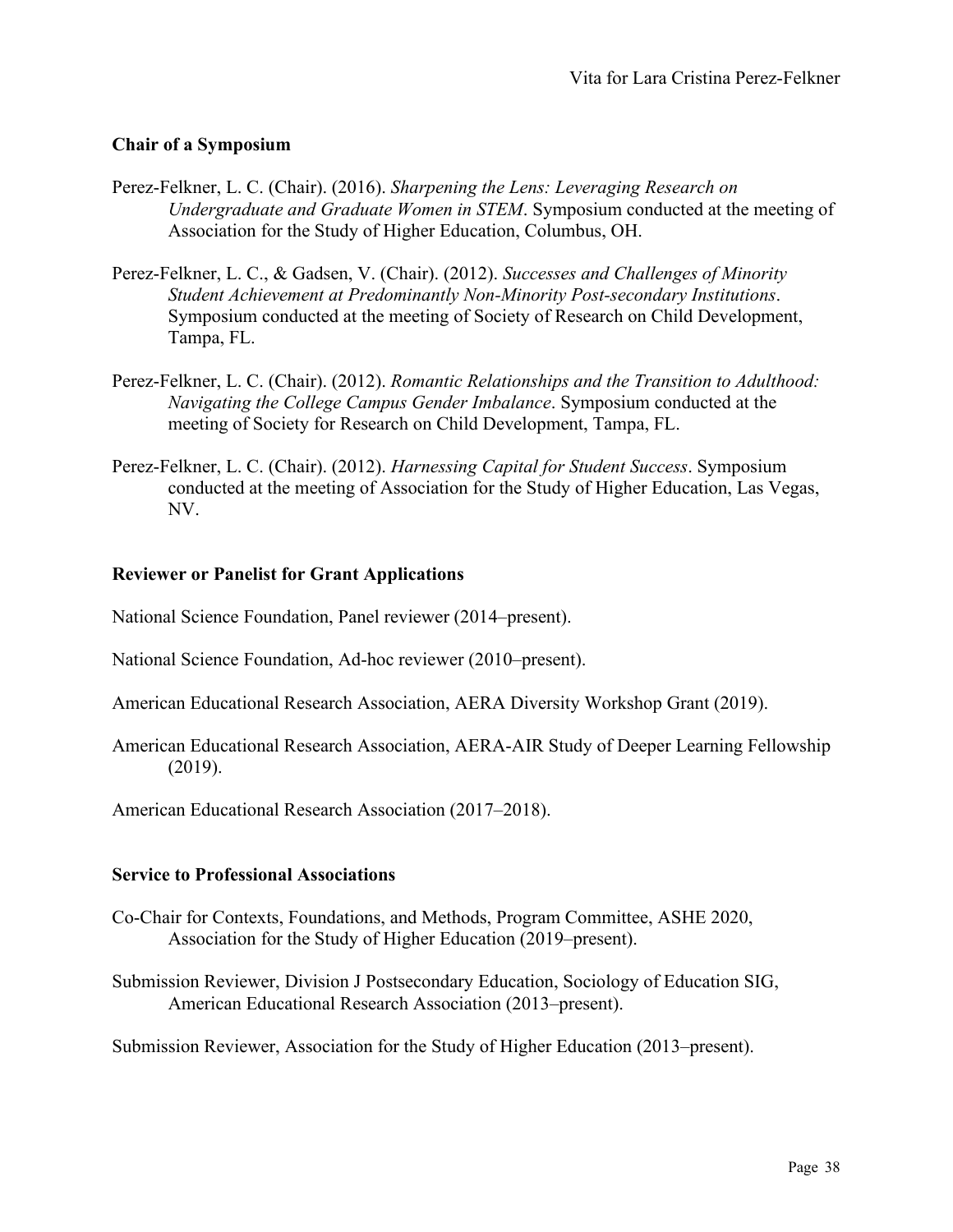- Member, Research Advisory Committee, American Educational Research Association (AERA) (2017–2020).
- National Thought Leader, Participation in leadership workshops and consultations in alignment with social justice in STEM mission, for collaboration among social scientists and STEM faculty, American Association of Colleges and Universities - Project Kaleidoscope (2018–2019).
- Member, Nominating Committee, American Sociological Association, Section on the Sociology of Education (2017–2018).
- Board of Directors-elect, Sociology of Education Association (2017–2018).
- Selected Participant, Early Career Faculty Workshop, Council for the Advancement of Higher Education Programs (CAHEP), Association for the Study of Higher Education (2017).
- Session Discussant, Multiplying Student Success: Teaching and Learning in Math Classrooms, Association for the Study of Higher Education (2013).
- Symposium Organizer, American Educational Research Association (2010).
- Session Discussant, Division G Social Context of Education, American Educational Research Association (2009).
- Session Chair, Adolescence SIG and Section on the Social Context of Education, American Educational Research Association (2009).
- Session Discussant, Adolescence SIG and Section on the Social Context of Education, American Educational Research Association (2009).
- Lead Reviewer, American Educational Research Association, Section on the Social Context of Education (2008).
- Symposium Organizer, American Educational Research Association (2007).

Conference Coordinator, 8th Annual Chicago Ethnography Conference (2004–2005).

#### **Service to Other Universities**

Panelist, Faculty of Color Panel, *University of Chicago, Office of Multicultural Student Affairs* (2014).

Alumni Interviewer, *Wesleyan University, Office of Undergraduate Admission* (2001–2013).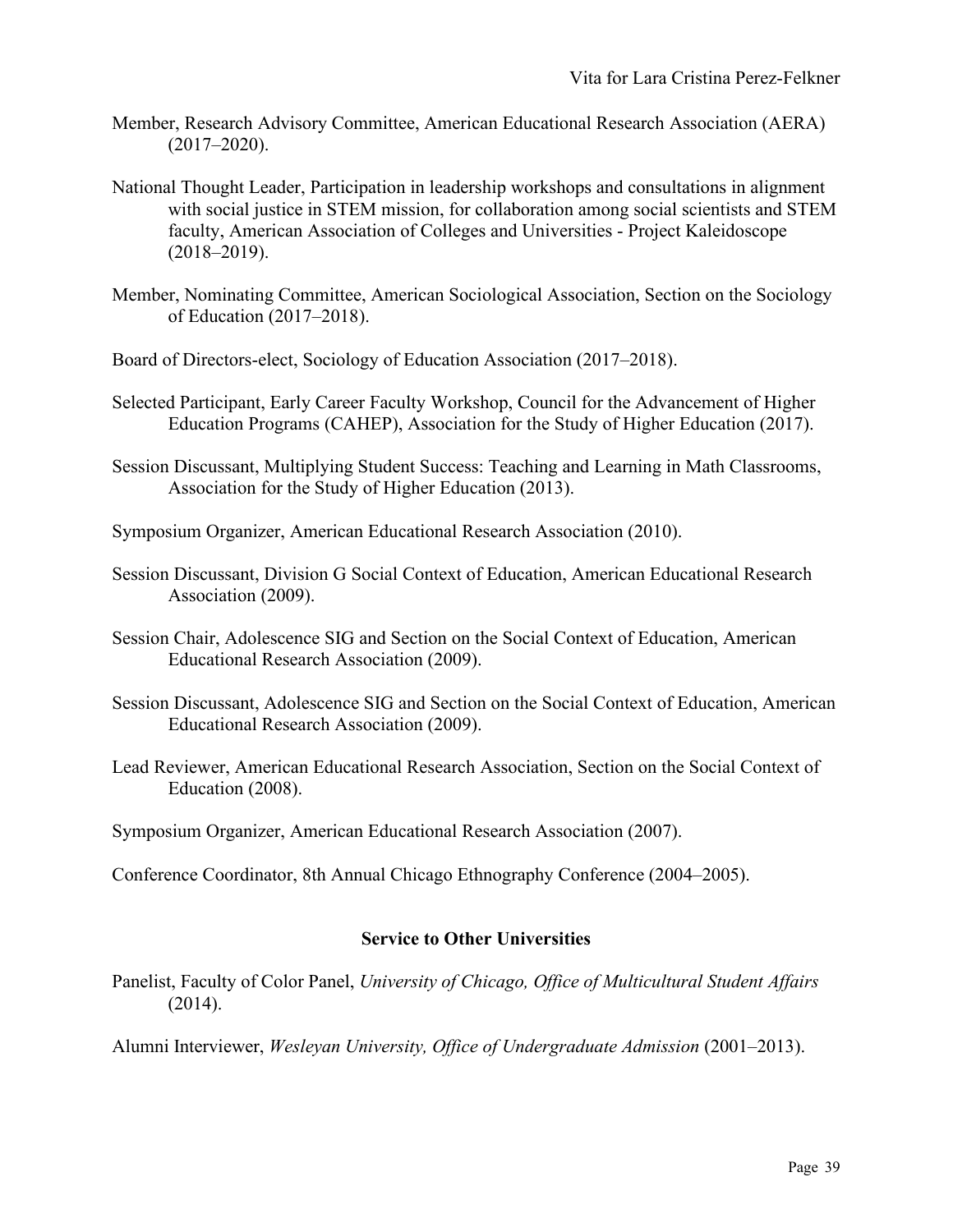Resident Head, *University of Chicago, Office of Undergraduate Student Housing* (2006–2012).

Member, *Wesleyan University, Alumni Club of Chicago* (2004–2012).

- Departmental Representative, *University of Chicago, Alliance for Graduate Education and the Professoriate Taskforce* (2007–2009).
- Student Representative, *University of Chicago, Department of Comparative Human Development, Website Committee* (2007–2009).
- Mentor and Advisor, *University of Chicago, Social Sciences Division, Alliance for Graduate Education and the Professoriate Taskforce* (2007–2009).

Mentor, *University of Chicago, Office of Minority Student Affairs* (2004–2007).

Graduates of the Last Decade, Co-Chair, Chicago, *Wesleyan University, Alumni Relations*  $(2004 - 2007)$ .

Social Chair, *University of Chicago, Human Development Student Association* (2004–2005).

Departmental Representative, *University of Chicago, Social Sciences Graduate Student Activities Council* (2004–2005).

Senior Interviewer, *Wesleyan University, Office of Undergraduate Admission* (2000–2001).

# **The Community**

Co-President, American Association of University Women, Tallahassee Chapter (2016–2018).

#### **Consultation**

Technical Working Group (TWG) with the Regional Education Laboratory – Northwest (REL-NW). (2017–present).

Jane and John Marks Foundation. Met with and provided ad-hoc consultation about emerging TechWise community initiatives sponsored by the foundation, particularly around evaluation of these activities (2015–2016).

#### **Expert Commentary in the Media**

Perez-Felkner, L. (2017). *Science classroom excitement is infectious*. Science News for Students.